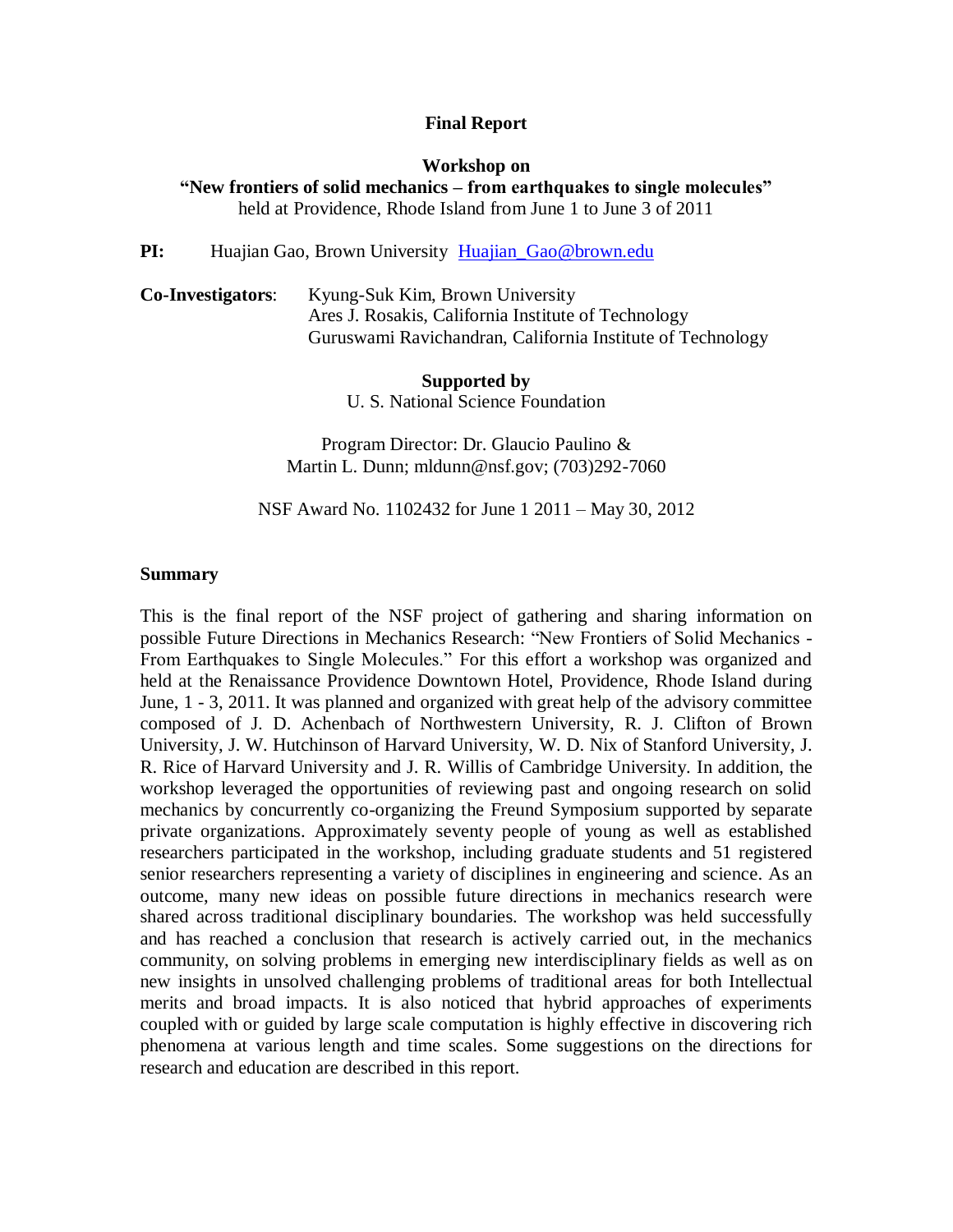# **CONTENTS**

## **INTRODUCTION**

## **FINDINGS**

Modeling Aspects

Experimental Aspects

## RECOMMENDATIONS

Research

Education

# ACKNOWLEDGMENT

## **APPENDICES**

Appendix A. Workshop Program

Appendix B. Participants

Appendix C. Abstracts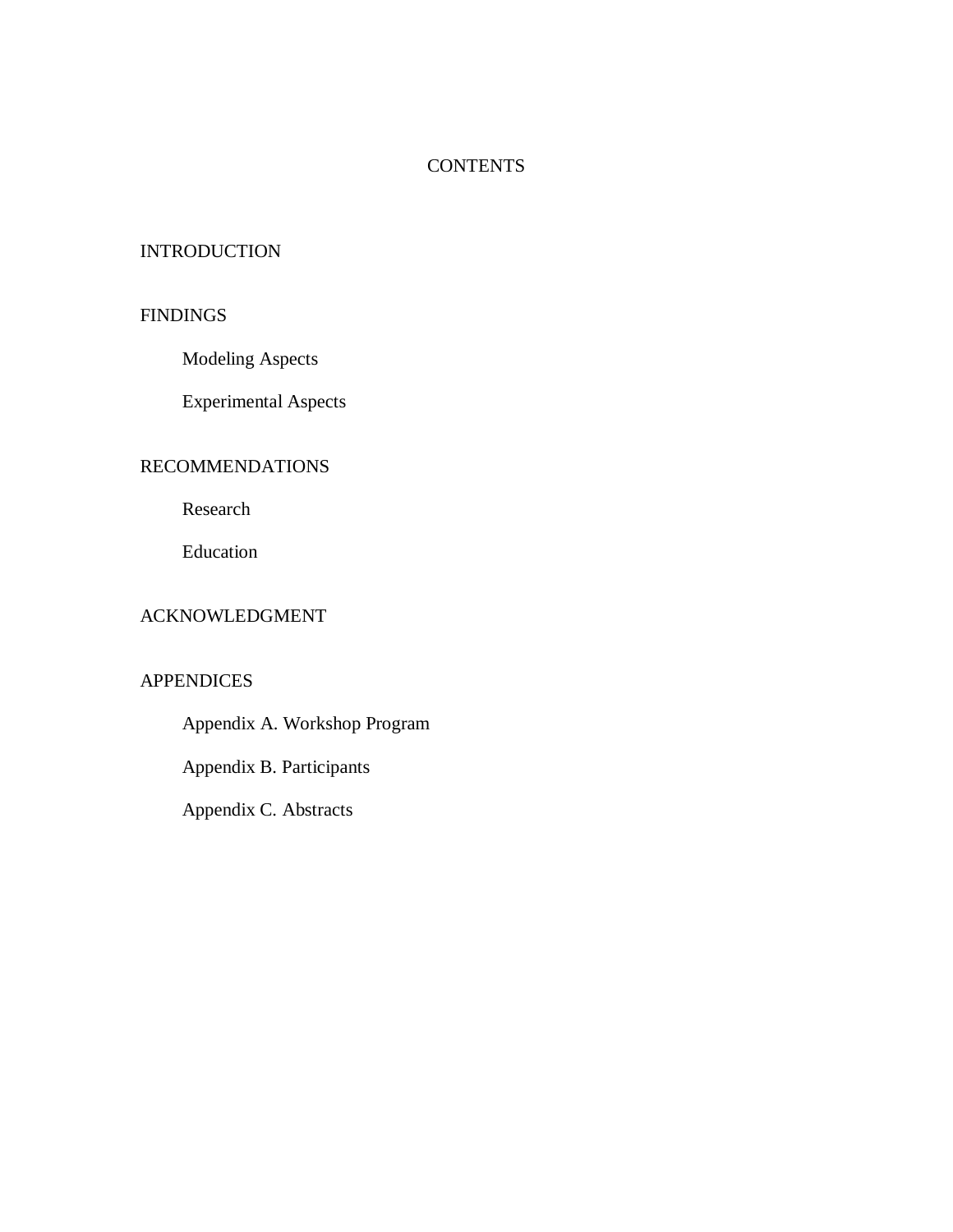### **INTRODUCTION**

A range of interesting lines of interdisciplinary research and education empowered by mechanics concepts has emerged over the past two to three decades in conjunction with modern technologies such as bio, information, nano, energy/environment technologies and other branches of engineering science such as geo-science and large scale computational science, etc. In particular, researchers have focused attention on bridging understandings in mechanical behavior of materials at broad length and time scales. As mechanics concepts are highly effective in understanding mechanical phenomena at broad scales, such conceptual tools have been applied not only to understand and describe scale dependent deformation processes but also to solve problems ranging from earthquakes to single molecules.

Regarding the large length scale phenomena, advancements in modeling and experiments have been steadily made in the field of geo-science including earthquake rupture dynamics, mechanics of glacial flow and ice fracture, and dynamics of tsunami, etc. which have strong relevance in mitigation of natural disasters. With respect to small length scale phenomena, advancement of computational science has provided the means to simulate materials on an atom-by-atom basis, while advanced experimental instrumentations have identified mechanisms for hard as well as soft material deformation and failure processes which are activated thermally or by stress.

These developments have an almost immediate impact on technology, and serious research efforts have been made, in engineering and science communities, in order to exploit them for various applications. In order to sustain and support these efforts, it is important for the mechanics community to become better informed on these developments, to coordinate efforts aimed at addressing the very challenging research problems which require mechanics input for their solutions, and to educate young people who can sustain and advance these important areas in the years ahead. Therefore, we have timely organized a workshop to gather and share information on possible Future Directions in Mechanics Research: "New Frontiers of Solid Mechanics - From Earthquakes to Single Molecules."

The workshop was organized and held at the Renaissance Providence Downtown Hotel, Providence, Rhode Island during June, 1 - 3, 2011. The organizing committee composed of Huajian Gao and Kyung-Suk Kim of Brown University, and Ares Rosakis and Guruswami Ravichandran of California Institute of Technology planned and organized the workshop with help of the advisory committee. The workshop was concurrently co-organized with the Freund Symposium to leverage the opportunities of reviewing past and ongoing research on solid mechanics in the mechanics community. We invited representative active researchers who are currently working on solving problems in emerging new interdisciplinary fields or on new insights in unsolved challenging problems of traditional areas. The invitees came not only from various universities over the whole U.S. but also from abroad - Asia and Europe. The session titles and the topics of the presentations are listed as follows: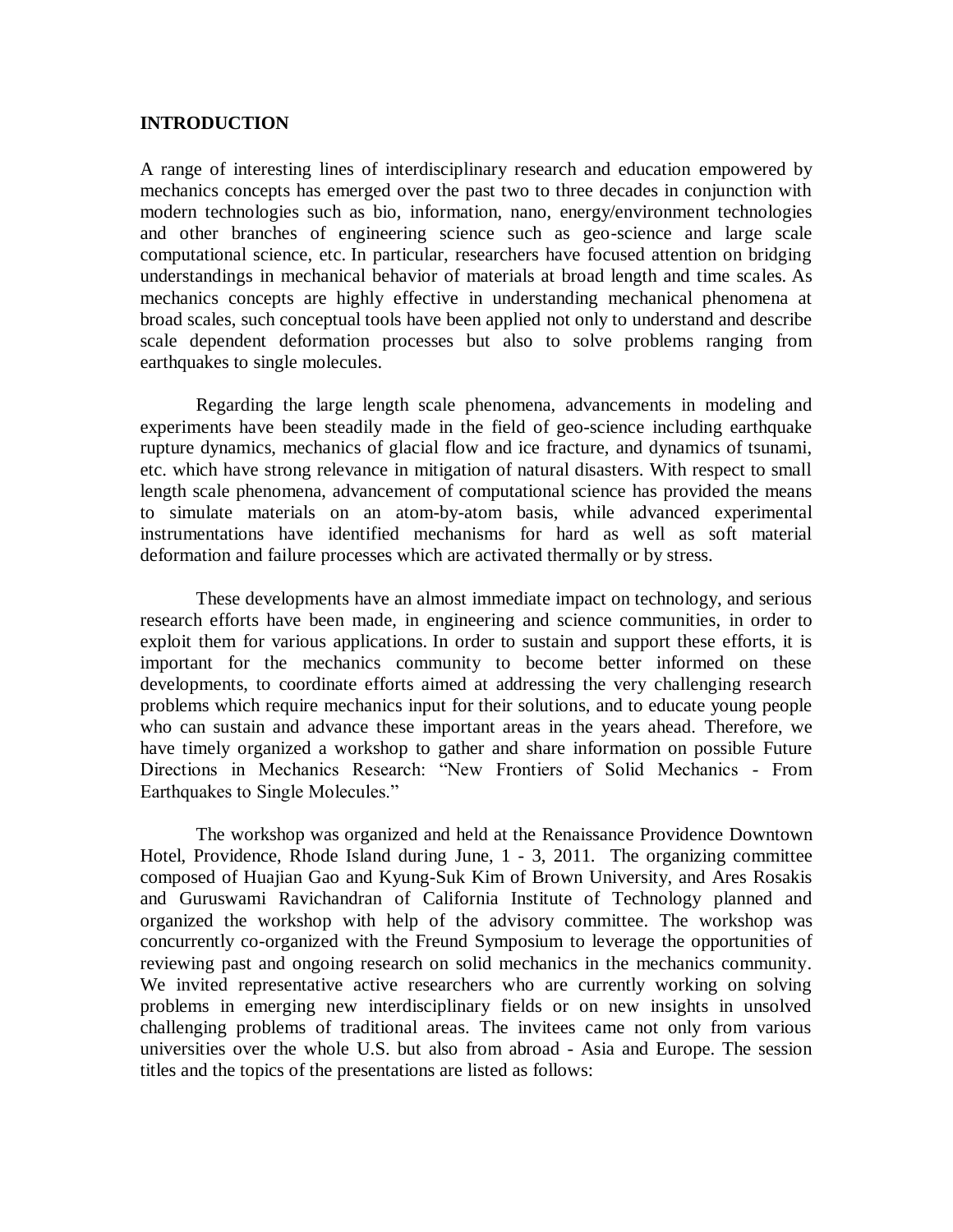Dynamics of Solids in Broad Scales

Earthquake rupture dynamics with strong thermal weakening The seismological wind tunnel: The unique ground shaking of supershear earthquakes and its effects on buildings Effective constitutive relations for waves in composites Biomechanics in Broad Scales Tu(r)ning weakness to strength The greening of biology Understanding the mechanics of cells and biomolecules Mechanics of Energy Materials Models for lithium-ion battery performance and damage Mechanics of quantum dots for intermediate band solar cells New Insights in Nonlinear Mechanics of Solids Thermo-mechanics of shape-memory polymers Cavitation instabilities in soft solids: A defect-growth theory and applications to elastomers Chemomechanics of cell-material interactions: Pulling it all together New Insights in Micromechanics of Structural Instabilities From wrinkles to creases in elastomers: The extreme imperfection-sensitivity of wrinkling Soft materials: Functionality through instabilities & deformations Micromechanics of Stretchable Functional Materials Giant voltage-induced deformation in dielectric elastomers: Theory and experiment Mechanics of stretchable electronics Advanced Molecular Mechanics of Solids Compatibility and hysteresis Brownian motion and elasticity in biological filaments & networks Interatomic potentials, Forces and the uniqueness of stress New Insights in Experimental Dynamics of Solids Dynamic ductile failure in polycrystalline materials Converging shocks in solids using Mach waves Mechanics of Nanostructures

Deformation analysis of hierarchical carbon nanotube bundles under uniaxial compression Combinatorial nanocalorimetry of thin metallic films

As listed above, the area of active research ranges over mechanics problems in broad scales in diverse fields – geomechanics, biomechanics, mechanics of energy materials, mechanics of nanostructures such as nanotubes, nanowires and graphene, etc., and nanoand micro-mechanics of coupled multi-physical and multi-scale phenomena including molecular mechanics. The issues include dynamics of solids, nonlinear mechanics of soft materials and phase transformations, structural instabilities, micromechnaics of stretchable functional materials, experimental dynamics of solids. Methodologies cover mathematical formalism for the description of molecular, thermomechanical or biomechanical motions in solids, large scale computational algorithms, and instrumentations for fast or small length scale motions.

The outcome of the workshop is described in the following sections; the Workshop Program, Participants and Abstracts are presented in the Appendices A, B and C correspondingly.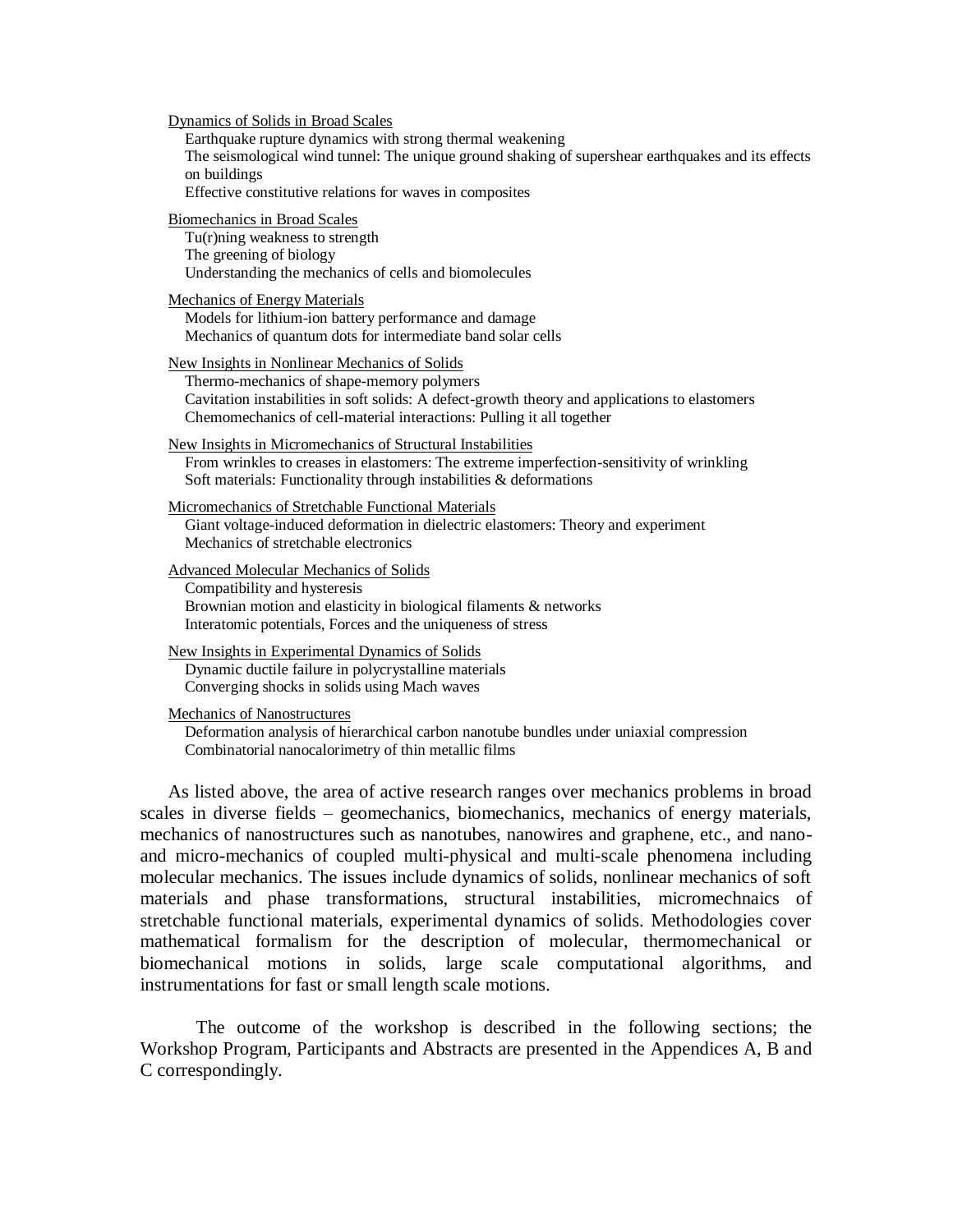## **FINDINGS**

#### **Modeling Aspects**

Three major efforts in modeling have been noticed. The first is to advance rigorous mathematical modeling, which include formulation of nonlinear dynamic constitutive relations of heterogeneous media, identification of mathematical invariance on incompatibilities at phase boundaries, mathematical modeling of rupture dynamics caused by thermal softening, mathematical modeling of large deformation instabilities in soft materials including imperfection sensitivities, uniqueness of the projection of atomistic force field to continuum stress field and mathematical formulation of statistical mechanics of Brownian motions under structural constraints, etc.

The second is the advancement of computational simulation methodologies. In this category, the advancement of simulation technologies will improve the probability of observing possible new phenomena in various length scales. It complements difficulties in certain accessibility of experimental observations and measurements. Especially for small length scale problems, much of the effort is focused on expanding the capabilities of the simulation for a large number of degree of freedom and for a long-time behavior of physical processes. One of the strategies in this field is to reduce redundant degree of freedom, in turn, to develop adaptive resolution refinement techniques. Another strategy is to advance parallel processing technology by identifying re-directed or reduced coordinate systems in the degree-of freedom space, that provide spatially and temporally independent physical processes.

The third is advancement of modeling technology focused on representative- physicalmechanism identifications at different length and time scales. This field has a great potential in developing broad scale-bridging technologies. Research in this area requires advancement of technologies in underlying-mechanism-aware field descriptions and system-integration-aware mechanism descriptions. Collective behavior of atoms, molecules and defects with short-range interactions in nano-meter scale leads to a transition from short-range-interaction cooperative processes to long-range-interaction cooperative processes. Technological advancement in this area is essential in developing reliable control of nano- and micro-structural evolution of materials to provide principles of self-organizing, (self-replicating and self-correcting) processes at various length and time scales.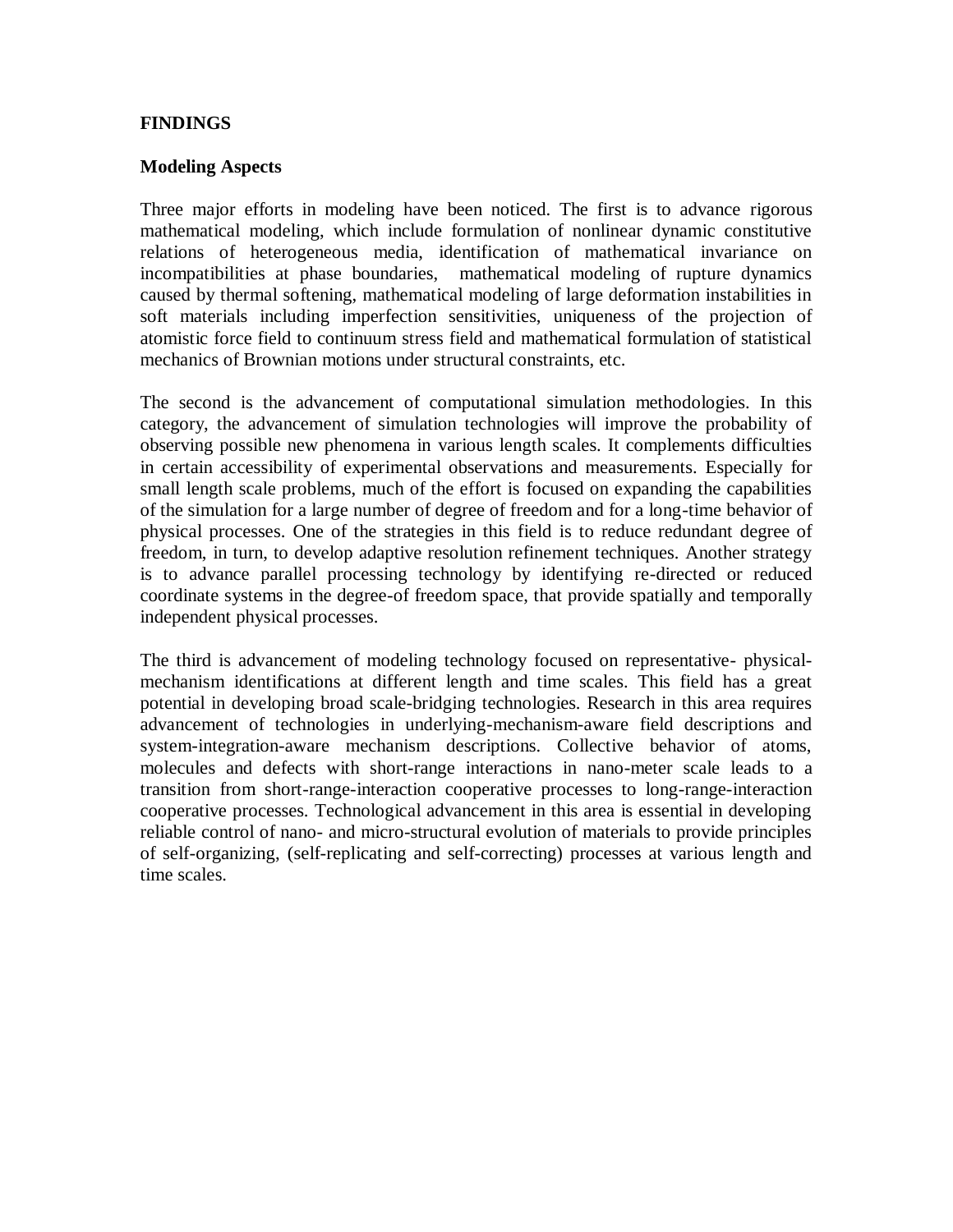#### **Experimental Aspects**

There are major experimental challenges in small length scale experiments, dynamic process experiments, multi-physical process (e.g. battery or bio) experiments and large deformation instability experiments. For example, experimental efforts in mechanics of materials at small length scales are focused on observing and characterizing material behavior at the nano-meter scale to provide understanding and quantitative control of manufacturing processes of nano- and micro-structures. Two different types of experimental approaches have been observed in characterizing of nano- and micromechanical behavior of materials. One is the load – response type experiment, which includes nano-indentation, nano-probe tribology experiments, optical-tweezers experiments for molecular deformation experiments, and deformation and fracture testing of MEMS devices. The other one is the field-based experiment. This includes materialbehavior characterization based on microscopy and nano-metrology, such as HRTEM coupled with image processing metrology or interferometry, scanning probe imaging and deformation metrology or interferometry, and various spectroscopies such as florescencebased stress measurement and surface roughness evolution spectroscopy.

In any case, the experimental techniques need substantial improvement of resolution in the scale of length, strain, force, and time. Many innovative experimental techniques must be developed based on proper operating deformation-mechanisms at various length and time scale instead of simple reduction of conventional mean-field-concept testing methods. For example, nano-indentor testing needs tremendous modeling support if used as a material characterizing experiment; continuum mean-field approximation breaks down quite often in the nano-meter length scale. Challenging experiments include HRTEM coupled with in-situ MEMS testing, nano-tribology testing of scale-bridging experiments and roughness evolution of solid surfaces and interfaces, bio-molecular testing of high spatial and temporal resolution.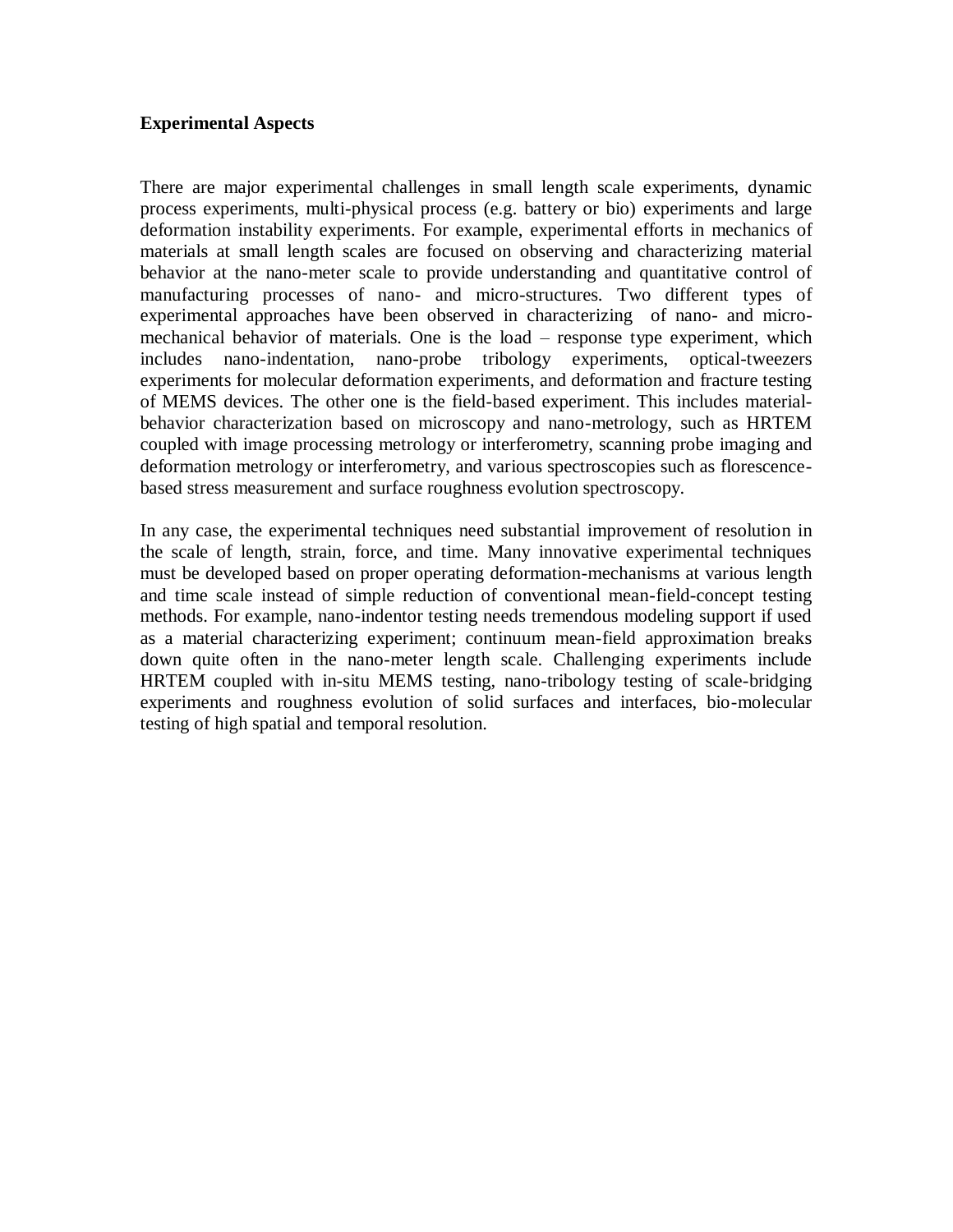## **RECOMMENDATIONS**

#### **Research**

The success of the field can be achieved by advancing capabilities of modeling and experimentation in various length and time scales. In modeling, it is necessary to develop reliable computational schemes for the study of coupled processes involving multiple length and/or time scales which are mathematically rigorous. In experimentation and laboratory observation, diverse experimental techniques must be developed which go beyond the simple size or time scaling of present standard testing techniques; new test methods must be developed which lend themselves to the evaluation of material behavior at the specific length and time scales. Technologically rich problems must be actively researched by studying the broad scale mechanics of coupled phenomena. For these tasks, cross-disciplinary research and education must be continuously cultivated.

It is further noticed that hybrid approaches of experiments coupled with or guided by large scale computation will be highly effective in discovering rich phenomena at various length and time scales, and use of such hybrid method is strongly recommended.

#### Education

A critically important aspect of the commitment required for broad impact is in education, that is, the preparation of young people for contributing roles in an area of research that will be changing continuously. This will require that decisions on content of graduate programs in mechanics within universities should be guided to some extent by broad national research needs, and that the tools of mechanics which result from research must be made more readily accessible to those nonspecialists who can benefit from their application.

Cross-disciplinary education characterized by neighbor-field-aware in-depth education is required to handle broad-scale multi-physics problems.

#### **ACKNOWLEDGMENT**

It is gratefully acknowledged the participation of Workshop Administrators – Patricia Capece, Angely Saldana, Rich Minogue, Estelle Lang, and Help Desk Students – Mazen Diab, Chien-Kai Wang, Hsiao-Mei Wu and Dibakar Datta.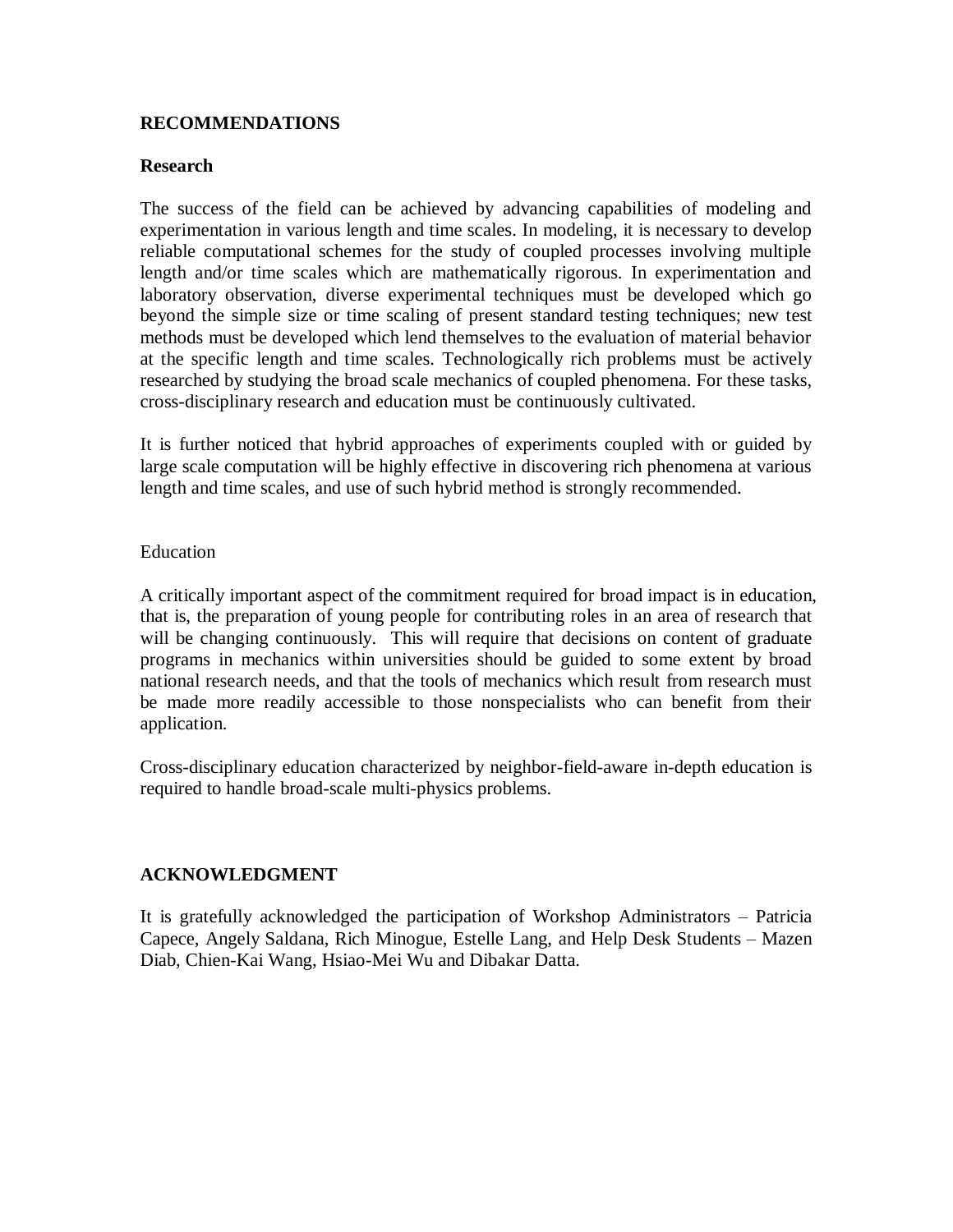## **Appendix A. [Workshop Program](http://en732c.engin.brown.edu/NSF2.html)**



## *Introduction*

Welcome to the NSF workshop and Freund symposium to be held near Brown University campus, Renaissance Providence Downtown Hotel, to celebrate pioneering contributions of Professor L. B. Freund on mechanics research. The theme of the NSF workshop and Freund symposium is "New Frontiers of Solid Mechanics - From Earthquakes to Single Molecules."

# *Organization*

| <b>Advisory Board</b> |                             |
|-----------------------|-----------------------------|
| J. D. Achenbach       | achenbach@northwestern.edu  |
| R. J. Clifton         | rodney clifton@brown.edu    |
| J. W. Hutchinson      | hutchinson@husm.harvard.edu |
| W. D. Nix             | $n$ ix @stanford.edu        |
| J. R. Rice            | rice@seas.harvard.edu       |
| J. R. Willis          | j.r.willis@damtp.cam.ac.uk  |

| <b>Organizing Committee</b> |                          |
|-----------------------------|--------------------------|
| Huajian Gao                 | huajian_gao@brown.edu    |
| Kyung-Suk Kim               | kyung-suk_kim@brown.edu  |
| G. Ravichandran             | ravi@caltech.edu         |
| Ares J. Rosakis             | rosakis@aero.caltech.edu |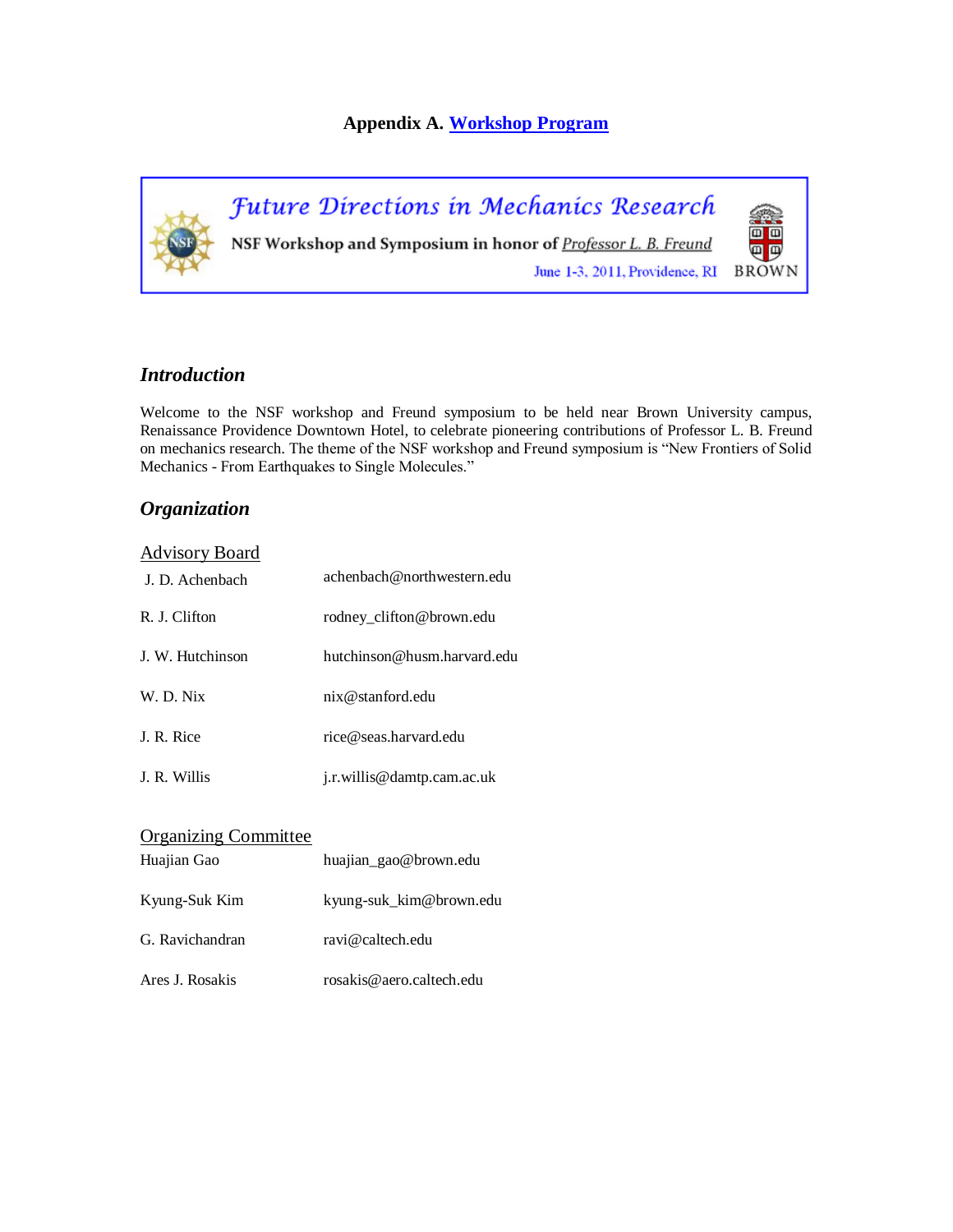#### *Symposium Schedule*

#### **Wednesday, June 1: Renaissance Providence Downtown Hotel**

05:00-07:00pm: Reception

#### **Thursday, June 2: Renaissance Providence Downtown Hotel**

07:00-08:00 am: Continental Breakfast

08:00-08:30 am: Opening Ceremony

08:30-10:00 am: Session 1 - Dynamics of Solids in Broad Scales (Chair: M. Zhou, A. Bower) J. R. Rice: Earthquake rupture dynamics with strong thermal weakening A. J. Rosakis: The seismological wind tunnel: The unique ground shaking of supershear earthquakes and its effects on buildings J. R. Willis: Effective constitutive relations for waves in composites 10:00-10:30 am: Coffee Break/Posters

10:30-12:00 pm: Session 2 - Biomechanics in Broad Scales (Chair: Y. Lin, J. Tang) M. J. Buehler: Tu(r)ning weakness to strength

R. Phillips: The greening of biology

G. Bao: Understanding the mechanics of cells and biomolecules

12:00-01:30 pm: Lunch/Posters

01:30-02:30 pm: Session 3 - Mechanics of Energy Materials (Chair: J. W. Kysar, W. A. Curtin) R. M. McMeeking: Models for lithium-ion battery performance and damage H. Johnson: Mechanics of quantum dots for intermediate band solar cells

02:30-03:30 pm: Panel Discussion - Frontiers in mechanics derived from applications in broad scales J. L. Bassani K. J. Hsia

B. W. Sheldon

03:30-04:00 pm: Coffee Break/Posters

04:00-05:30 pm: Session 4 - New Insights in Nonlinear Mechanics of Solids (Chair: Y. W. Zhang, P. Guduru) L. Anand: Thermo-mechanics of shape-memory polymers O. Lopez - Pames: Cavitation instabilities in soft solids: A defect-growth theory and applications to elastomers K. Van Vliet: Chemomechanics of cell-material interactions: Pulling it all together (This talk is continued from Session 2.)

05:30-07:00 pm: Posters/Cocktail Reception

07:00-09:00 pm: Banquet, Renaissance Providence Downtown Hotel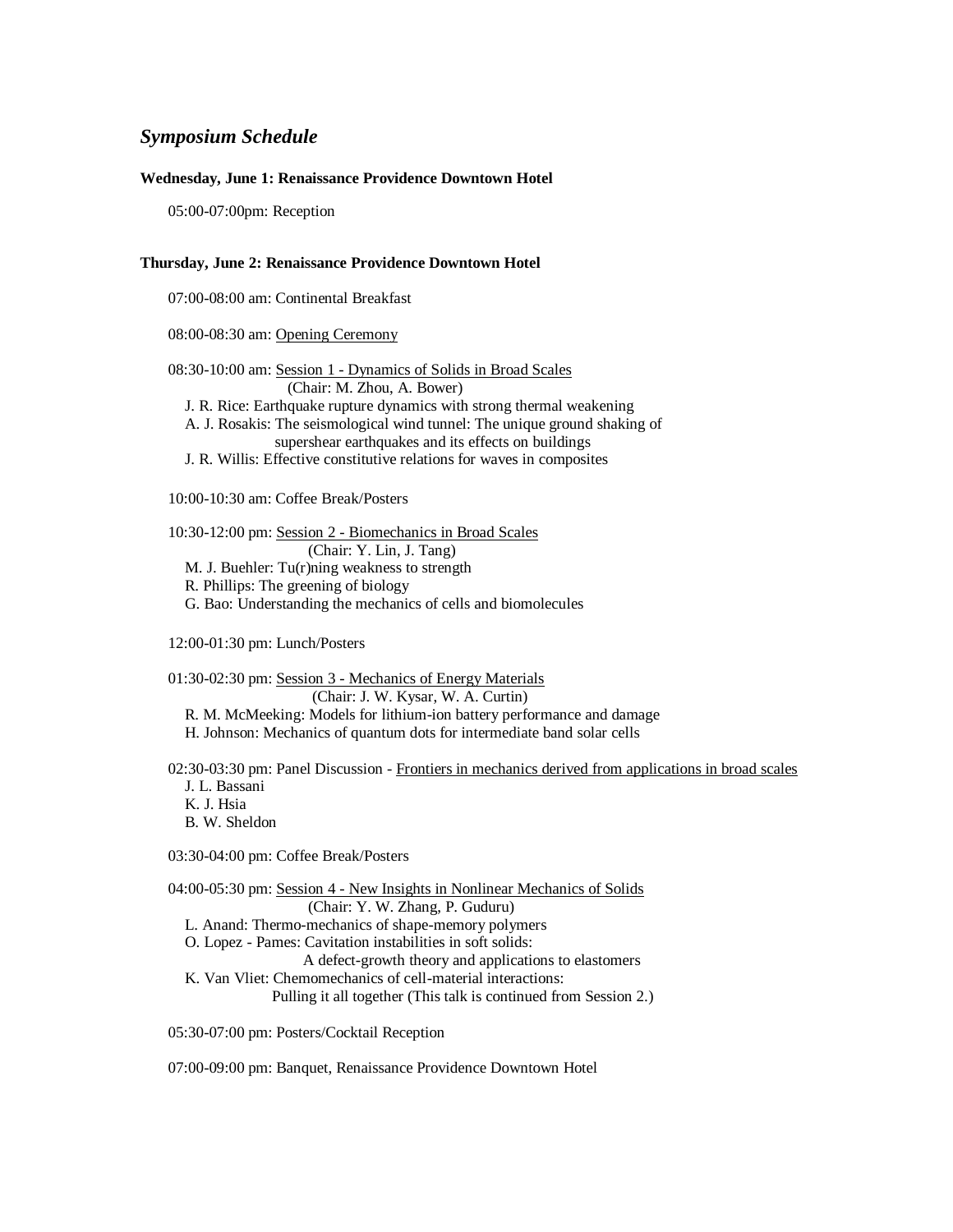#### **Friday, June 3: Renaissance Providence Downtown Hotel**

07:00-08:00 am: Continental Breakfast/Posters 08:00-09:00 am: Session 5 - New Insights in Micromechanics of Structural Instabilities (Chair: S. Mandre, E. Chason) J. Hutchinson: From wrinkles to creases in elastomers: The extreme imperfection-sensitivity of wrinkling K. Bertoldi: Soft materials: Functionality through instabilities & deformations 09:00-10:00 am: Session 6 - Micromechanics of Stretchable Functional Materials (Chair: R. Huang, C. Franck) Z. Suo: Giant voltage-induced deformation in dielectric elastomers: Theory and experiment Y. Huang: Mechanics of stretchable electronics 10:00-10:30 am: Coffee Break/Posters 10:30-12:00 pm: Session 7 - Advanced Molecular Mechanics of Solids (Chair: J. Freund, V. B. Shenoy) R. James: Compatibility and hysteresis P. Purohit: Brownian motion and elasticity in biological filaments & networks N. C. Admal and E. B. Tadmor: Interatomic potentials, Forces and the uniqueness of stress 12:00-01:30 pm: Lunch/Posters 01:30-02:30 pm: Session 8 - New Insights in Experimental Dynamics of Solids (Chair: X. Markenscoff, J. Blume) K. Ravi-Chandar: Dynamic ductile failure in polycrystalline materials G. Ravichandran: Converging shocks in solids using Mach waves 02:30-03:30 pm: Session 9 - Mechanics of Nanostructures (Chair: N. Sottos, S. Kumar) S. B. Hutchens, A. Needleman, and J. Greer: Deformation analysis of hierarchical carbon nanotube bundles under uniaxial compression J. J. Vlassak: Combinatorial nanocalorimetry of thin metallic films 03:30-04:00 pm: Coffee Break/Posters 04:00-05:00 pm: Panel Discussion - Frontiers in mechanics derived from response mechanisms of materials D. M. Parks T. Nakamura Y. Gao 05:00-05:30 pm: Closing Lecture by L. B. Freund (Chair: H. Gao) 07:00-09:00 pm: Closing Lobster Dinner, DeWolf Tavern, Bristol, RI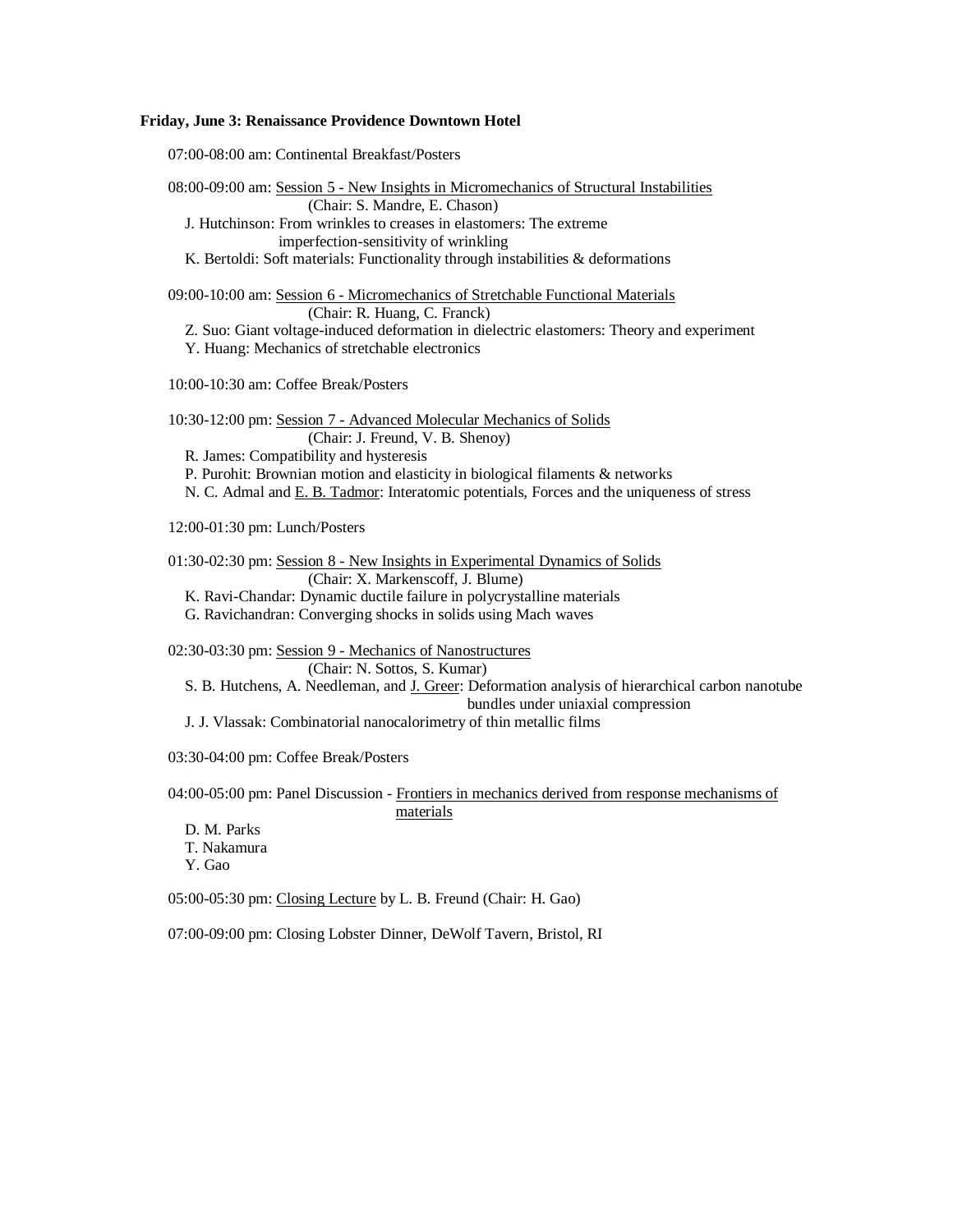#### **Symposium Brochure**

#### L. B. Freund

#### National Academy of Science Election Year: 1997

#### **NAS Citation**

"Freund's contributions have shaped the field of dynamic fracture mechanics. His mathematical techniques and physical insight have been instrumental in bringing the field to its current state of maturity. In the area of mi

#### **Dynamics Fracture Mechanics**

is the first book to present a comprehensive survey of research in the field, much of which<br>has been carried out by the author and others over the past twenty years.

#### Thin Film Materials

coauthored with Subra Suresh is the book to provide comprehensive coverage of the major issues of stress in thin films and its consequences, including defect formation and surface evolution.

"Dynamic Fracture Mechanics" was written just before Ben's  $50^{\text{th}}$  birthday, while "Thin Film Materials" was written around his  $60^{\text{th}}$  birthday. Continuing on this trend, we anticipate another monograph in molecula for his 70<sup>th</sup> birthday.

#### Workshop and Symposium Schedule

|                               | Wednesday, June 1: Renaissance Providence Downtown Hotel<br>5 Avenue of the Arts, Providence, RI 02903 (tel: 401-919-5000) |
|-------------------------------|----------------------------------------------------------------------------------------------------------------------------|
| 05:00-07:00pm: Reception      |                                                                                                                            |
|                               | Thursday, June 2: Renaissance Providence Downtown Hotel                                                                    |
|                               | 07:00-08:00 am: Continental Breakfast                                                                                      |
|                               | 08:00-08:30 am: Opening Ceremony                                                                                           |
|                               | 08:30-10:00 am: Session 1 - Dynamics of Solids in Broad Scales<br>(Chair: M. Zhou, A. Bower)                               |
| J. R. Rice:                   | Earthquake rupture dynamics with strong thermal weakening                                                                  |
| A. J. Rosakis:                | The seismological wind tunnel: The unique ground shaking of supershear<br>earthquakes and its effects on buildings         |
| J. R. Willis:                 | Effective constitutive relations for waves in composites                                                                   |
|                               | 0:00-10:30 am: Coffee Break/Posters                                                                                        |
|                               | 10:30-12:00 pm: Session 2 - Biomechanics in Broad Scales<br>(Chair: Y. Lin, J. Tang)                                       |
|                               | M. J. Buehler: Tu(r)ning weakness to strength                                                                              |
| R. Phillips:                  | The greening of biology                                                                                                    |
| G. Bao:                       | Understanding the mechanics of cells and biomolecules                                                                      |
| L2:00-01:30 pm: Lunch/Posters |                                                                                                                            |
|                               | 01:30-02:30 pm: Session 3 - Mechanics of Energy Materials<br>(Chair: J. W. Kysar, W. A. Curtin)                            |
|                               | R. M. McMeeking: Models for lithium-ion battery performance and damage                                                     |
| H. Johnson:                   | Mechanics of quantum dots for intermediate band solar cells                                                                |
|                               | 02:30-03:30 pm: Panel Discussion -<br>Frontiers in mechanics derived from applications in broad scales                     |
| J. L. Bassani                 |                                                                                                                            |
| K.J. Hsia                     |                                                                                                                            |
| B. W. Sheldon                 |                                                                                                                            |
|                               | 03:30-04:00 pm: Coffee Break/Posters                                                                                       |
|                               | 04:00-05:30 pm: Session 4 - New Insights in Nonlinear Mechanics of Solids<br>(Chair: Y. W. Zhang, P. Guduru)               |
| L. Anand:                     | Thermo-mechanics of shape-memory polymers                                                                                  |
|                               | O. Lopez - Pames: Cavitation instabilities in soft solids: A defect-growth theory and<br>applications to elastomers        |
| K. Van Vliet:                 | Chemomechanics of cell-material interactions: Pulling it all together<br>(This talk is continued from Session 2.)          |
|                               | 05:30-07:00 pm: Posters/Cocktail Reception                                                                                 |
|                               | 07:00-09:00 pm: Banquet, Renaissance Providence Downtown Hotel                                                             |



| <b>Advisory Board</b> |              | <b>Organizing Committee</b> |         |
|-----------------------|--------------|-----------------------------|---------|
|                       |              |                             |         |
| J. D. Achenbach       | Northwestern | Huajian Gao                 | Brown   |
| R. J. Clifton         | Brown        | Kyung-Suk Kim               | Brown   |
| J. W. Hutchinson      | Harvard      | G. Ravichandran             | Caltech |
| W. D. Nix             | Stanford     | A. J. Rosakis               | Caltech |
| J. R. Rice            | Harvard      |                             |         |
| J. R. Willis          | Cambridge    | Symposium Administrators    |         |
| <b>Help Desk</b>      |              | Patricia Capece             | Brown   |
| Mazen Diab            | Brown        | Angely Saldana              | Brown   |
| Chien-Kai Wang        | Brown        | <b>Rich Minogue</b>         | Brown   |
| Hsiao-Mei Wu          | Brown        | <b>Estelle Lang</b>         | Brown   |
| Dibakar Datta         | <b>Brown</b> | Cheryl Carvalho             | Brown   |

#### Friday, June 3: Renaissance Providence Downtown Hotel

07:00-08:00 am: Continental Breakfast/Posters

```
08:00-09:00 am: Session 5 - New Insights in Micromechanics of Structural Instabilities<br>(Chair: S. Mandre, E. Chason)
 J. Hutchinson: From wrinkles to creases in elastomers: The extreme imperfection-<br>sensitivity of wrinkling
```
- K. Bertoldi: Soft materials: Functionality through instabilities and deformations
- 
- 09:00-10:00 am: Session 6 Micromechanics of Stretchable Functional Materials<br>
(Chair: R. Huang, C. Franck)
- Gaint voltage-induced deformation in dielectric elastomers: Theory and<br>experiment Z. Suo:

Mechanics of stretchable electronics Y. Huang:

10:00-10:30 am: Coffee Break/Posters

- 10:30-12:00 pm: Session 7 Advanced Molecular Mechanics of Solids<br>
(Chair: J. Freund, V. Shenoy)
- R. James: Compatibility and hysteresis
- 
- P. Purohit: Brownian motion and elasticity in biological filaments and networks N. C. Admal and E. B. Tadmor: Interatomic potentials, Forces and the uniqueness of<br>stress

12:00-01:30 pm: Lunch/Posters

- 01:30-02:30 pm: Session 8 New Insights in Experimental Dynamics of Solids<br>(Chair: X. Markenscoff, J. Blume)
- K. Ravi-Chandar: Dynamic ductile failure in polycrystalline materials
- G. Ravichandran: Converging shocks in solids using Mach waves

02:30-03:30 pm: Session 9 - Mechanics of Nanostructures<br>(Chair: N. Sotos, S. Kumar)

S. B. Hutchens, A. Needleman, and J. Greer: Deformation analysis of hierarchical<br>carbon nanotube bundles under uniaxial compression

J. J. Vlassak: Combinatorial nanocalorimetry of thin metallic films

03:30-04:00 pm: Coffee Break/Posters

04:00-05:00 pm: Panel Discussion -<br>Frontiers in mechanics derived from response mechanisms of materials D. M. Parks

- T. Nakamura
- 

Y. Gao

05:00-05:30 pm: Closing Lecture by L. B. Freund (Chair: H. Gao)

07:00-09:00 pm: Closing Lobster Dinner, DeWolf Tavern, 259 Thames Street, Bristol, RI 02809<br>(tel: 401-254-2005)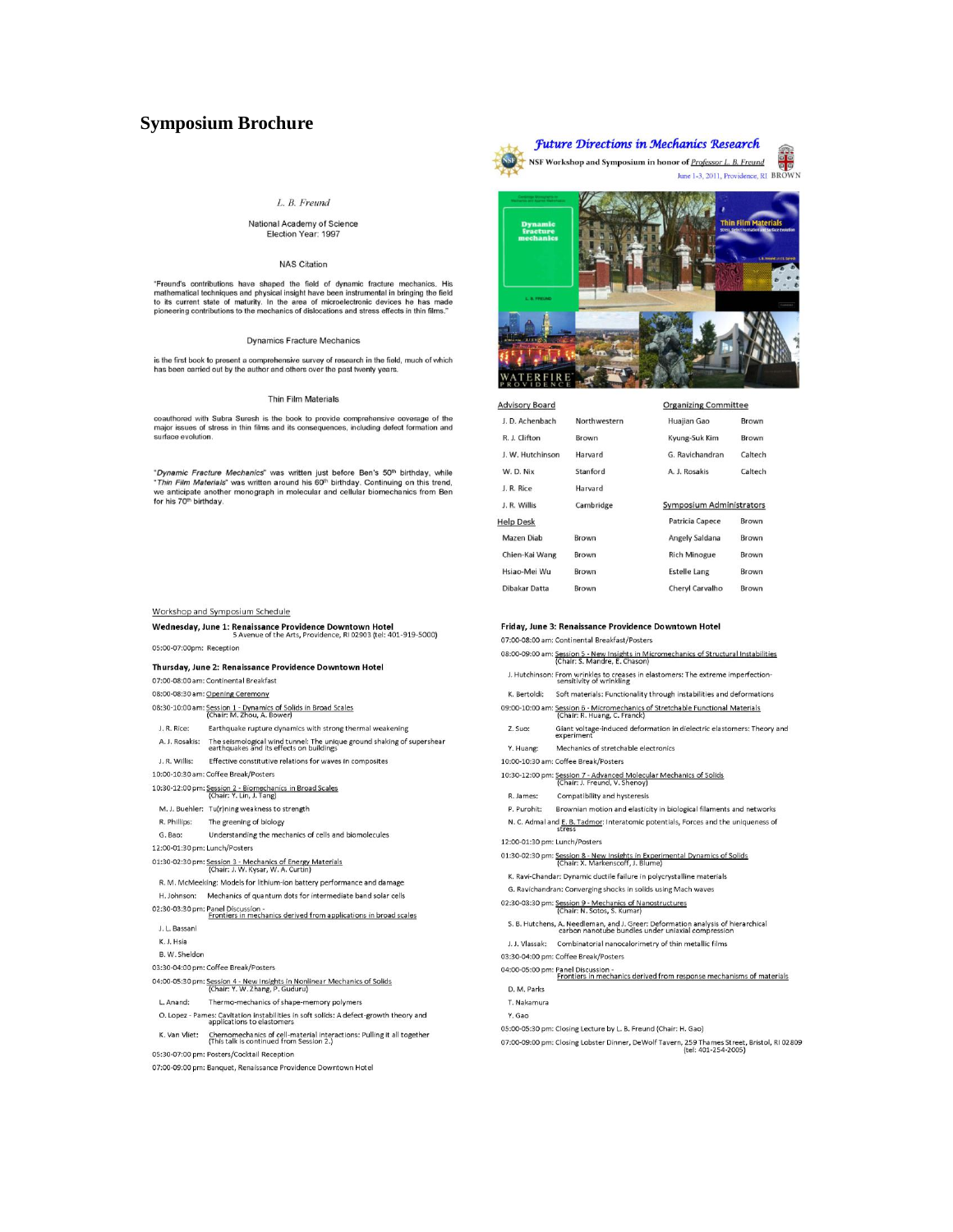#### **Appendix B. [Participants](http://en732c.engin.brown.edu/NSF4.html)**

#### **Registered Attendees**

 Huajian Gao Brown University huajian\_gao@brown.edu Min Zhou Georgia Tech min.zhou@gatech.edu John Bassani U Penn bassani@seas.upenn.edu Haneesh Kesari Brown University Haneesh\_Kesari@brown.edu Lifeng Wang MIT wanglf@mit.edu Pavel Trapper Harvard University trapper@seas.harvard.edu Alexander Epstein Harvard University aepstein@fas.harvard.edu Eric Buchovecky Brown University buchovecky@brown.edu Mazen Diab Brown University mazen\_diab@brown.edu Huck Beng Chew Brown University huck\_beng\_chew@brown.edu 11 Jay Miller MIT flymile@mit.edu 12 Arnaud Lazarus MIT alazarus@mit.edu Hsiao-Mei Wu Brown University hmwu@brown.edu 14 Chien-Kai Wang Brown University ckwang@brown.edu Sara Kadkhodaei Brown University Sara\_Kadkhodaei@brown.edu Sung Kang Harvard University shkang@fas.harvard.edu Yinfeng Li Brown University yinfeng\_li@brown.edu Xiaodong Yang Brown University xiaodong\_yang@brown.edu 21 Xin Yi Brown University xin yi@brown.edu 22 Teng Zhang Brown University teng\_zhang@brown.edu Hongyan Yuan Brown University hongyan\_yuan@brown.edu Xiaoyan Li Brown University xiaoyan\_li@brown.edu Wei Cai Stanford University caiwei@stanford.edu Krishnaswamy Ravi-Chandar UT Austin kravi@mail.utexas.edu Toshio Nakamura SU NY Stony Brook toshio.nakamura@sunysb.edu Joost Vlassak Harvard University jvlassak@seas.harvard.edu Yong Wei Zhang IHPC Singapore zhangyw@ihpc.a-star.edu.sg Zhigang Suo Harvard University suo@seas.harvard.edu Yuan Lin Univ of Hong Kong ylin@hku.hk Xanthippi Markenscoff UC San Diego xmarkens@ucsd.edu Xuanhe Zhao Duke University xz69@duke.edu Oscar Lopez-Pamies SUNY Stony Brook oscar.lopez-pamies@sunysb.edu Qunyang Li U Penn qli@seas.upenn.edu Richard James Univ of Minnesota james@umn.edu Gang Bao Georgia Tech & Emory gang.bao@bme.gatech.edu Katia Bertoldi Harvard University bertoldi@seas.harvard.edu

 Sugeetha Vasudevan Brown University sugeetha\_vasudevan@brown.edu Amartya Mukhopadhyay Brown University Amartya\_Mukhopadhyay@brown.edu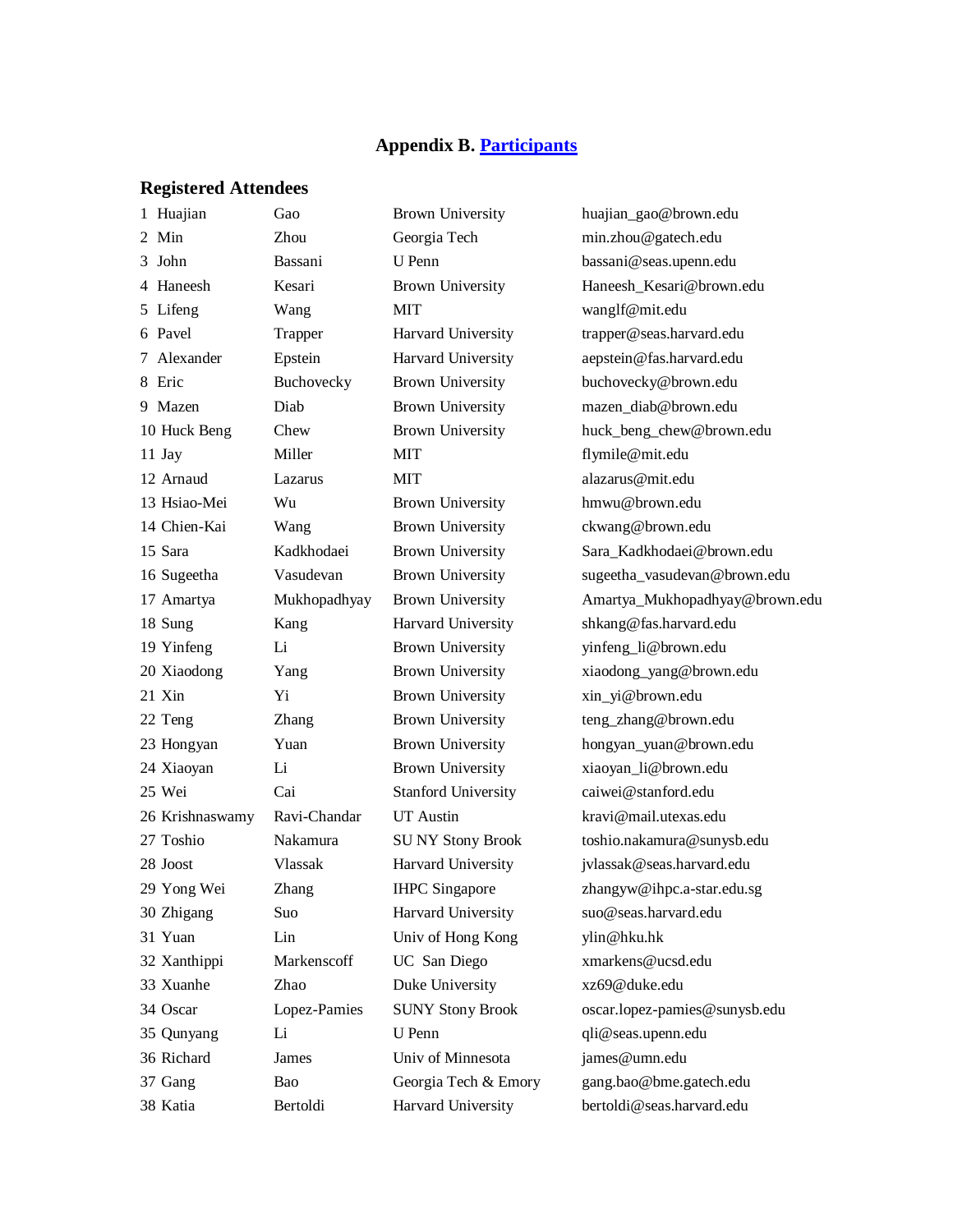| 39 Nikhil Chandra | Admal         | Univ of Minnesota         | admal002@umn.edu            |
|-------------------|---------------|---------------------------|-----------------------------|
| 40 Ellad          | <b>Tadmor</b> | Univ of Minnesota         | tadmor@aem.umn.edu          |
| 41 Guruswami      | Ravichandran  | Caltech                   | ravi@caltech.edu            |
| 42 Julia          | Greer         | Caltech                   | jrgreer@caltech.edu         |
| 43 Rui            | Huang         | UT Austin                 | ruihuang@mail.utexas.edu    |
| 44 Prashant       | Purohit       | U Penn                    | purohit@seas.upenn.edu      |
| 45 John           | Willis        | Univ of Cambridge         | J.R. Willis@damtp.cam.ac.uk |
| 46 Yanfei         | Gao           | Univ of Tennessee         | ygao7@utk.edu               |
| 47 Rob            | Phillips      | Caltech                   | phillips@pboc.caltech.edu   |
| 48 Harley         | Johnson       | <b>UIUC</b>               | htj@illinois.edu            |
| 49 Renata         | Dmowska       | Harvard University        | dmowska@seas.harvard.edu    |
| $50$ John         | Hutchinson    | Harvard University        | hutchinson@husm.harvard.edu |
| 51 James          | Rice          | <b>Harvard University</b> | rice@seas.harvard.edu       |

# *Poster Presenters*

| Board<br>No. | Name                                                                                                              | Affiliation                                                                                |
|--------------|-------------------------------------------------------------------------------------------------------------------|--------------------------------------------------------------------------------------------|
| 1            | Nikhil Chandra Admal                                                                                              | University of Minnesota Minneapolis                                                        |
|              |                                                                                                                   | Interatomic Potentials Forces and the Uniqueness of Stress                                 |
| 2            | Eric Buchovecky                                                                                                   | <b>Brown University</b>                                                                    |
|              | Numerical Modeling of Stress Generation and Whisker Growth in Thin Sn Films on Cu                                 |                                                                                            |
| 3            | Peng Chen                                                                                                         | <b>Brown University</b>                                                                    |
|              | Strain Stiffening Induced by Molecular Motors in Active Crosslinked Biopolymer Networks                           |                                                                                            |
| 4            | Huck Beng Chew                                                                                                    | <b>Brown University</b>                                                                    |
|              | Nanoplasticiy in FCC Metals during Ion Bombardment                                                                |                                                                                            |
| 5            | Viswanath Chinthapenta                                                                                            | <b>Brown University</b>                                                                    |
|              | Numerical Simulations of Intergranular Strain Evolution during Deformation of Nanocrystalline<br><b>Materials</b> |                                                                                            |
| 6            | Michael Chon                                                                                                      | <b>Brown University</b>                                                                    |
|              | <b>Mechanics of Energy Storage Materials</b>                                                                      |                                                                                            |
| 7            | David E. Cipoletti                                                                                                | <b>Brown University</b>                                                                    |
|              |                                                                                                                   | A Microstructure based Model of the Deformation Mechanisms and Flow Stress during Elevated |

*Temperature Straining of a Magnesium Alloy*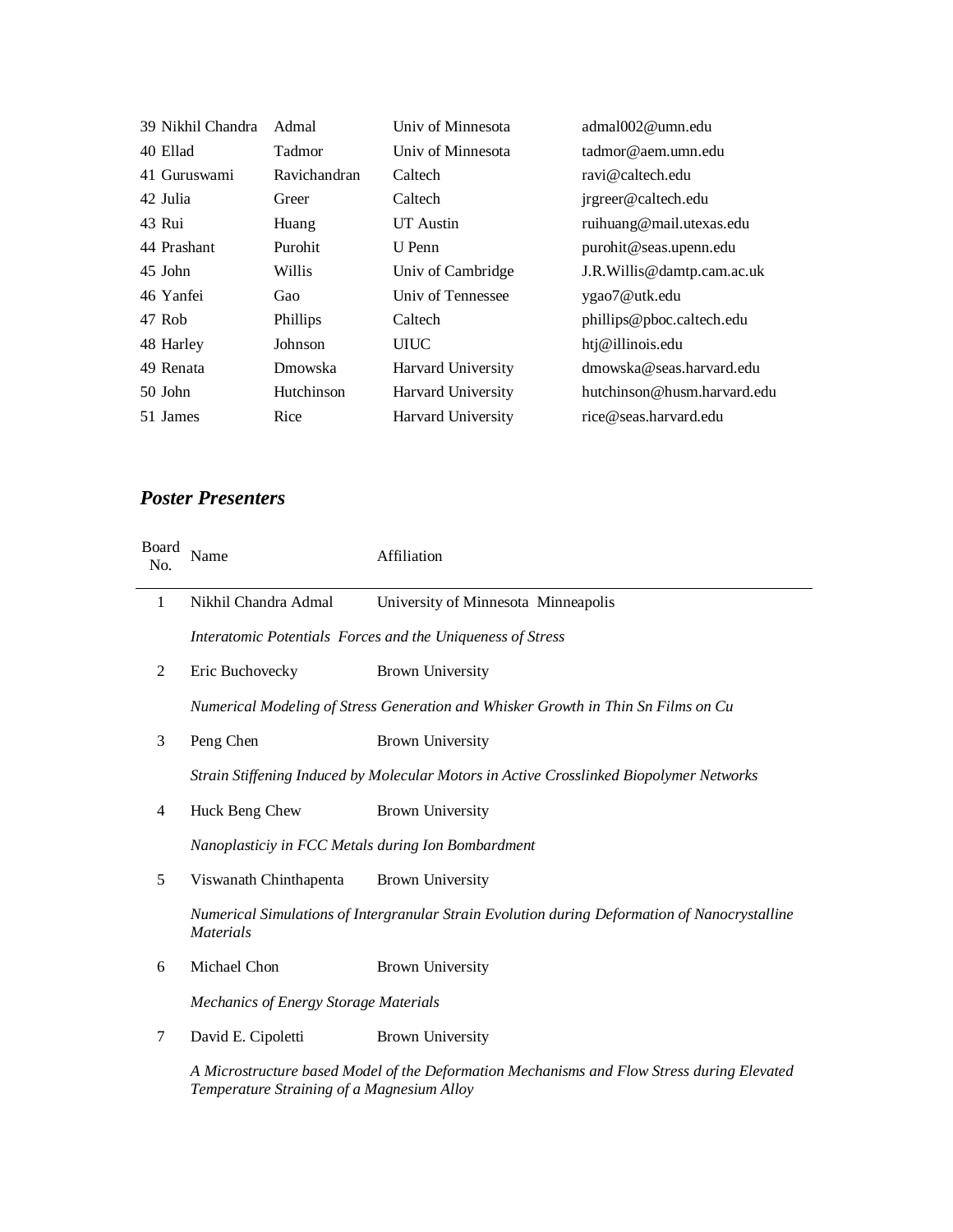| $8\,$                                                                              | Mazen Diab                                                                                             | <b>Brown University</b>                                                                            |  |
|------------------------------------------------------------------------------------|--------------------------------------------------------------------------------------------------------|----------------------------------------------------------------------------------------------------|--|
|                                                                                    | Folding Wrinkles of a Stiff Thin Layer on a Soft Substrate                                             |                                                                                                    |  |
| 9                                                                                  | Alexander K Epstein                                                                                    | Harvard University                                                                                 |  |
|                                                                                    |                                                                                                        | Bioinspired Actuatable Surface Nanostructures with Arbitrary Geometry and Stiffness                |  |
| 10                                                                                 | Yanfei Gao                                                                                             | University of Tennessee/Oak Ridge National Laboratory                                              |  |
|                                                                                    |                                                                                                        | Scale and Stochastic Effects on Incipient Plasticity in Confined Volumes at Small Scales           |  |
| 11                                                                                 | Rassin Grantab                                                                                         | <b>Brown University</b>                                                                            |  |
|                                                                                    |                                                                                                        | Anomalous Strength Characteristics of Tilt Grain Boundaries in Graphene                            |  |
| 12                                                                                 | Julia R. Greer                                                                                         | California Institute of Technology                                                                 |  |
|                                                                                    | General Activity of Greer Group at CalTech                                                             |                                                                                                    |  |
| 13                                                                                 | Tong Jiao                                                                                              | <b>Brown University</b>                                                                            |  |
|                                                                                    | High Frequency Measurements of Viscoelastic Properties to Qualify Human Tissue Engineered Heart Valves |                                                                                                    |  |
| 14                                                                                 | Sung Hoon Kang                                                                                         | Harvard University                                                                                 |  |
|                                                                                    |                                                                                                        | Self-assembly of Nanofibers with Controlled Hierarchy & Shape by Adhesion Mediated Elastocapillary |  |
| 15                                                                                 | A. Lazarus                                                                                             | Massachusetts Institute of Technology                                                              |  |
|                                                                                    | Geometry Induced Rigidity in Pressurized Elastic Shells                                                |                                                                                                    |  |
| 16                                                                                 | Qunyang Li                                                                                             | University of Pennsylvania                                                                         |  |
|                                                                                    | Single-asperity Experiments                                                                            | On the Origins of Rate and State Friction: Frictional Ageing of Rock Materials Explored via        |  |
| 17                                                                                 | Xiaoyan Li                                                                                             | <b>Brown University</b>                                                                            |  |
| Dislocation Nucleation Govern Softening and Maximum Strength in Nanotwinned Metals |                                                                                                        |                                                                                                    |  |
| 18                                                                                 | Yinfeng Li                                                                                             | <b>Brown University</b>                                                                            |  |
|                                                                                    |                                                                                                        | Computer Simulation of Molecule-coated Nanoparticles Translocation across Lipid Membrane           |  |
| 19                                                                                 | Bin Liu                                                                                                | <b>Brown University</b>                                                                            |  |
|                                                                                    |                                                                                                        | Force-free Swimming of a Model Helical Flagellum in Viscoelastic Fluids                            |  |
| 20                                                                                 | Thao D Nguyen                                                                                          | Johns Hopkins University                                                                           |  |
|                                                                                    |                                                                                                        | The Thermoviscoelastic Mechanisms of Shape Memory Polymers                                         |  |
| 21                                                                                 | Gregory J. Rizza                                                                                       | <b>Brown University</b>                                                                            |  |
|                                                                                    |                                                                                                        |                                                                                                    |  |

*Plane Deformations Generating a Prescribed Finite Rotation Field*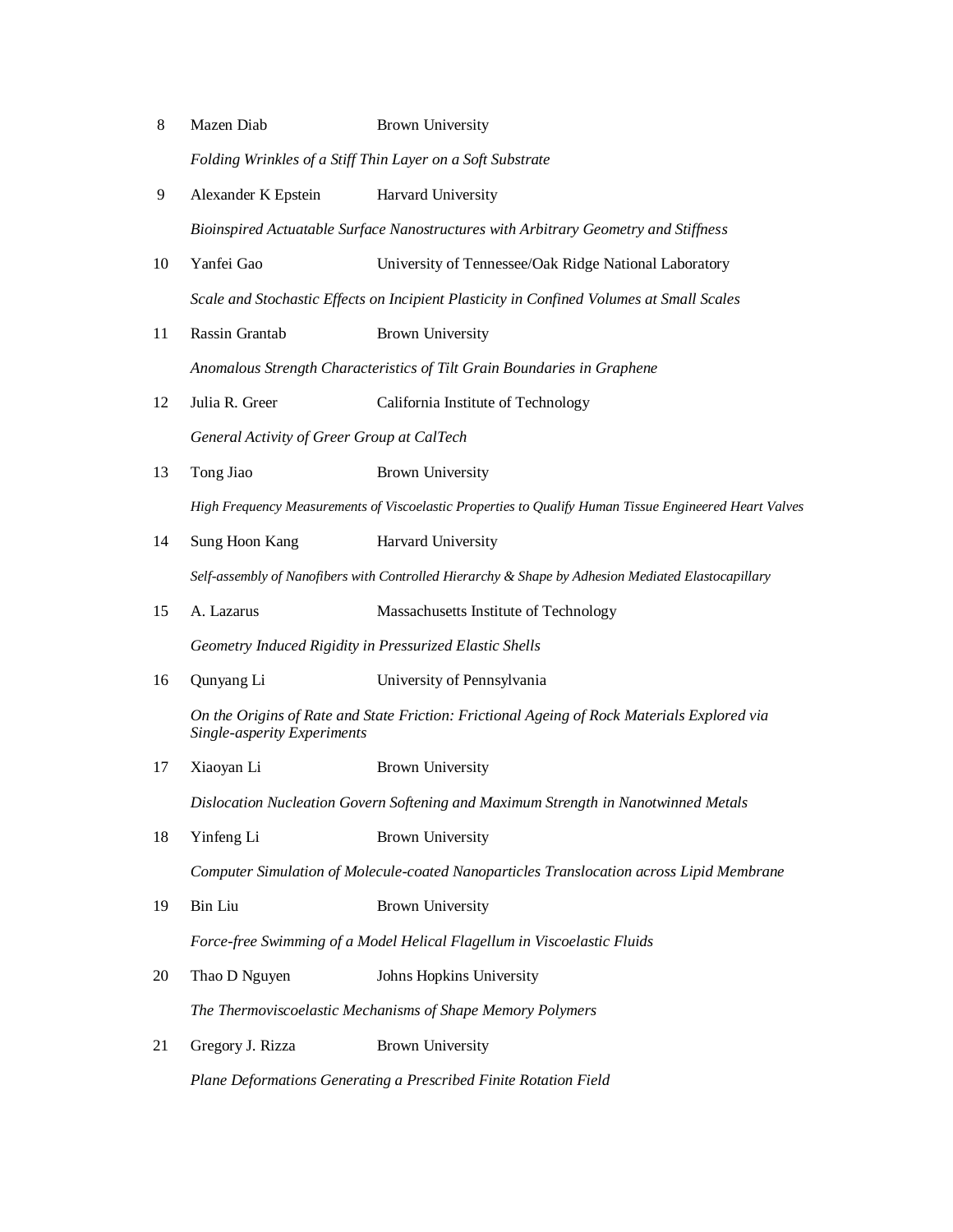| 22 | Jongmin Shim                                                            | <b>Harvard University</b>                                                                        |  |
|----|-------------------------------------------------------------------------|--------------------------------------------------------------------------------------------------|--|
|    | Buckling-induced Pattern Transformation of Structured Elastic Shells    |                                                                                                  |  |
| 23 | Pavel Trapper                                                           | Harvard University                                                                               |  |
|    |                                                                         | Confined Cylinders: from Sinusoidal to Helical Buckling                                          |  |
| 24 | Sugeetha Vasudevan                                                      | Brown University                                                                                 |  |
|    | Fabrication and Testing of Nano Scaled Fibre Reinforced Ceramic Coating |                                                                                                  |  |
| 25 | Chien-Kai Wang                                                          | <b>Brown University</b>                                                                          |  |
|    | Nanomechanics of Grain Boundary Embrittlement in FCC Metals             |                                                                                                  |  |
| 26 | Lifeng Wang                                                             | Massachusetts Institute of Technology                                                            |  |
|    |                                                                         | Co-continuous Periodic Composites for Stiffness Strength Energy Dissipation and Damage Tolerance |  |
| 27 | Hsiao-Mei Wu                                                            | <b>Brown University</b>                                                                          |  |
|    | Nanobearings in Nature                                                  |                                                                                                  |  |
| 28 | Xiaodong Yang                                                           | <b>Brown University</b>                                                                          |  |
|    | Nanotube Networks under Cyclic Loading                                  | Frequency- and Temperature-invariant Dissipative Behaviors of Randomly Entangled Carbon          |  |
| 29 | Hongyan Yuan                                                            | <b>Brown University</b>                                                                          |  |

*Mechanics Modeling and Simulation of the Nanomaterial-cell Interactions*

30 Yong Wei Zhang Institute of High Performance Computing

*3D Modeling of the Growth of Alloy Quantum Dots Considering Morphological and Compositional Coupling*

31 Yong Wei Zhang Institute of High Performance Computing

*Plastic Deformation Mechanisms of Nanotwinned Copper* 

32 Xuanhe Zhao Duke University

*Harnessing Instabilities in Polymers under Electric Fields*

33 Bo Zhou CSM Instruments

*Advanced Nanoindentation of Viscoelastic Properties in Soft Biomaterials*

34 Min Zhou Georgia Institute of Technology

*Chemo-mechanics of Alloy-based Electrodes for Lithium Ion Batteries*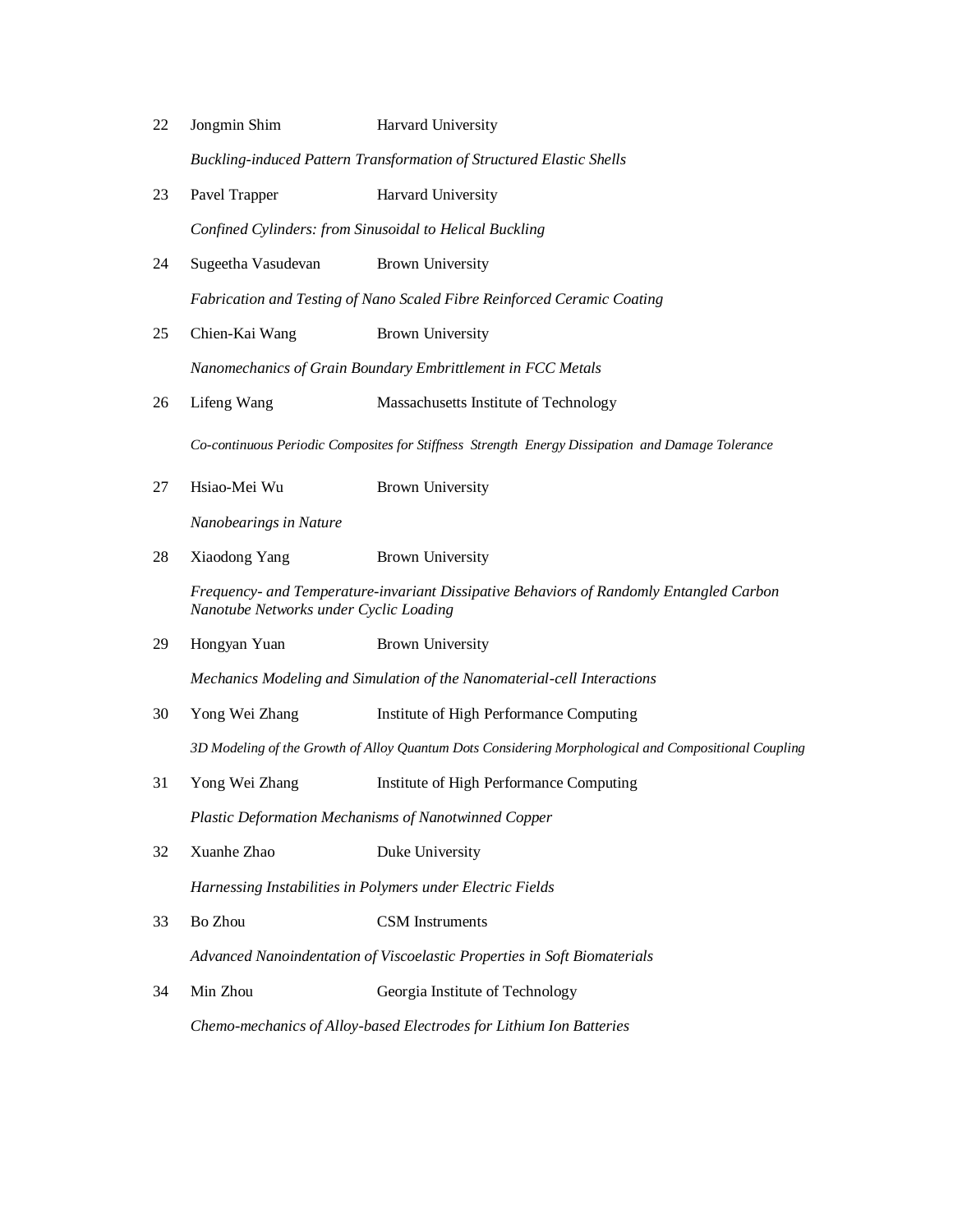# **Poster Awards**

| <b>First Place</b> | $(15)$ A. Lazarus     | Massachusetts Institute of Technology |
|--------------------|-----------------------|---------------------------------------|
| Second Place       | (2) Eric Buchovecky   | <b>Brown University</b>               |
| Second Place       | $(14)$ Sung Hoon Kang | Harvard University                    |
| Third Place        | (6) Michael Chon      | Brown University                      |
| <b>Third Place</b> | $(16)$ Qunyang Li     | University of Pennsylvania            |
| <b>Third Place</b> | $(26)$ Lifeng Wang    | Massachusetts Institute of Technology |



From left to right: V. B. Shenoy, R. J. Clifton, G. Ravichandran, A. J. Rosakis, L. B. Freund, H. Gao, K.-S. Kim, A. F. Bower

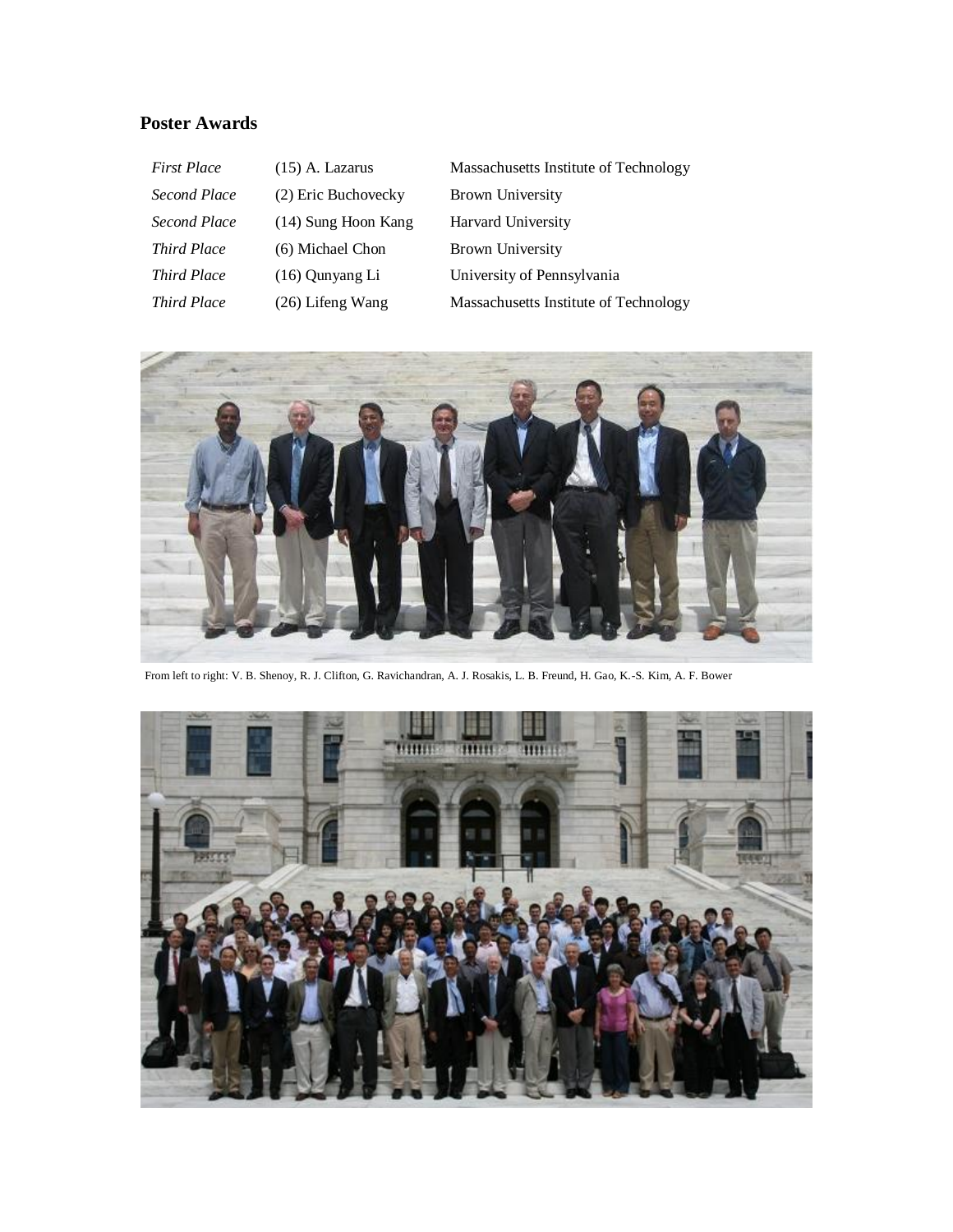#### **Appendix C. [Abstracts](http://en732c.engin.brown.edu/abstracts.html)**

## **Earthquake rupture dynamics with strong thermal weakening**

James R. Rice

School of Engineering and Applied Science, and Department of Earth and Planetary Sciences, Harvard University, Cambridge, MA

Field observations of maturely slipped faults show that despite a generally broad zone of damage by cracking and granulation, large shear deformation, and therefore heat generation, in individual earthquakes takes place with extreme localization to a zone of order 1 mm or less width within a finely granulated fault core. Relevant fault weakening processes during large crustal events are therefore likely to be thermal, although a constraint to be met is that melting within fault zones seems relatively rare, at least in the upper crust. Further, given the porosity of damage zones, it seems reasonable to assume groundwater presence.

It is suggested that two primary dynamic weakening mechanisms, expected to be active in at least the early phases of nearly all crustal events, are (1) flash heating at highly stressed frictional micro-contacts, and (2) thermal pressurization of native faultzone pore fluid. Other weakening processes, prior to bulk melting, may also become active at large enough temperature rise. E.g., endothermic decomposition reactions may occur which release pore fluid at high pore pressure as CO2 from carbonate rocks or H2O from clays or serpentines, and leave nanometer scale grains of solid product which have as yet little- understood weakening features of their own.

Spontaneous dynamic rupture modeling, an area to which landmark contributions were made by L. Ben Freund, has been developed using procedures that embody mechanisms (1) and (2). The results show how faults can be statically strong yet dynamically weak, and operate under low overall driving stress, in a manner that generates negligible heat and meets major seismic constraints on slip, stress drop, and self-healing rupture mode.

The presentation summarizes studies done collaboratively in recent years with Nicolas Brantut (ENS/Paris), Eric Dunham (Stanford), Nadia Lapusta (Caltech), Hiroyuki Noda (Caltech), John Platt (Harvard), Alan Rempel (Univ. Oregon) and John Rudnicki (Northwestern).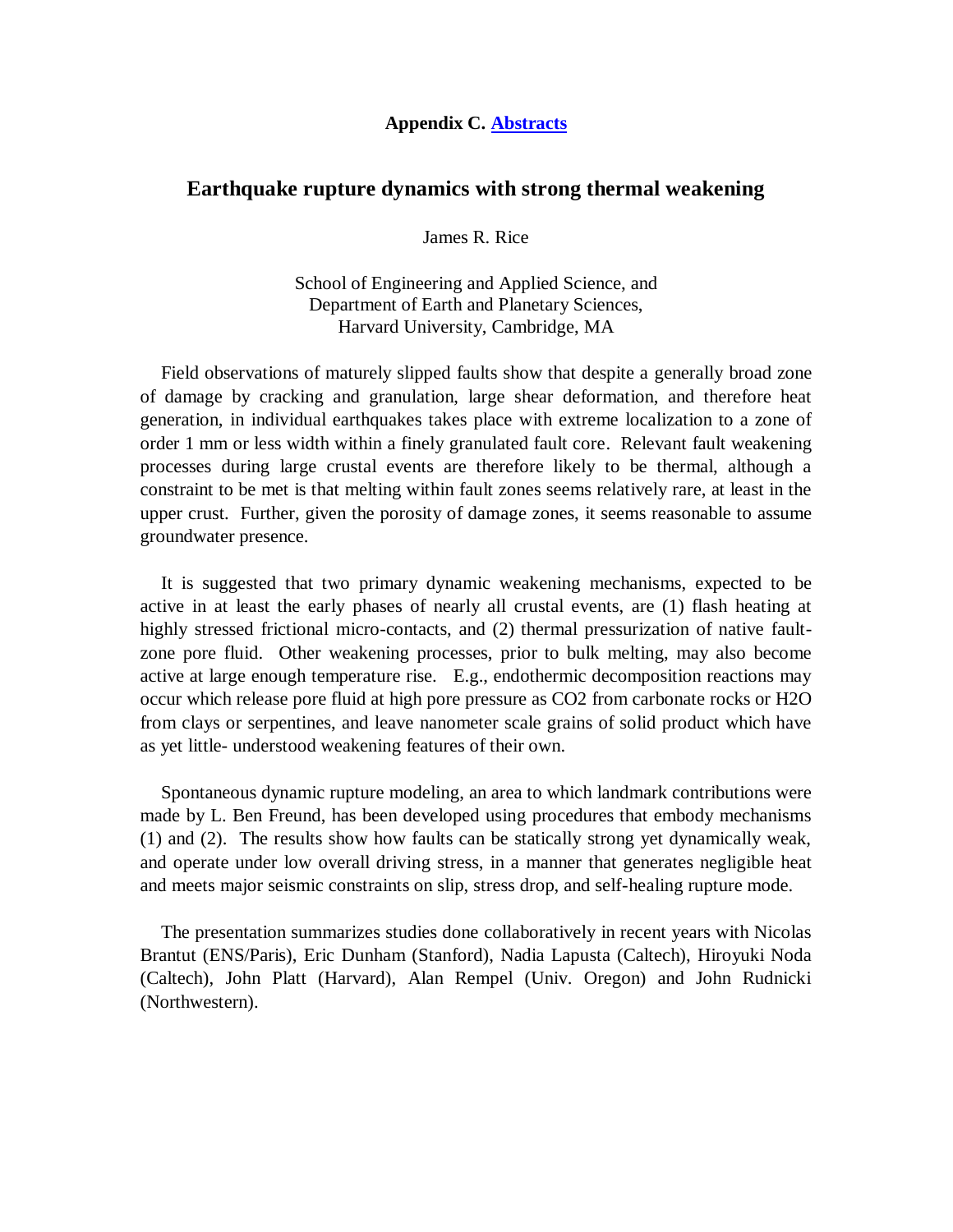# **Effective constitutive relations for waves in composites**

#### John Willis

## Centre for Mathematical Sciences University of Cambridge

Recent work has established a general form for effective constitutive relations for the dynamics of composites (Willis, 2011). It applies to a variety of wave types, including electromagnetic and (visco-)elastodynamic. The composite is taken to have random microgeometry (including, as a special case, perfectly periodic geometry except that the placing of one period cell is considered to be random). In the context of viscoelastodynamics, the effective relations give the ensemble mean stress  $\leq \sigma$  and ensemble mean momentum density  $\langle p \rangle$  in terms of the strain and velocity associated with a weighted ensemble mean <wu> of displacement u. The effective relations are non-local in space and time, and are non-unique because effective strain and effective velocity are both derived from  $\langle w \rangle$ . They become unique, however, if an independent "transformation strain" is introduced. A general expression for the non-local operators that participate in these relations was given in terms of the medium's Green's function by Willis (2011). In practice, it is likely that calculations will be performed relative to a "comparison medium". The corresponding formula is developed here. No "selfadjointness" property of the medium is assumed but, when the medium has this property, it is transferred up to the effective relations. In this case, both the original problem and the "effective medium" problem have variational formulations, and the latter can be derived directly from the former. Some illustrative results will be presented.

Selected References:

[1] J.R. Willis "Effective constitutive relations for waves in composites and metamaterials", *Proc. R. Soc. A.* doi: 10.1098/rspa2010.0620 (2011).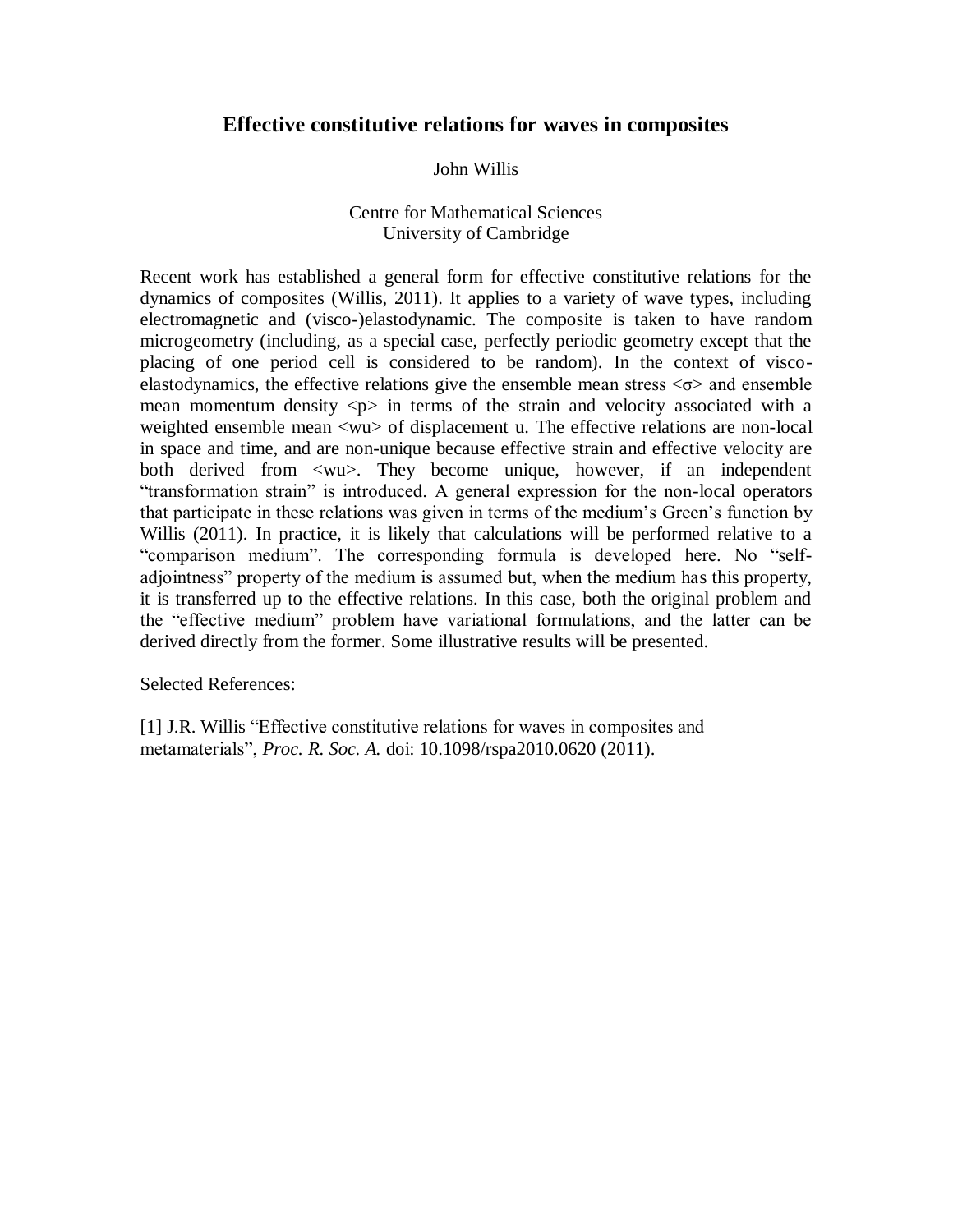#### **Tu(r)ning weakness to strength**

#### Markus J. Buehler, MIT

Biology efficiently creates hierarchical structures, where initiated at nano scales, are exhibited in macro or physiological multifunctional materials to provide a variety of functional properties that include: structural support, force generation, catalytic properties, or energy conversion. This is exemplified in a broad range of biological materials such as hair, skin, bone, spider silk or cells. For instance, despite its simple building blocks spider silk is one of the strongest, most extensible and toughest biological materials known, exceeding the properties of many engineered materials including steel. This is particularly puzzling since despite its great strength, spider silk is made of some of the weakest chemical bonds known, H-bonds. Using a bottom-up computational approach that spans all the scales from nano (protein) to macro (spider web) we have discovered that the great strength and extensibility of spider silk can be explained based on its particular structural makeup, which involves several hierarchical levels. Thereby, the structural confinement of H-bonds into ultra-small beta-sheet nanocrystals with dimensions of only a few nanometers is a key aspect to overcome the intrinsic limitations of H-bonds, creating mechanically strong, tough and resilient cross-linking domains between a semi-amorphous phase composed of 31 protein helices (Keten, Buehler et al., Nature Materials, 2010). This work unveils a material design strategy that enables silks to achieve superior material properties despite its simple and structurally inferior material constituents. Exploiting this concept could lead to a novel materials design paradigm, where enhanced functionality is not achieved using complex building blocks but rather through the utilization of universal repetitive constitutive elements arranged in hierarchical structures. We discuss analogies with other protein materials such as collagen and intermediate filaments, and present approaches towards the design of adaptable, mutable and active materials that rely on simple, abundant and cheap building blocks to realize highly functional materials. Applications specifically to the design of materials from mechanically inferior materials such as silica and silica as found in diatoms or sea sponges are discussed, and opportunities for de novo materials design are outlined. Such applications are critical for the development of new infrastructure materials via the application of a multiscale material design paradigm that integrates the concepts of structure and materials. This talk will also contain a review the broader field of multiscale mechanics of biological materials and give an outlook to future challenges and opportunities.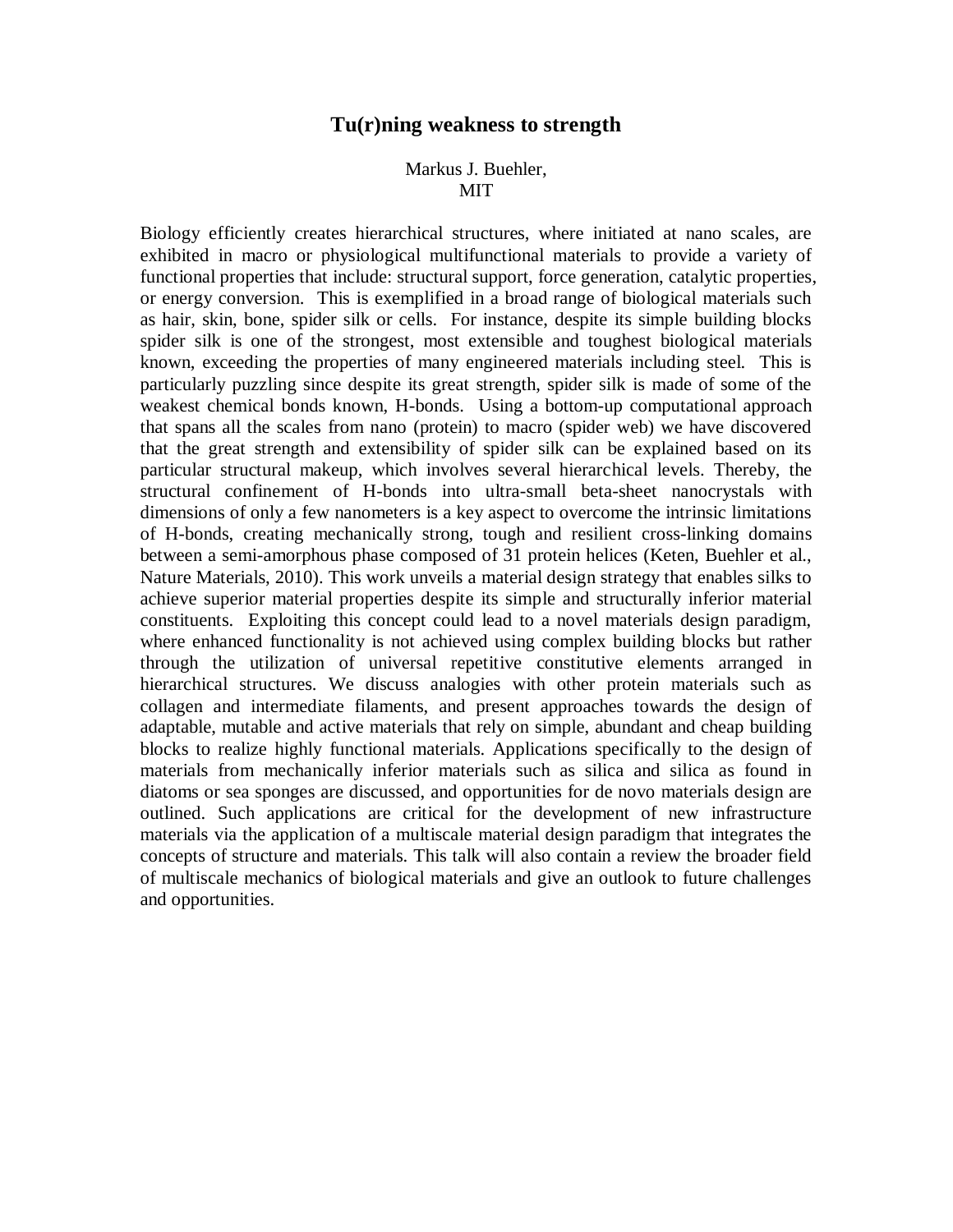### **The Greening of Biology**

#### R. Phillips

We are living through a time of explosive growth in the study of the living world that in many ways parallels advances in astronomy after the invention of the telescope. One of the powerful lenses through which these biological advances are being viewed is that of mechanics. In this talk, I will give a personal view of how our understanding of living matter can be colored by appealing to ideas from mechanics with special reference to unusual ways in which Green functions can be used to explore these questions. In particular, this talk will describe several key examples from cell biology which focus on how cells decide what to eat and where to go.

## **Understanding the Mechanics of Cells and Biomolecules**

Gang Bao

Department of Biomedical Engineering Georgia Institute of Technology and Emory University, Atlanta, GA 30332, USA

It is well established that mechanical forces and deformations play an important role in almost all major aspects of a living cell, including the regulation of cell behavior and functions. However, it is necessary to establish a better understanding of mechanics at the cellular and molecular levels, especially force-sensing, force-bearing, forcegeneration and mechanotransduction in living cells.

In this talk I will first discuss mechanosensing and mechanotransduction in cells, and the recent discovery that the HuR gene in human umbilical vein endothelial cells may constitutes a critical link between applied mechanical stress and the inflammatory response by being regulated by shear stress as well as regulating other stress-sensitive genes such as Kruppel-like factor 2 (Klf2), endothelial nitric oxide synthase (eNOS) and bone morphogenic protein 4 (BMP-4). As the second example, I will discuss the recent development of a novel mechanical nanodevice driven by the F1-ATPase motor. We systematically characterized the performance of the nanodevice, including ATPdependent rotation, torque generation, and the controllability of the motor. Potential application of this nanodevice is also discussed. These examples help illustrate the richness and potential of the mechanics of cells and biomolecules.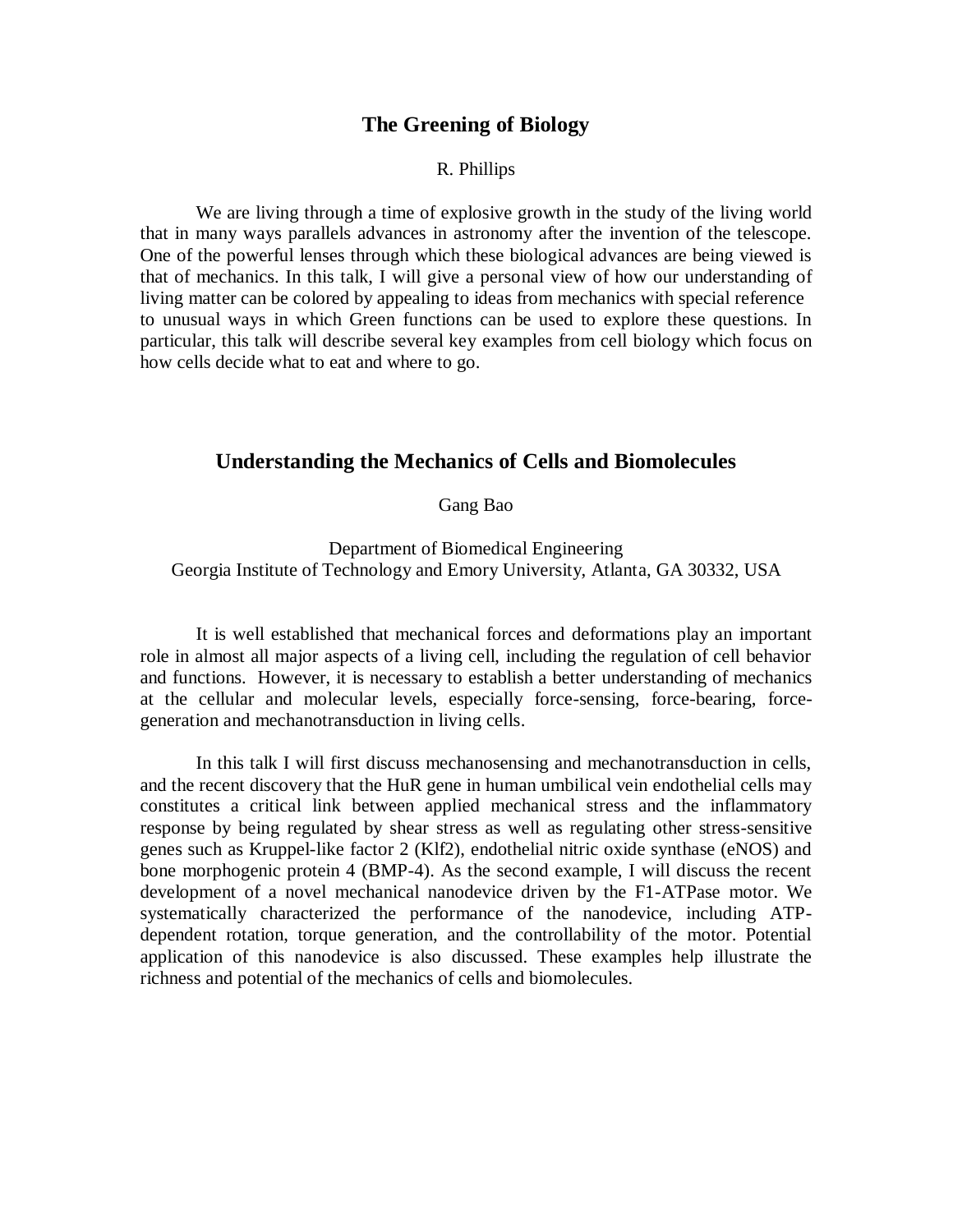## **Models for lithium-ion battery performance and damage**

Robert M. McMeeking<sup>1,2,3,4</sup>

<sup>1</sup>Mechanical Engineering Department, University of California, Santa Barbara, California, USA <sup>2</sup>Materials Department, University of California, Santa Barbara, California, USA <sup>3</sup>School of Engineering, University of Aberdeen, Aberdeen, Scotland 4 INM – Leibniz Institute for New Materials, Campus D2 2, Saarbrücken, Germany

Models are developed for the transport of Li ions in the electrolyte of lithium ion batteries, their diffusion through storage electrode particles, and their kinetics through the surface of the particles between the electrolyte and the particles. As a consequence of the Li ion intercalating in the storage particles, their lattice swells, leading to elastic stress when the concentration of Li ions in the particles is not uniform. The models of transport are based on standard concepts for multi-component diffusion in liquids and solids, but are not restricted to dilute solutions, or to small changes in the concentration of the diffusing species. In addition, phase changes are permitted during mass transport as the concentration of lithium varies from the almost depleted state of the storage particle to one where the material is saturated with its ions. The elastic swelling and shrinkage may involve very large dilatations, which are allowed for in the formulation of the model. Thus, the models are suitable for storage particle, where the amount of Li can vary by large amounts depending on the state of charge, for staging as observed in the storage process in graphite, for the enormous swelling that takes place when silicon is used for storage, and for electrolytes in which the concentration of Li ions is high. The model is used to compute the processes of charging and discharging the battery to assess the parameters that influence the development of stress in the storage particles, and to deduce the likelihood of fracture of the storage particle material. The objective is to assess designs of porous electrode microstructures that permit rapid charging and discharging, but obviate the likelihood of fracture and other mechanical damage that limit the performance and reliability of the battery.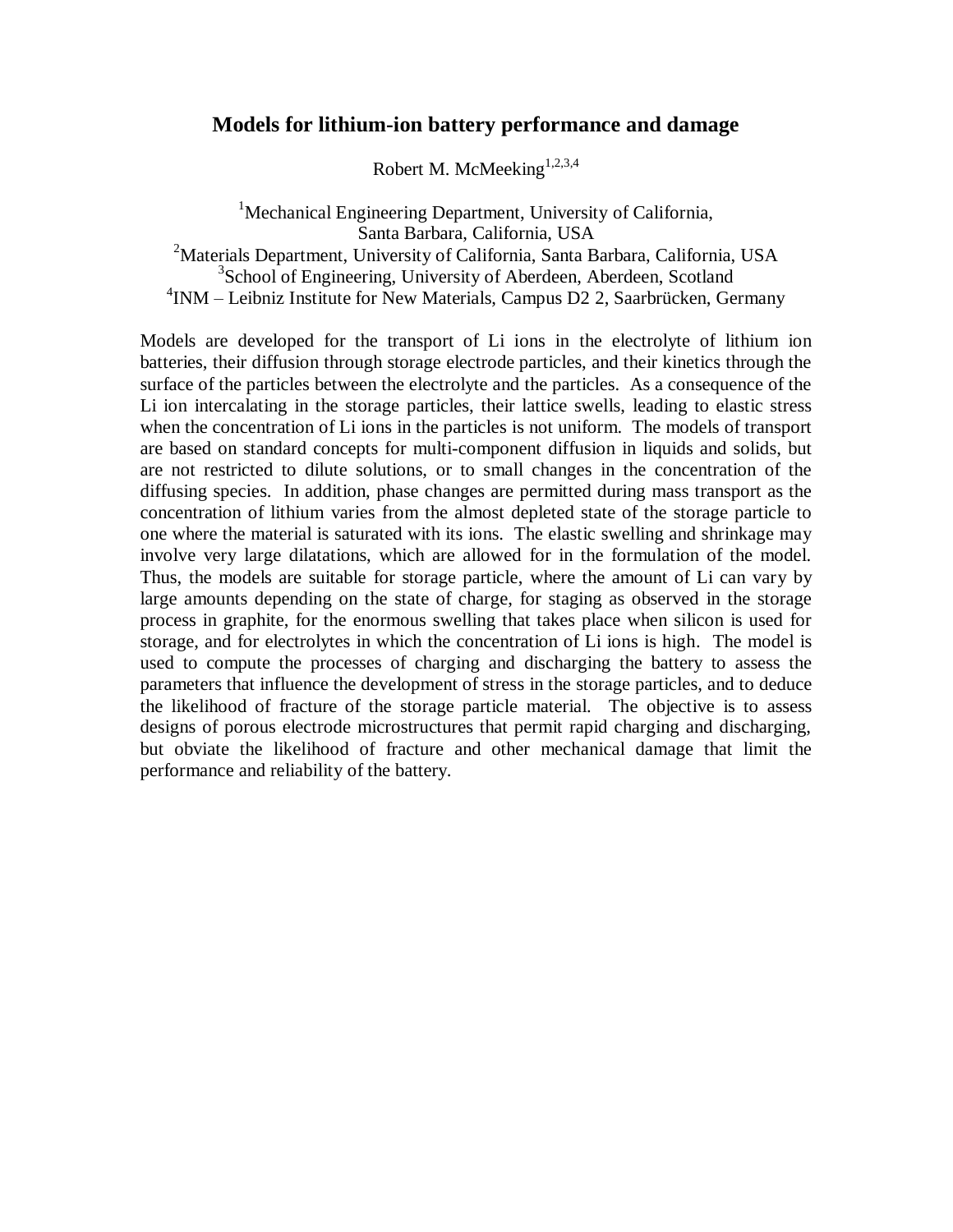# **Cavitation instabilities in soft solids: A defect-growth theory and applications to elastomers**

Oscar Lopez-Pamies

Department of Mechanical Engineering, State University of New York at Stony Brook, Stony Brook, NY 11794-2300, USA

It is by now well established that loading conditions with sufficiently large triaxialities can induce the sudden appearance of internal cavities within elastomeric (and other soft) solids. The occurrence of such instabilities, commonly referred to as cavitation, can be attributed to the growth of pre-existing defects into finite sizes.

This work introduces a new theory to study the phenomenon of cavitation in soft solids that, contrary to existing approaches, simultaneously: (i) allows to consider general 3D loading conditions with arbitrary triaxiality, (ii) applies to large (including compressible and anisotropic) classes of nonlinear elastic solids, and (iii) incorporates direct information on the initial shape, spatial distribution, and mechanical properties of the underlying defects at which cavitation can initiate. The basic idea is to first cast cavitation in elastomeric solids as the homogenization problem of nonlinear elastic materials containing random distributions of zero-volume cavities, or defects. Then, by means of a novel iterated homogenization procedure, exact solutions are constructed for such a problem. These include solutions for the change in size of the underlying cavities as a function of the applied loading conditions, from which the onset of cavitation corresponding to the event when the initially infinitesimal cavities suddenly grow into finite sizes — can be readily determined. In spite of the generality of the proposed approach, the relevant calculations amount to solving tractable Hamilton-Jacobi equations, in which the initial size of the cavities plays the role of "time" and the applied load plays the role of "space". An application of the theory to the case of isotropic solids containing a random isotropic distribution of vacuous defects will be presented.

Selected Reference:

[1] O. Lopez-Pamies, M. Idiart, T. Nakamura 2011, "Cavitation in elastomeric solids: I— A defect-growth theory." *Journal of the Mechanics and Physics of Solids* [doi:10.1016/j.jmps.2011.04.015.](http://dx.doi.org/10.1016/j.jmps.2011.04.015)

[2] O. Lopez-Pamies, T. Nakamura, M. Idiart 2011, "Cavitation in elastomeric solids: II—Onset-of-cavitation surfaces for Neo-Hookean materials." *Journal of the Mechanics and Physics of Solids* [doi:10.1016/j.jmps.2011.04.016](http://dx.doi.org/10.1016/j.jmps.2011.04.016) .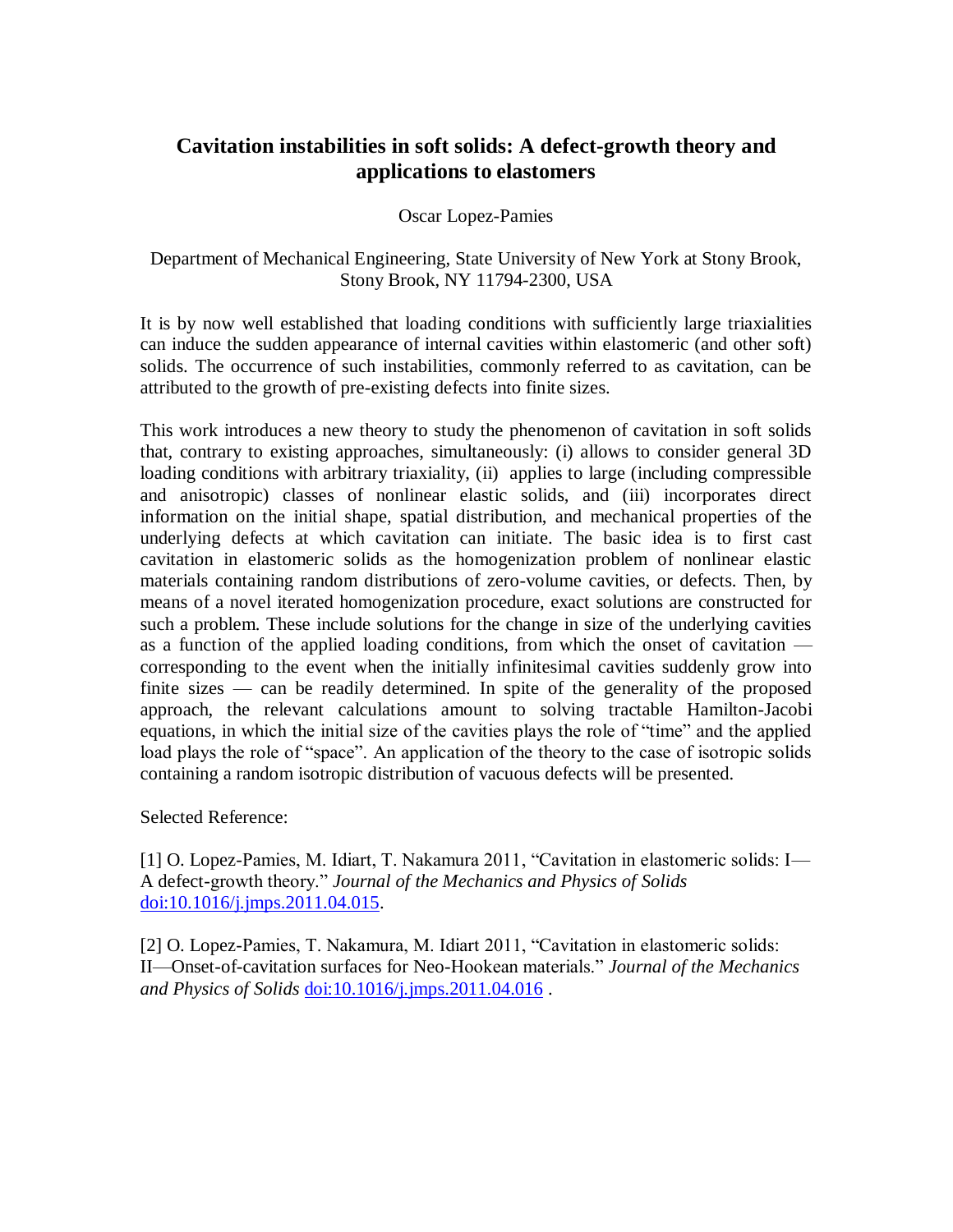# **From Wrinkles to Creases in Elastomers: The Extreme Imperfection-sensitivity of Wrinkling**

John W. Hutchinson

## School of Engineering and Applied Sciences Harvard University

The stability of the wrinkling experienced by a compressed half-space of neo-Hookean material is investigated using both an analytical initial post-bifurcation approach and a numerical method. It is shown that wrinkling is highly unstable due to the nonlinear interaction among the multiple modes associated with the critical compressive state. Concomitantly, wrinkling is sensitive to exceedingly small initial imperfections that significantly reduce the compressive strain at which the instability occurs. The imperfection-sensitivity is revealed through asymptotic analytical results and detailed numerical calculations. The study connects wrinkling with an alternative surface instability mode, the finite amplitude crease, or sulcus. The shape of the critical combination of wrinkling modes is crease-like, and a tiny initial imperfection can trigger a wrinkling instability which evolves into a crease.

The co-author of this work is Yanping Cao of the Engineering Mechanics Department of Tsinghua University.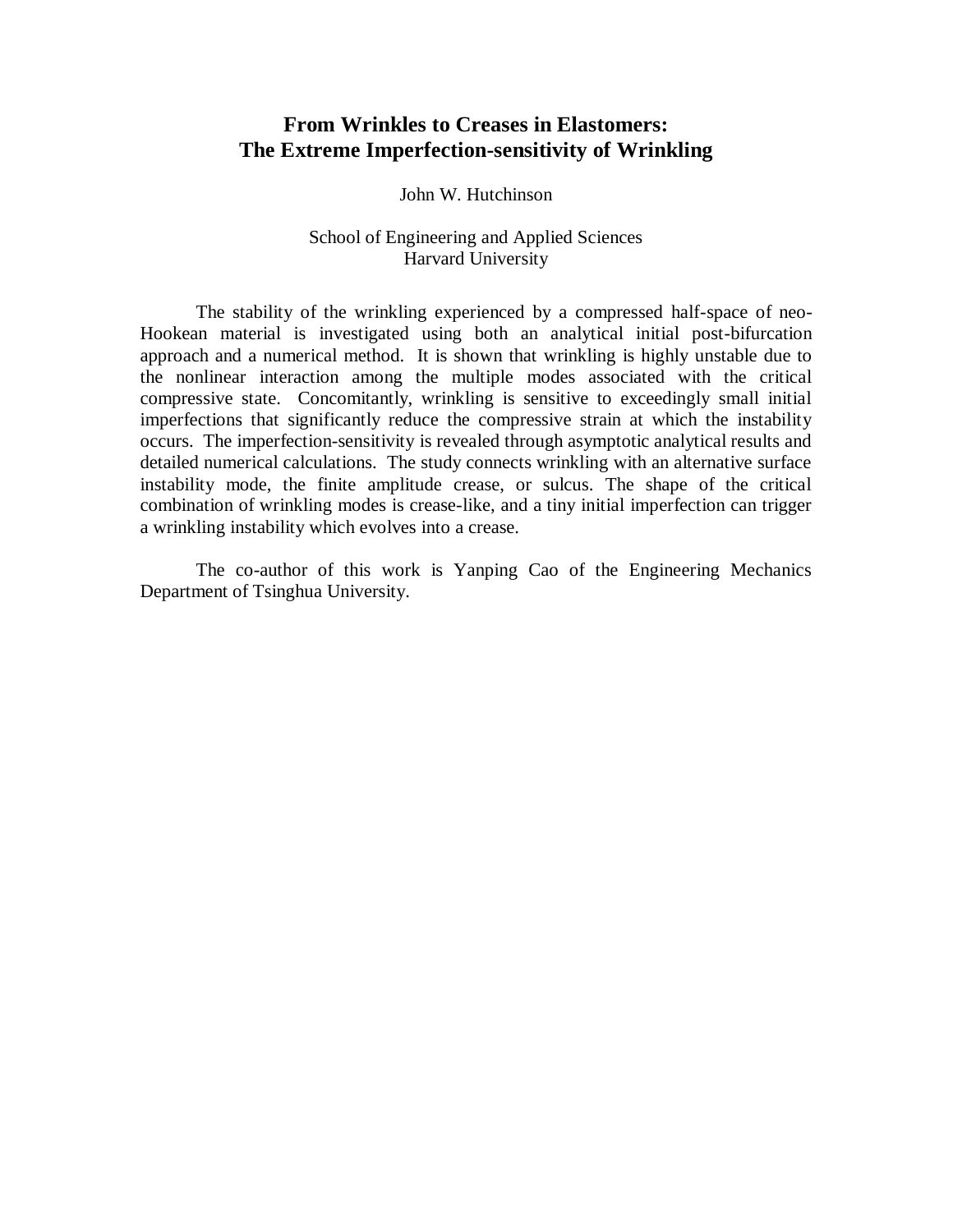# **Giant voltage-induced deformation in dielectric elastomers: theory and experiment**

## Zhigang Suo

#### School of Engineering and Applied Sciences, Harvard University

I first learned of electromechanical coupling at a small ONR workshop, held at Brown University, in late 1980s, in a talk given by Ben Freund. I was graduate student at Harvard. John Hutchinson drove several us from Cambridge to Providence. The workshop made a lasting impression on me. Ben Freund has since been an inspiring role model for me to explore mechanics in emerging technologies. This talk describes recent work on giant voltage-induced deformation. Subject to a voltage, a membrane of a dielectric elastomer reduces its thickness and expands its area. Dielectric elastomer transducers are being developed for diverse applications, such as soft robots, adaptive optics, Braille displays, and energy harvesting. Desirable attributes include large deformation, low-cost, lightweight, and noiseless. Voltage-induced deformation in an elastomer is often limited by a type of electromechanical instability, commonly known as the pull-in instability. Our recent theory and experiment show that the same electromechanical instability can be harnessed to achieve giant voltage-induced deformation. For example, for a membrane inflated by a gas in a chamber of an intermediate size, an application of voltage can cause the membrane to expand its area by 1692%, far beyond the values reported in the literature. Implications for the design of materials and devices are discussed.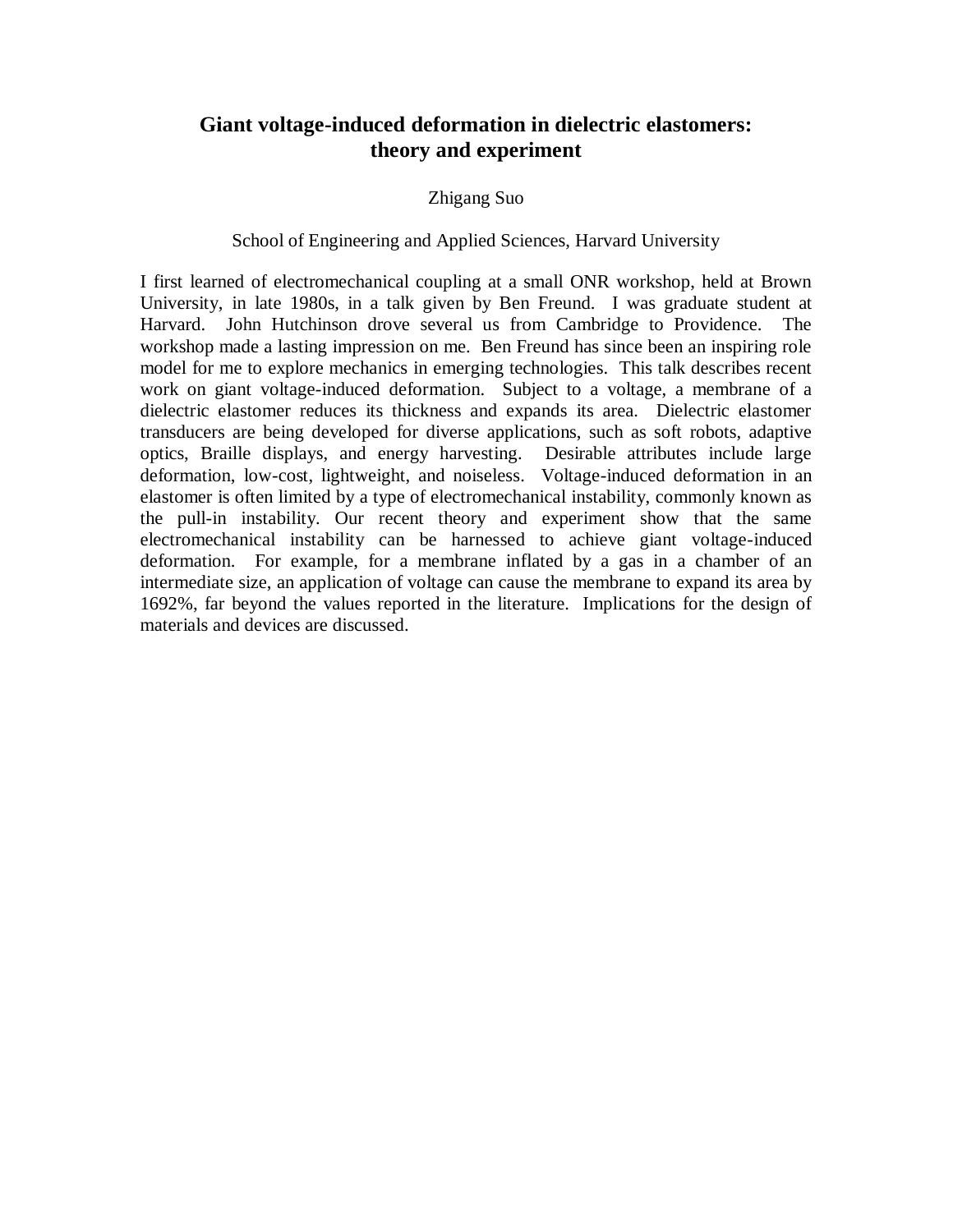## **Mechanics of Stretchable Electronics**

#### Yonggang Huang

#### Department of Mechanical Engineering and Department of Civil and Environmental Engineering, Northwestern University, Evanston, Illinois 60208, USA

Recent advances in mechanics and materials provide routes to integrated circuits that can offer the electrical properties of conventional, rigid wafer-based technologies but with the ability to be stretched, compressed, twisted, bent and deformed into arbitrary shapes. Inorganic electronic materials in micro/nanostructured forms, intimately integrated with elastomeric substrates offer particularly attractive characteristics in such systems, with realistic pathways to sophisticated embodiments. Mechanics plays a key role in this development by identifying the underlying mechanism and providing analytical solutions to guide design and fabrication. Mechanics models for the enabling technologies (e.g., transfer printing  $[1]$ , reversible adhesion  $[2]$ ) and materials (e.g., stretchable silicon  $[3-6]$ ) are presented, as well as their applications to stretchable and foldable circuits [7,8], electronic-eye camera [9] and tunable eye camera [10], flexible solar cell [11], semitransparent and flexible LED display [12,13] and its application to medicine [14], neural [15] and cardiac sensors [16], and cardiac ablation therapy [17]. Commentary and review of stretchable electronics have recently published [18,19].

Selected Reference:

[1] Meitl et al., 2006, *Nature Materials*, **Vol. 5**, p 33 (cover article). [2] Kim et al., 2010, *PNAS*, **Vol. 107**, p 17095.

[3] Khang et al., 2006, *Science*, **Vol. 311**, p 208.

[4] Sun et al., 2006, *Nature Nanotechnology*, **Vol. 1**, p 201. [5] Jiang et al., 2007, *PNAS*, **Vol. 104**, p 15607.

[6] Jiang et al., 2008, *JMPS*, **Vol. 56**, p. 2585.

[7] Kim et al., 2008, *Science*, **Vol. 320**, p 507 (inner cover article). [8] Kim et al., 2008,

*PNAS*, **Vol. 105**, p 18675 (cover article).

[9] Ko et al., 2008, *Nature*, **Vol. 454**, p 748 (cover article). [10] Jung et al., 2011, *PNAS*, **Vol. 108**, p 1788 (cover article).

[11] Yoon et al., 2008, *Nature Materials*, **Vol. 7**, p 907 (cover article). [12] Park et al., 2009, *Science*, **Vol. 325**, p 977.

[13] Kim et al., 2011, "Unusual strategies for using InGaN grown on silicon (111) for solid state lighting," *PNAS* (in press).

[14] Kim et al., 2010, *Nature Materials*, **Vol. 9**, p .929.

[15] Kim et al., 2010, *Nature Materials*, **Vol. 9**, p 511 (cover article).

[16] Viventi et al., 2010, *Science Translational Medicine*, **Vol. 2**, 24ra22, 2010 (cover article).

[17] Kim et al., 2011, "Materials for multifunctional ballon catheters with capabilities in cardiac electrophysiological mapping and ablation therapy,",*Nature Materials* (in press).

[18] Rogers and Huang, 2009, *PNAS*, **Vol. 106**, p 10875.

[19] Rogers et al., 2010, *Science*, **Vol. 327**, p 1603.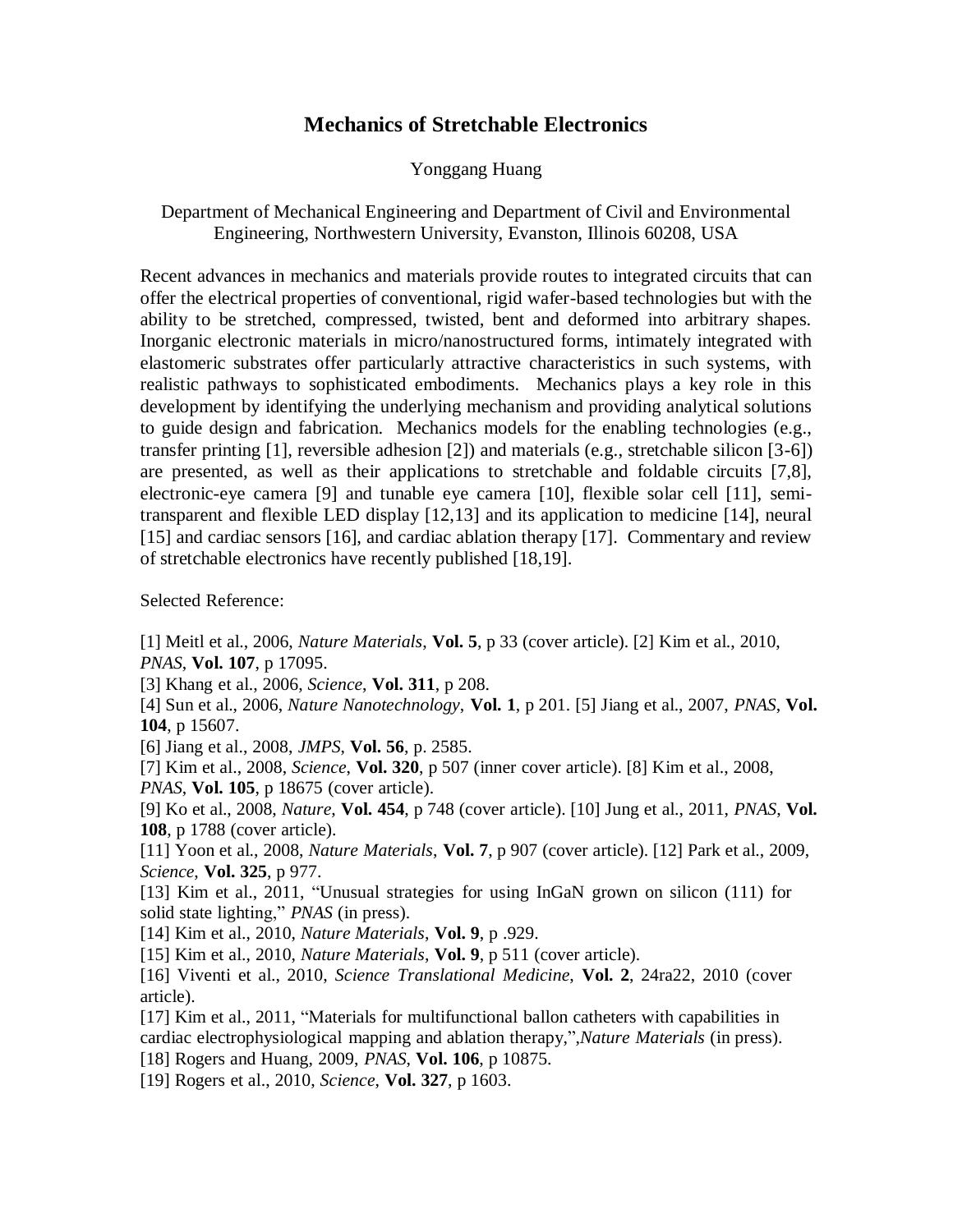# **Compatibility and hysteresis**

Richard James

## Department of Aerospace Engineering and Mechanics University of Minnesota

Big first order phase transformations in solids can still be highly reversible, if the lattice parameters are "tuned" to satisfy certain relations that promote the compatibility between phases. We present some recent measurements of hysteresis in martensitic materials resulting from this kind of tuning. The data has some fascinating features, including an apparent singularity. We re-examine the origins of hysteresis in light of these measurements. We conclude that a certain energy barrier, not pinning or thermal activation, is primarily responsible for hysteresis in martensitic phase transformations. We combine this kind of tuning, together with the lattice parameter sensitivity of magnetic properties, to find some interesting new multiferroic materials. These alloys can be used for the direct conversion of heat to electricity, and provide interesting possible ways to recover the vast amounts of energy stored on earth at small temperature difference.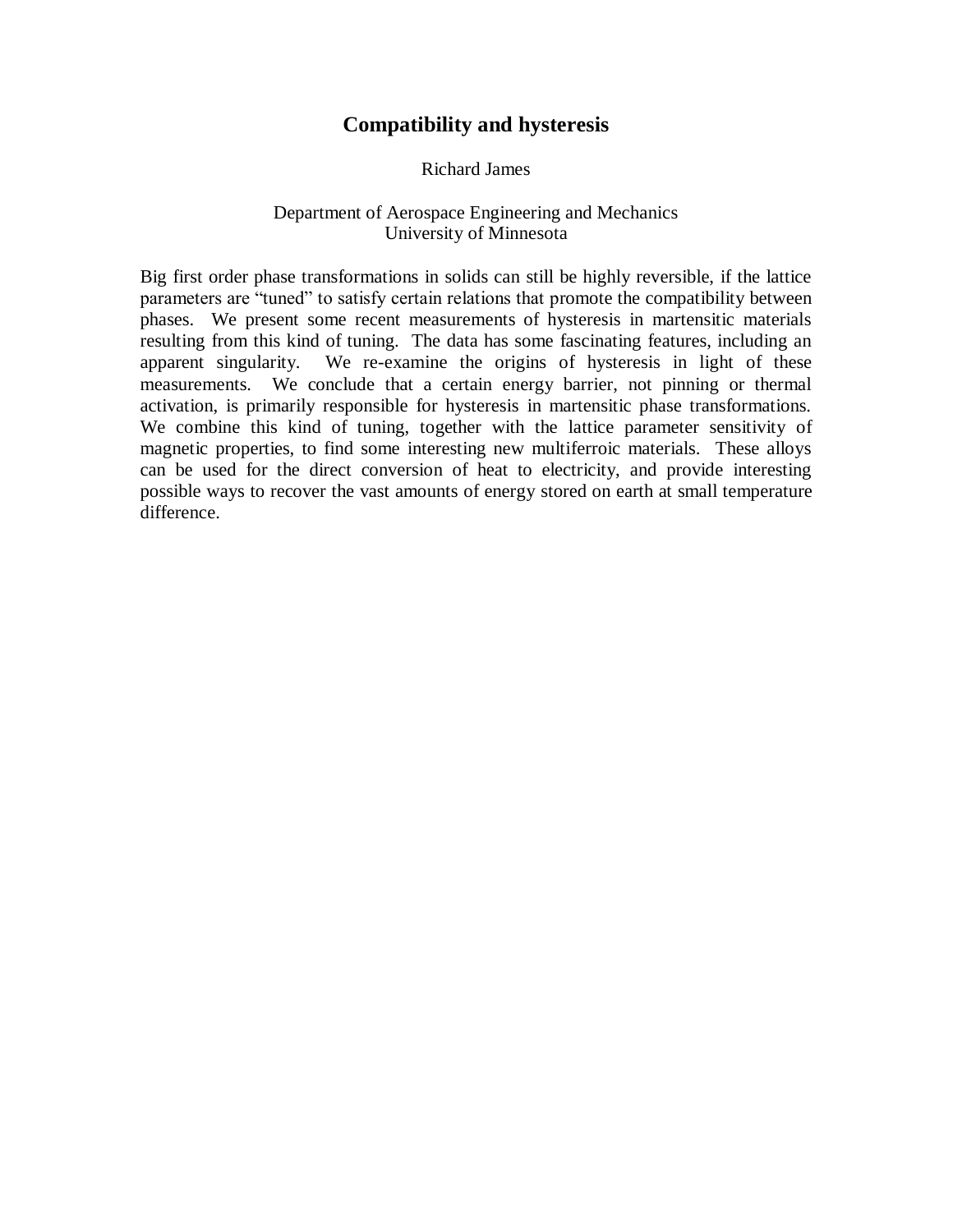# **Brownian motion and elasticity in biological filaments and networks**

## Prashant K. Purohit

## Department of Mechanical Engineering and Applied Mechanics, University of Pennsylvania, Philadelphia.

It is well known that biofilaments at thermodynamic equilibrium under the action of forces and moments fluctuate around their minimum energy configuration due to Brownian motion. This remains true of filaments in networks and gels such as those of actin, spectrin, fibrin or other biopolymers. The thermal motion of these filaments at the microscopic scales manifests itself as entropic elasticity at the macroscopic scales. In this talk we present a theory to efficiently calculate the thermo-mechanical properties of fluctuating heterogeneous filaments and networks. The central problem is to evaluate the partition function and free energy of heterogeneous filaments and networks under the assumption that their energy can be expressed as a quadratic function in the kinematic variables. We analyze the effects of various types of boundary conditions on the fluctuations of filaments and show that our results are in agreement with recent work on homogeneous rods as well as experiments and simulations. We apply similar ideas to filament networks and calculate the area expansion modulus and shear modulus for hexagonal networks. We also apply our methods to study partially unfolded proteins and the consequences of unfolding on the macroscopic behavior of fibrin networks.

Selected References:

[1] P.K. Purohit, R.I. Litvinov, A.E.X. Brown, D.E. Discher, J.W. Weisel, 2011, "Protein unfolding accounts for the unusual mechanical behavior of fibrin networks", *Acta Biomaterialia*, In press.

[2] M.E. Arsenault, P.K. Purohit, Y.E. Goldman, H. Shuman, H.H. Bau, 2010, "Comparison of Brownian-dynamics-based estimates of polymer tension with direct force measurements", *Phys. Rev. E.*, **Vol. 82**, pp. 051923.

[3] T. Su, P.K. Purohit, 2010, "Thermomechanics of a heterogeneous fluctuating chain," *J. Mech. Phys. Solids*, **Vol. 58**, pp. 164-186.

[4] T. Su, P.K. Purohit, 2009, "Mechanics of forced unfolding of proteins," *Acta Biomaterialia*, **Vol. 5**, pp. 1855-1863.

[5] A.E.X. Brown, R.I. Litvinov, D.E. Disher, P.K. Purohit, J.W. Weisel, 2009. "Multiscale mechanics of fibrin polymer: Gel stretching with protein unfolding and loss of water," *Science*, **Vol. 325**, pp. 741-744.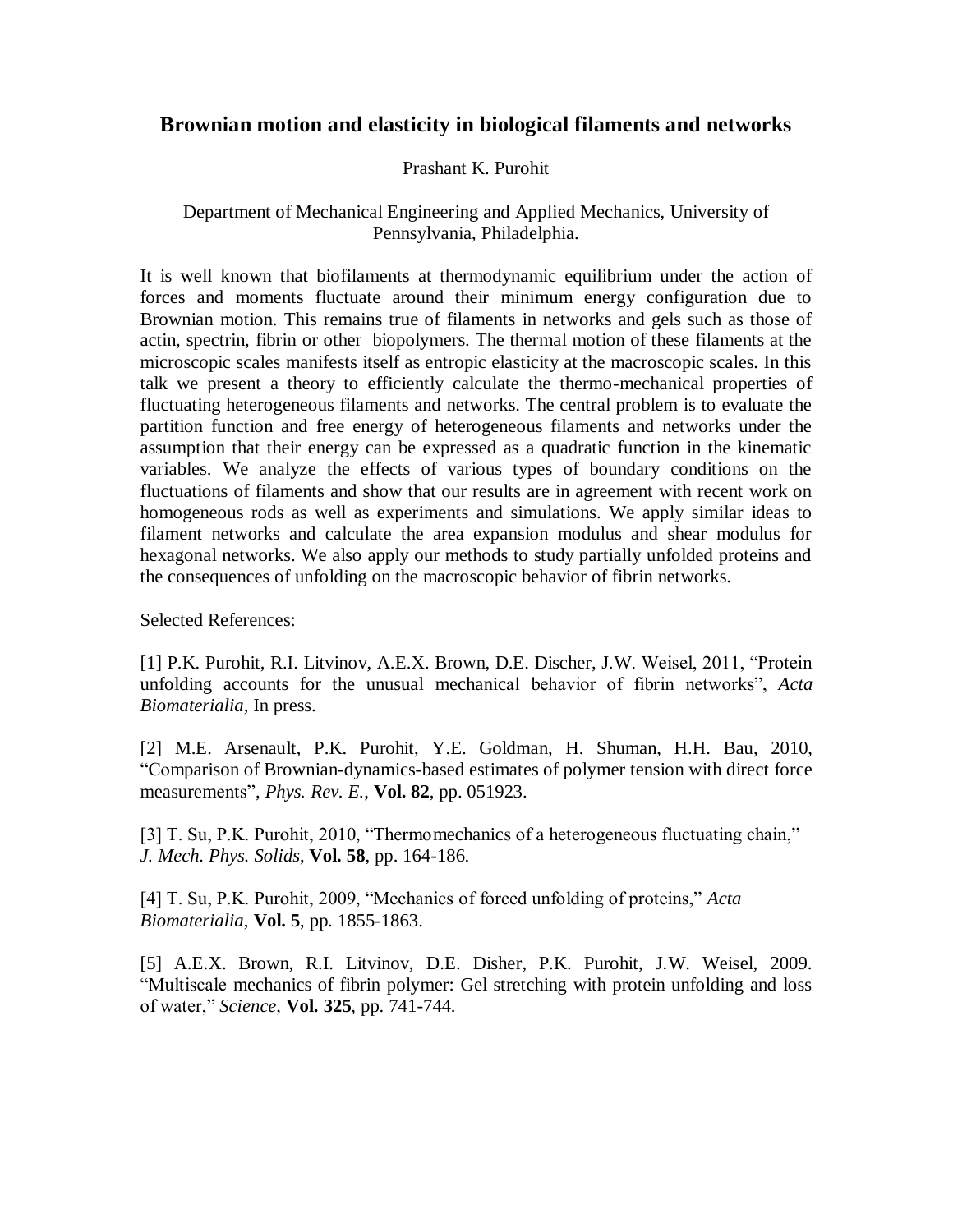## **Interatomic Potentials, Forces and the Uniqueness of Stress**

#### Nikhil C. Admal and Ellad. B. Tadmor

### Department of Aerospace Engineering and Mechanics, University of Minnesota, Minneapolis, MN 55455

At the molecular level there are atoms and forces, whereas continuum theories deal with fields and stress. To connect between these models of reality it is necessary to obtain expressions for continuum variables, such as stress and heat flux, at the molecular level. To date, many different expressions have been proposed and some confusion exists in the literature as to which is "correct". We show that a unified framework [1,2], based on the work of Irving and Kirkwood and later Noll, can be established from which all other expressions can be derived. Interestingly, it turns out that subtle arguments related to the nature of interatomic potentials and differential geometry play an important role in the derivation and point to the existence of a unique stress tensor. The theoretical framework as well as numerical results will be presented.

Selected Reference:

[1] N. C. Admal and E. B. Tadmor, 2010, "A Unified Interpretation of Stress in Molecular Systems," *J. Elast*, Vol. 100, pp. 63-143.

[2] N. C. Admal and E. B. Tadmor, 2011, "Stress and heat flux for arbitrary multi-body potentials: A unified framework", *J. Chem. Phys.*, Vol. 134,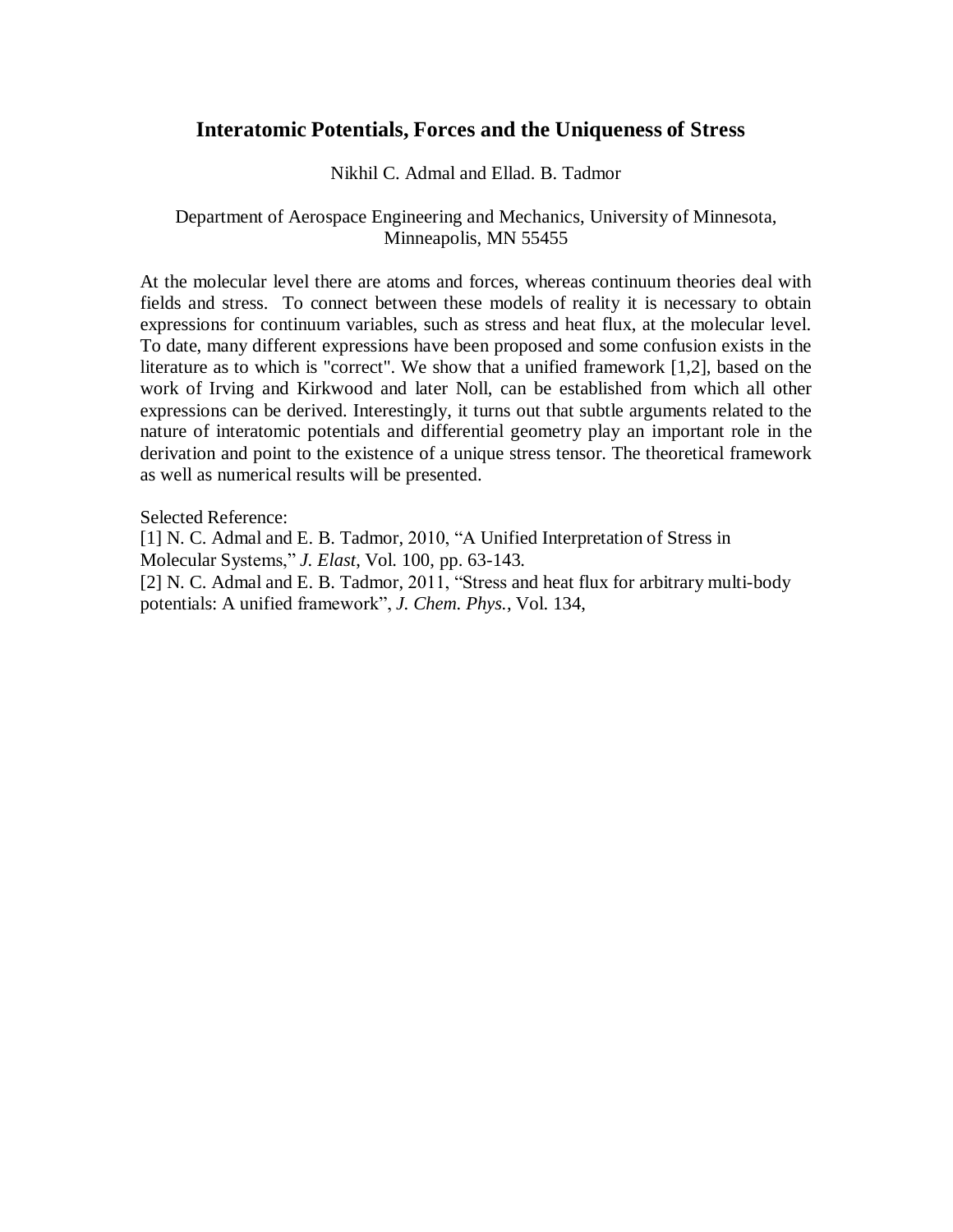# **Deformation Analysis of Hierarchical Carbon Nanotube Bundles Under Uniaxial Compression**

Shelby B. Hutchens<sup>1</sup>, Alan Needleman<sup>2</sup>, and Julia R. Greer<sup>1</sup>

<sup>1</sup>Division of Engineering and Applied Sciences, California Institute of Technology, Pasadena, California 91125, USA <sup>2</sup>Department of Materials Science and Engineering, University of North Texas, Denton, Texas 76203

Vertically aligned carbon nanotubes (VACNTs) serve as integral components in a variety of applications including MEMS devices, energy absorbing materials, dry adhesives, light absorbing coatings, and electron emitters, all of which require structural robustness. Understanding of the VACNT structures' mechanical properties and constitutive stressstrain relationship is central to the rational design of many of these applications. We demonstrate results of in-situ uniaxial compression experiments of 50 micron diameter cylindrical bundles of these complex, hierarchical materials as they undergo unusual deformation behavior. Most notably they deform via a series of localized folding events, originating near the bundle base, which propagate laterally and collapse sequentially from bottom to top. This deformation mechanism accompanies an overall foam-like stressstrain response having elastic, plateau, and densification regimes with the addition of undulations in the stress throughout the plateau regime that correspond to the sequential folding events. Microstructural observations indicate the presence of a strength gradient, due to a gradient in both tube density and alignment along the bundle height, which plays a key role in both the sequential deformation process and the overall stress-strain response. We capture the sequential buckling phenomena and strength gradient effect through application of a finite element model based on a viscoplastic solid in which the flow stress relation contains an initial peak, followed by strong softening and successive hardening. Through this combination of experimental and modeling approaches, we discuss the particular mechanisms governing non-trivial energy absorption via the sequential formation of localized buckles in the VACNT bundles.

Selected References:

[1] S. B. Hutchens, L. J. Hall, and J. R. Greer "In situ Mechanical Testing Reveals Periodic Buckle Nucleation and Propagation in Carbon Nanotube Bundles" *Adv. Funct. Mater.,* **20**, 1-9 (2010)

[2] S.B.Hutchens, A. Needleman, and J.R. Greer "Analysis of uniaxial compression of vertically aligned carbon nanotubes" *J Mech Phys Solids* (in review, 2011).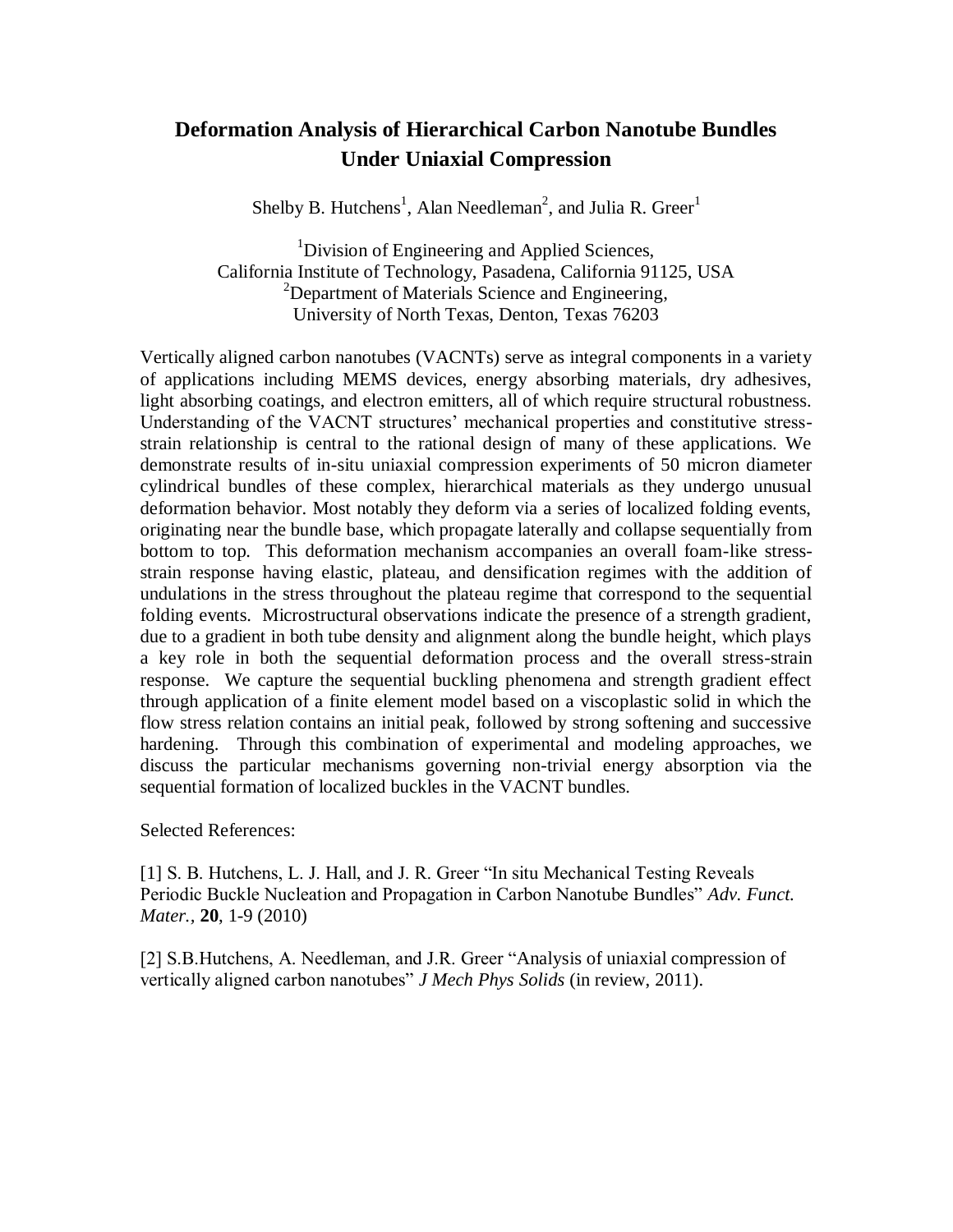### **Combinatorial nanocalorimetry of metallic thin films**

#### J.J. Vlassak

### School of Engineering and Applied Sciences, Harvard University 29 Oxford Street, Cambridge, MA 02138, USA

The parallel nano-scanning calorimeter (PnSC) is a silicon-based micromachined device for calorimetric measurement of nanoscale materials in a high-throughput methodology. The device contains an array of calorimetric sensors, each one of which consists of a silicon nitride membrane and a tungsten heating element that also serves as a temperature gauge. The small mass of the individual sensors enables measurements on samples as small as a few hundred nanograms at heating rates up to  $10^4$  K/s. The sensitivity of the device is demonstrated through the analysis of the melting transformation of a 25-nm indium film. To demonstrate the combinatorial capabilities, the device is used to analyze a thin-film Ni–Ti–Zr sample library. As-deposited amorphous samples are crystallized by local heating in a process that lasts just tens of milliseconds. The calorimetry scans reveal the glass transition of the amorphous alloys, as well as a multi-stage crystallization process. The martensite–austenite transformation in the crystallized Ni–Ti–Zr samples is analyzed and the dependence of transformation temperature on composition is revealed. The transformation temperature is depressed compared to bulk shape memory alloys because of the very fine microstructure of the samples.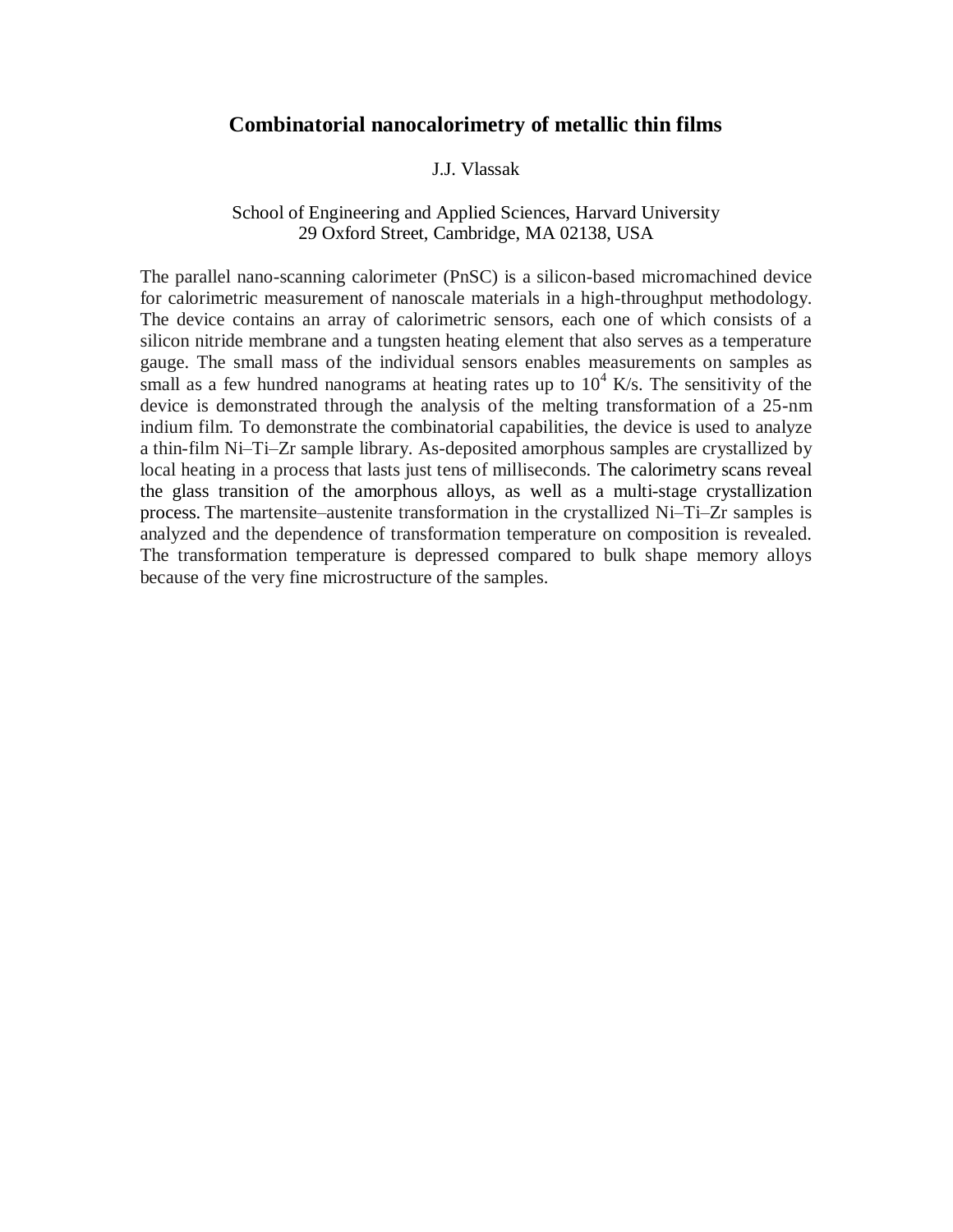## **Interatomic Potentials, Forces and the Uniqueness of Stress**

#### Nikhil C. Admal and Ellad. B. Tadmor

## Department of Aerospace Engineering and Mechanics, University of Minnesota, Minneapolis, MN 55455

At the molecular level there are atoms and forces, whereas continuum theories deal with fields and stress. To connect between these models of reality it is necessary to obtain expressions for continuum variables, such as stress and heat flux, at the molecular level. To date, many different expressions have been proposed and some confusion exists in the literature as to which is "correct". We show that a unified framework [1,2], based on the work of Irving and Kirkwood and later Noll, can be established from which all other expressions can be derived. Interestingly, it turns out that subtle arguments related to the nature of interatomic potentials and differential geometry play an important role in the derivation and point to the existence of a unique stress tensor. The theoretical framework as well as numerical results will be presented.

Selected Reference:

[1] N. C. Admal and E. B. Tadmor, 2010, "A Unified Interpretation of Stress in Molecular Systems," *J. Elast*, **Vol. 100**, pp. 63-143.

[2] N. C. Admal and E. B. Tadmor, 2011, "Stress and heat flux for arbitrary multi-body potentials: A unified framework", *J. Chem. Phys.*, in press.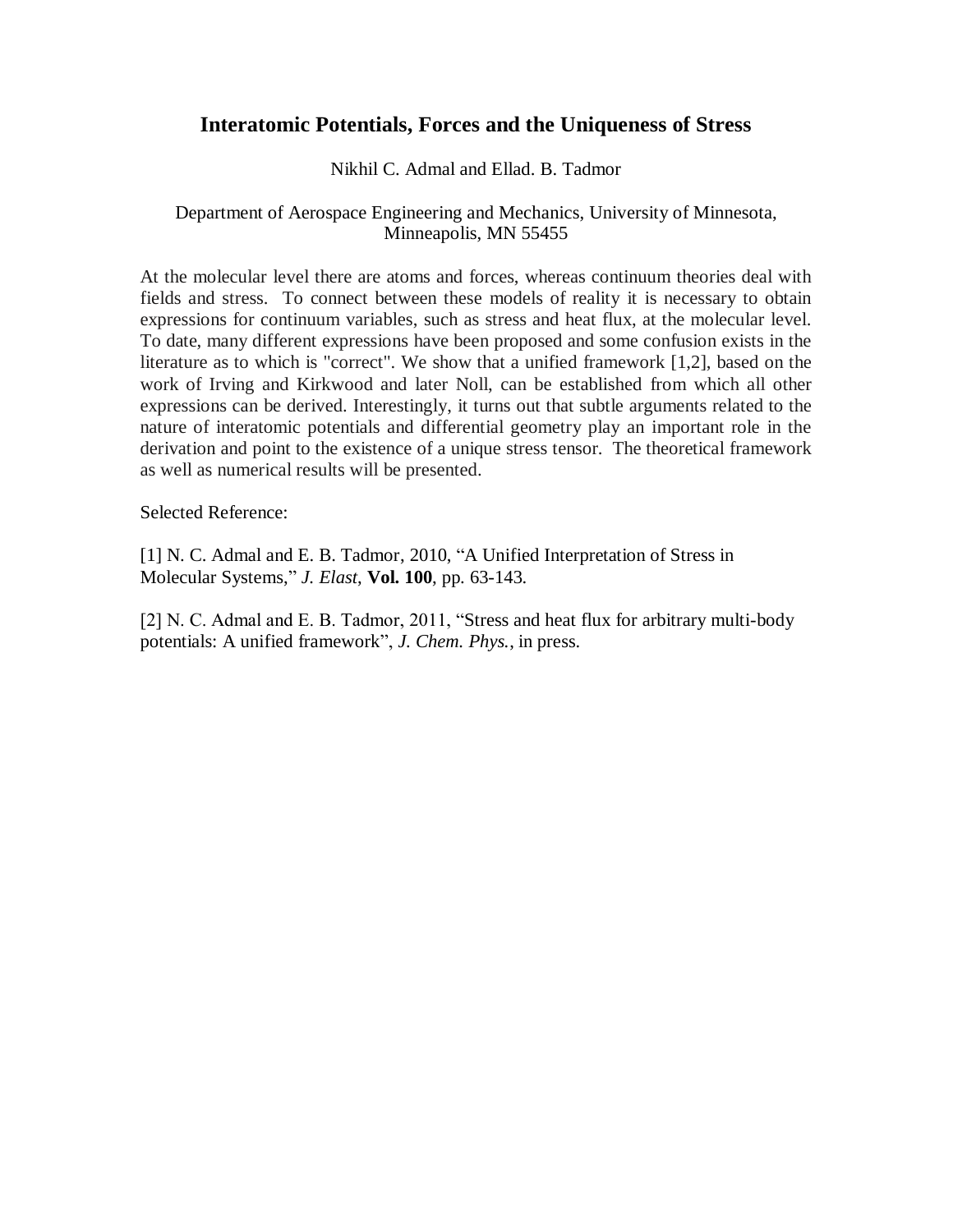# **Numerical Modeling of Stress Generation and Whisker Growth in Thin Sn Films on Cu**

#### Eric Buchovecky

School of Engineering, Brown University, Providence, Rhode Island 02912, USA

The spontaneous growth of long, filamentary whiskers from the surface of Sn-plated Cu conductors poses a serious threat to the reliability of electronic components. While it is generally accepted that whiskers form to relax compressive stress generated by the localized growth of  $Cu<sub>6</sub>Sn<sub>5</sub>$  intermetallic compound (IMC), the mechanisms are not fully understood. In this work, finite element analysis (FEA) is used to quantitatively assess the interactions among parallel mechanisms of stress generation and relaxation, and determine how they control whisker growth. The FEA model includes growth of an IMC phase, elastic and plastic deformation within the Sn grains, and stress-driven diffusion along grain boundaries, all of which are indicated by experimental evidence. FEA results reveal that plastic yield within Sn grains coupled with stress-driven grain boundary diffusion effectively transmits stress through the Sn and, significantly, can account for the experimentally measured stress evolution without relaxation due to whisker growth. In addition, the columnar microstructure of the Sn, presence of surface oxide and non-planar IMC morphology are all found to be necessary for stress build-up, suggesting that processing or treatment that disrupts these features will reduce the stress level in the Sn.

Modeling also indicates previously unrecognized kinetic relations governing whisker growth, including the emergence of two kinetic regimes controlled by the balance between strain generation and relaxation. In one regime whiskers dominate relaxation and whisker velocity scales directly with IMC growth rate, in the other, multiple competing mechanisms relax strain and whisker velocity varies weakly with IMC growth rate. A mathematical model is presented to describe these kinetic relations.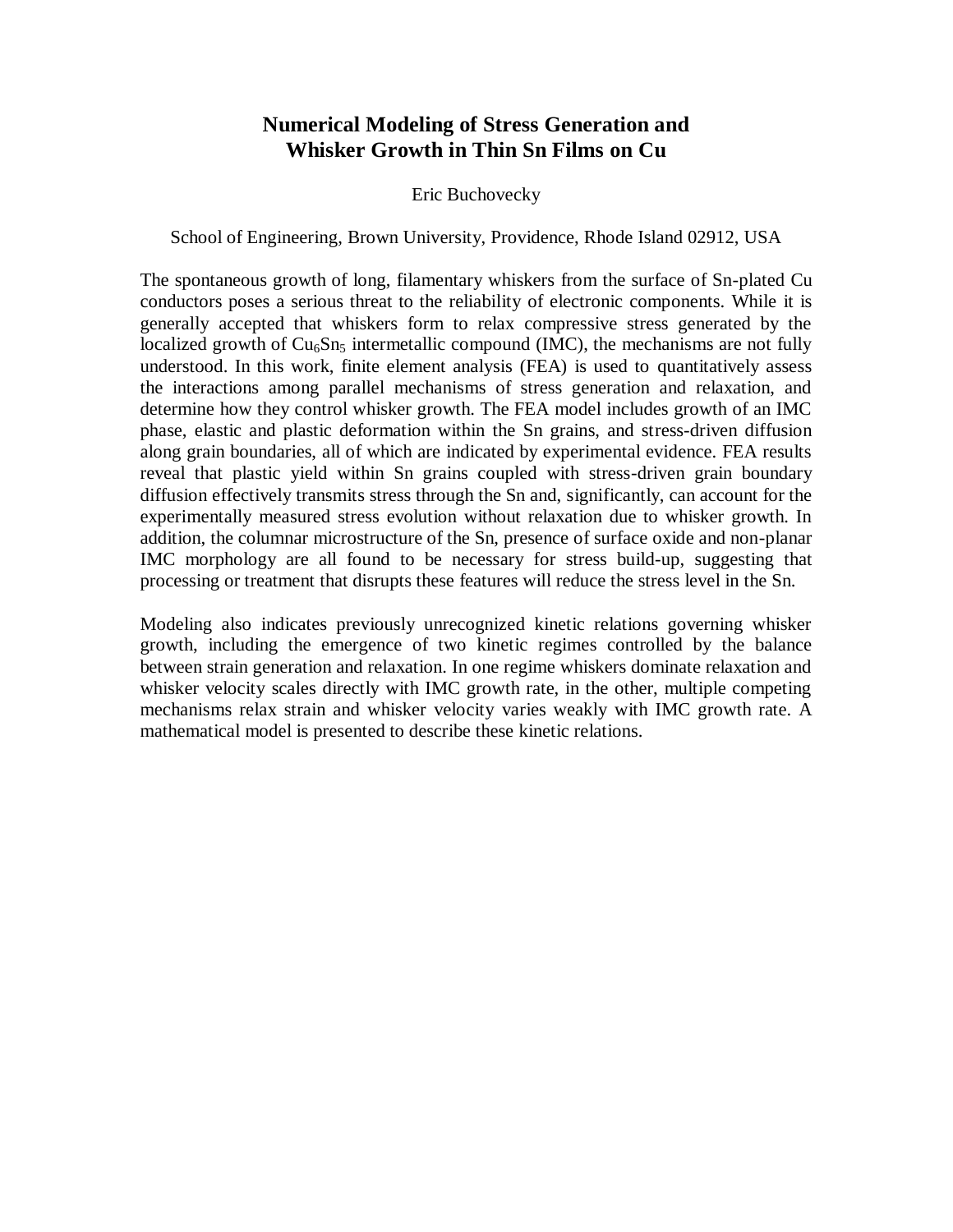## **Strain stiffening induced by molecular motors in active crosslinked biopolymer networks**

#### Peng Chen and Vivek B. Shenoy

#### School of Engineering, Brown University, Providence, RI 02912, USA

Recent experiments on networks that consist of actin filaments crosslinked by filamin A (FLNa) and bipolar filaments of muscle myosin II show that in the absence of any applied loads, the motors stiffen the network by about two orders of magnitude. The degree of stiffening was found to increase with increasing density of myosin motors. Another key observation from this study relates to the magnitude of stiffening caused by compliant and incompliant crosslinks. Interestingly, it was found that in distinct contrast to the flexible FLNa, rigid scruin does not promote active stiffening of Factin networks upon addition of myosin. Why do compliant crosslinks in active networks lead to large strain stiffening while no significant increase in stiffness is observed in the case of incompliant crosslinks? To answer this question and to quantitatively study the interplay of internal strains generated by molecular motors and external loads, we study the elastic response of actin networks with both compliant and rigid crosslinks by modeling molecular motors as force dipoles. Our finite element simulations show that for compliant crosslinkers such as filamin A, the network can be stiffened by two orders of magnitude while stiffening achieved with incompliant linkers such as scruin is significantly smaller, typically a factor of two, in excellent agreement with recent experiments. We show that the differences arise from the fact that the motors are able to stretch the compliant crosslinks to the fullest possible extent, which in turn causes to the deformation of the filaments. With increasing applied strain, the filaments further deform leading to a stiffened elastic response. When the crosslinks are incompliant, the contractile forces due to motors do not alter the network morphology in a significant manner and hence only small stiffening is observed.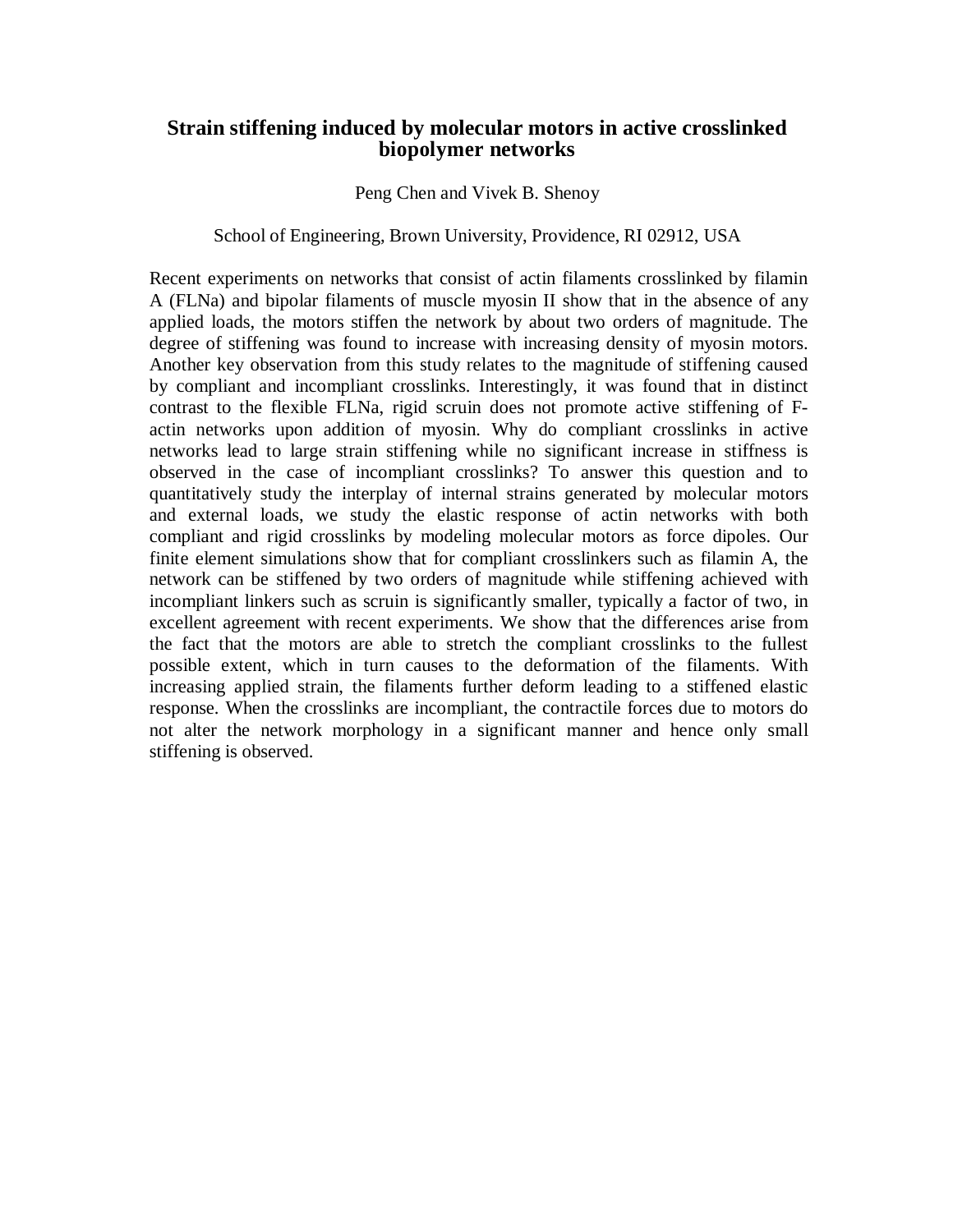## **Nanoplasticity in FCC metals during ion bombardment**

S.-P. Kim, H. B. Chew, E. Chason, V.B. Shenoy and K.-S. Kim

School of Engineering, Brown University, Providence, RI 02912, USA

Prismatic dislocation loops, pure or composite, are conventionally immobile under uniform applied stress, and can glide only under pressure-gradient or grow by thermally activated diffusion of atoms. Here, we uncover a new stress-driven motion mechanism of shear-normal composite prismatic loops, in which the loop glides and grows at the same time in an interstitial-rich environment. Such composite prismatic loops are also able to switch their direction of travel once they reach a critical size. Using molecular dynamics simulations, we show that this unique loop motion mechanism is abundantly activated during the low energy ion beam irradiation of a large class of fcc metals. Near-sonic irradiation of ions with lattice-incompatibility generates a self-interstitial-rich subsurface layer where the compressive stress is accrued. In this layer, stress-driven composite prismatic dislocation loops glide and grow, soaking in interstitials until the loops reach a critical size at which they shoot to the surface and relax the compressive stresses. This dislocation-assisted subsurface atomic transport mechanism clarifies previously unexplainable experimental observations of nanometer-scale morphology evolution on ion-irradiated aluminium surfaces, and of near-surface stress relaxation associated with such morphology evolution. In addition, such non-conservative prismatic loop motion has important implications in the annealing of point defects caused by radiation damage in nuclear materials.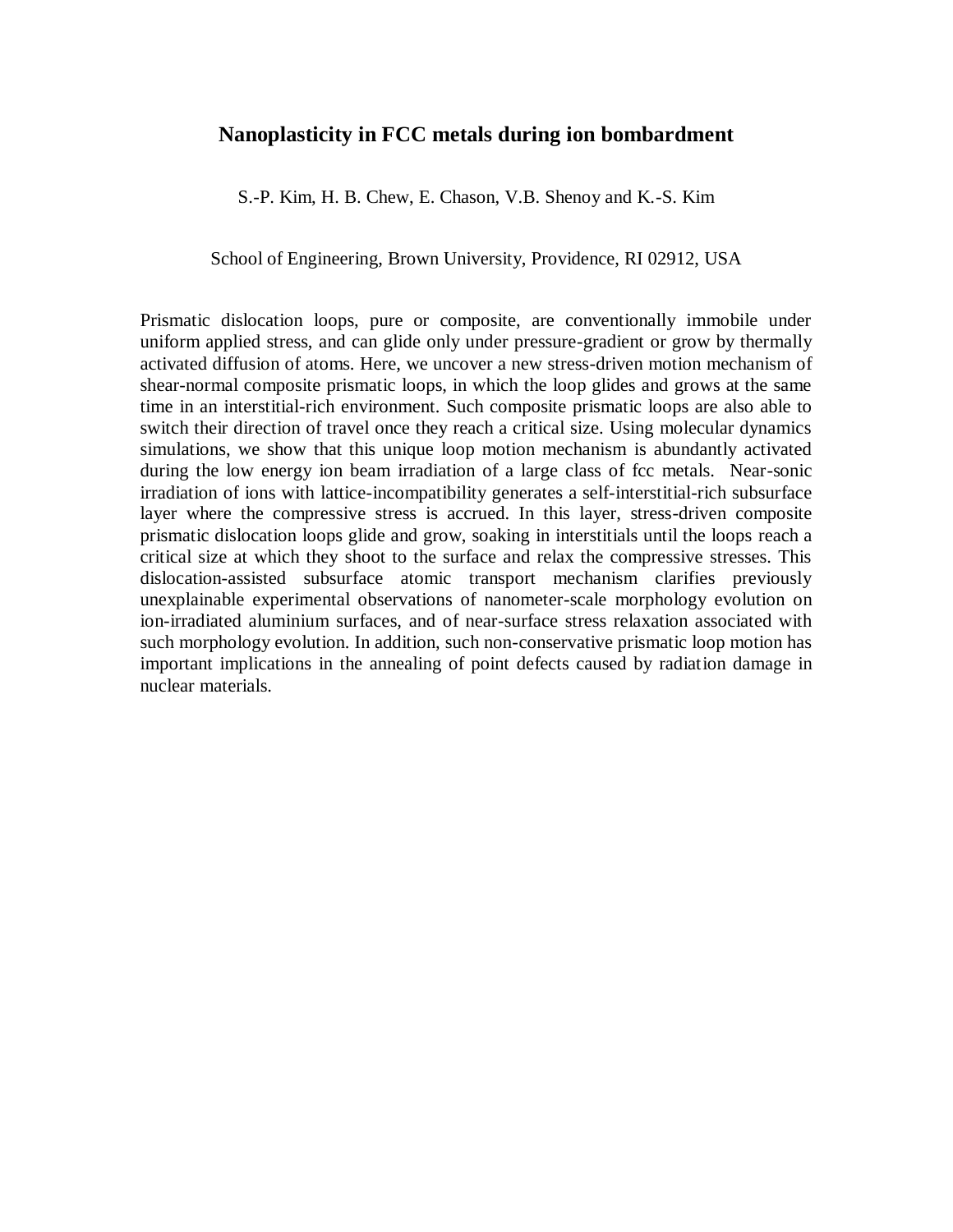# **Numerical simulations of intergranular strain evolution during deformation of nanocrystalline materials**

V. Chinthapenta<sup>a</sup>, Allan F. Bower<sup>a</sup>, Yanfei Gao<sup>b</sup>, Yujie Wei<sup>c</sup>

## a School of Engineering, Brown University, Providence, Rhode Island 02912, USA b University of Tennessee & Oak Ridge National Laboratory, USA c Institute of Mechanics, Chinese Academy of Sciences, China

It is well known that grain boundary phenomena such as dislocation emission/annihilation, grain-boundary (GB) sliding, and GB diffusion dominate the deformation behavior of nanocrystalline materials. As a result, their mechanical behavior differs substantially from that of their coarse-grained counterparts. To probe the microstructure-level mechanisms of deformation in nanocrystalline materials, recent studies [1] have used synchrotron x-ray and neutron diffraction techniques to determine the evolution of intergranular strain during straining in both nanocrystalline and bulk materials. These studies show that intergranular stresses in nanocrystalline materials are substantially lower than those in bulk materials, despite the large increase in flow stress in nanocrystalline specimens. It has been suggested that this behavior is a result of a transition in deformation mechanism from dislocation dominated behavior to grain boundary dominated behavior. To this end, we have used the microstructure-based nanocrystal model developed by [2] to compute the evolution of intergranular strain in copper as functions of strain rate and grain size at room temperature. Our results for nano-copper show that inter-granular strain decreases with the decrease in the applied strain-rate and grain size (in the inverse Hall-Petch regime), which are in qualitative agreement with the in situ synchrotron x-ray measurements in nanocrystalline metals [1].

Keywords: nanocrystalline, grain boundary sliding and diffusion, intergranular strain

Selected Reference:

[1] S. Cheng, A.D. Stoica, X.-L. Wang, Y. Ren, J. Almer, J.A. Horton, C.T. Liu, B. Clausen, D.W. Brown, P.K. Liaw, L. Zuo, "Deformation crossover: from nano- to mesoscale," *PRL* 103, 035502 (2009)

[2] Y. Wei, A.F. Bower, H. Gao, "Enhanced strain-rate sensivitity in fcc nanocrystals due to grain-boundary diffusion and sliding," *Acta Mater*. 56, 1741-1752 (2008).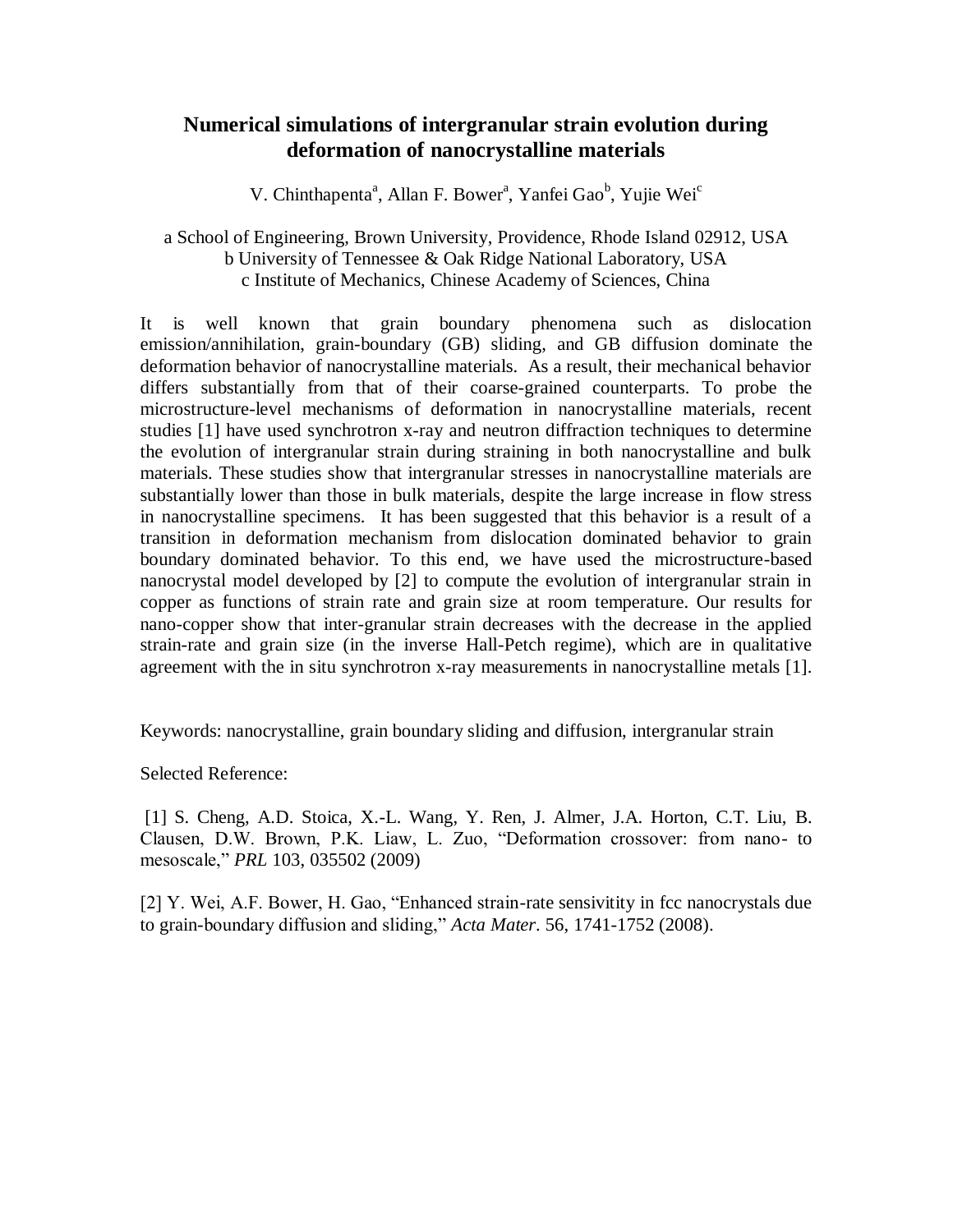## **Mechanics of Energy Storage Materials**

Michael Chon , Pradeep Guduru

Developing high energy density battery systems has emerged as a major challenge in recent years. Silicon is considered to be a promising anode material for future lithium ion batteries that can increase the energy density by as much as 30%. Since silicon undergoes large compositional strains during charge-discharge cycling, managing the stress and deformation fields in it is the central challenge in designing silicon-based electrodes. This works examines the basic mechanical behavior of silicon and the coupling between stress and electrochemical performance of the material. The stress field associated with the crystalline to amorphous phase transformation in silicon is measured and its contribution to damage evolution is examined.

# **A microstructure based model of the deformation mechanisms and flow stress during elevated temperature straining of a magnesium alloy**

David E. Cipoletti<sup>a,\*</sup>, Allan F. Bower<sup>a</sup>, and Paul E. Krajewski<sup>b</sup>

<sup>a</sup>School of Engineering, Brown University, Providence, RI 02912, USA <sup>b</sup>General Motors Company, 30001 VanDyke, Warren, MI 48090, USA

We show that the variation of flow stress with strain rate and grain size in magnesium alloy AZ31 deformed at a constant strain rate and  $450^{\circ}$ C can be predicted by a crystal plasticity model that includes an explicit description of grain boundary sliding and diffusion. The model also predicts the grain size dependence of the critical strain rate that will cause a transition in deformation mechanism from dislocation creep to grain boundary sliding, and yields estimates for grain boundary fluidity and diffusivity in the magnesium alloy. Grain boundary sliding is found to be significantly faster in magnesium alloys than in aluminum alloys with comparable grain size, and simulations suggest that there is no threshold stress for grain boundary sliding in magnesium.

Selected Reference:

D.E. Cipoletti, A.F. Bower, and P.E. Krajewski, Scripta Materialia **64** (2001) 931-934.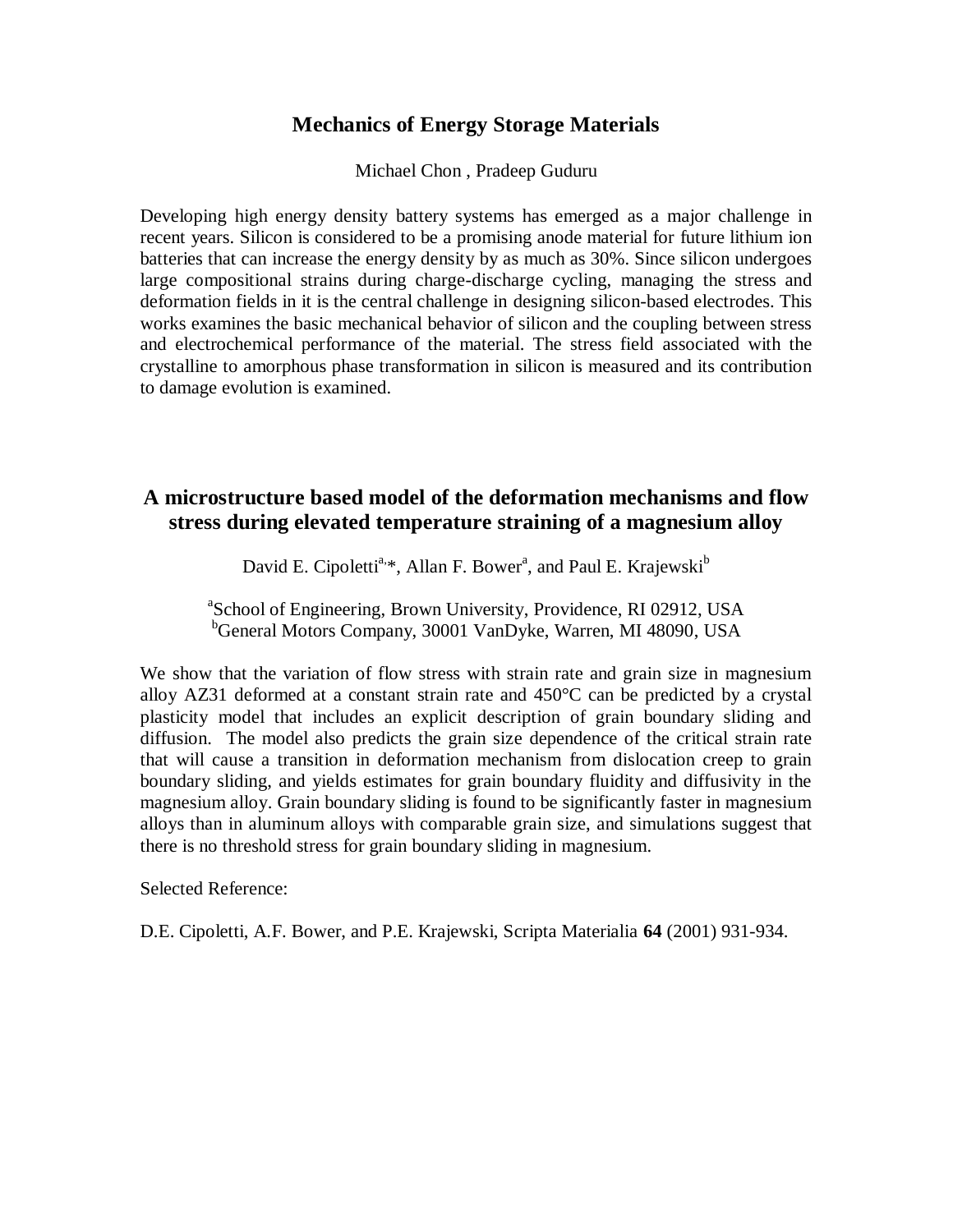#### **Folding wrinkles of a thin stiff layer on a soft substrate**

Shuman Xia, Mazen Diab, Kyung-Suk Kim; Brown Univesity Jeong-Yun Sun, Kyu Hwan Oh; Seoul National University Myoung-Woon Moon; Korea Institute of Science and Technology

We present mechanics of folding surface-layer wrinkles on a soft substrate, i.e. inter-touching of neighboring wrinkle surfaces without forming a cusp. Upon laterally compressing a stiff layer attached on a finite-elastic substrate, certain material nonlinearities trigger a number of bifurcation processes to form multi-mode wrinkle clusters. Some of these clusters eventually develop into folded wrinkles. The first bifurcation of the multi-mode wrinkles is investigated by a perturbation analysis of the surface-layer buckling on a pre-stretched neo-Hookean substrate. The post-buckling equilibrium configurations of the wrinkles are then trailed experimentally and computationally until the wrinkles are folded. The folding process is observed at various stages of wrinkling, by sectioning 20–80nm thick gold films deposited on a PDMS substrate at its stretch ratio of 2.1. Comparison between the experimental observation and the finite element analysis shows that the Ogden model deformation of the substrate coupled with asymmetric bending of the film predicts the folding process closely. In contrast, if the bending stiffness of the film is symmetric or the substrate follows the neo-Hookean behavior, the wrinkles are hardly folded. The wrinkle folding is applicable to construction of long parallel nano/micro channels and control of exposing functional surface areas.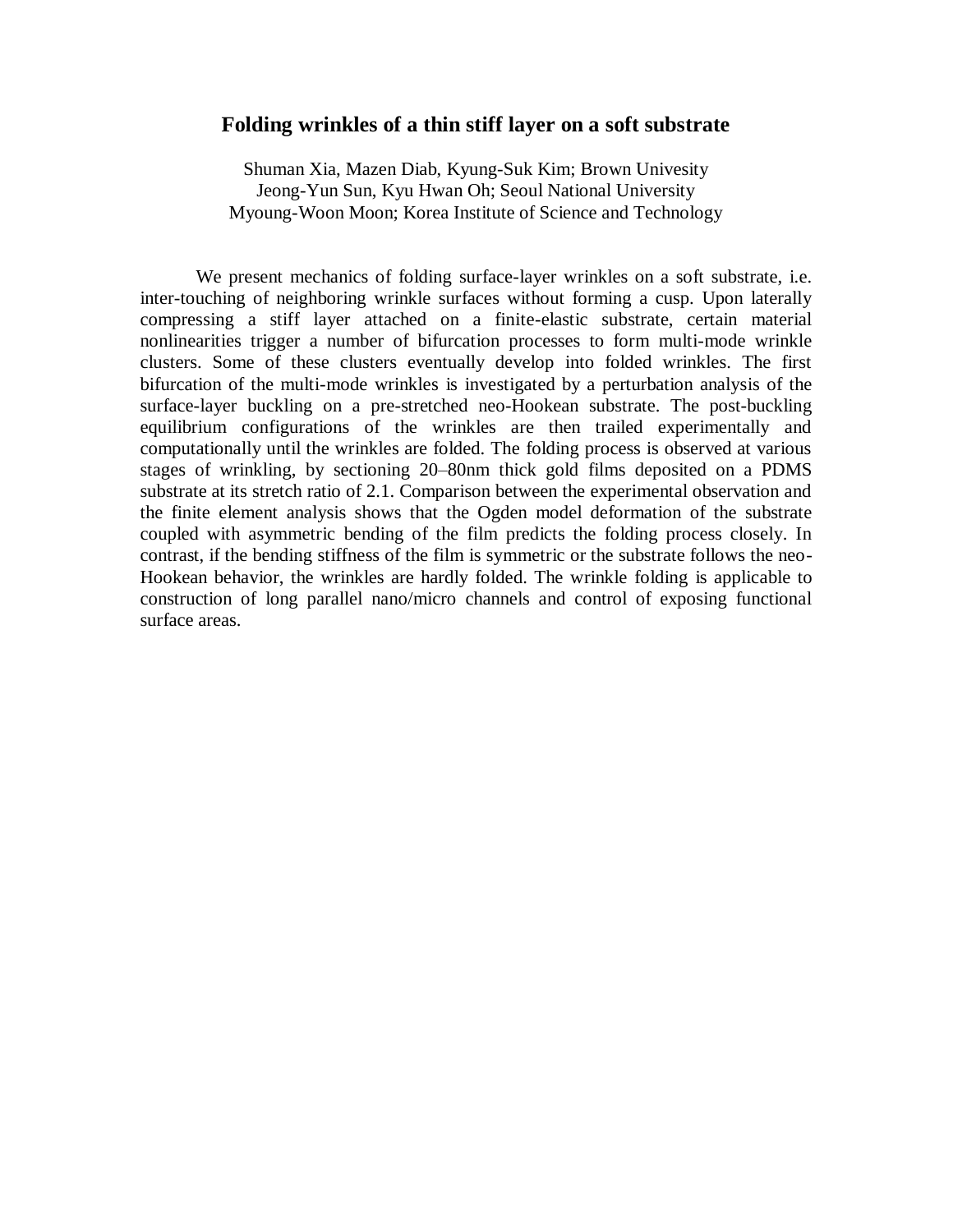# **Bioinspired Actuatable Surface Nanostructures with Arbitrary Geometry and Stiffness**

Alexander K Epstein, Philseok Kim, Boaz Pokroy, Mughees Khan, Joanna Aizenberg and George M. Whitesides

#### School of Engineering and Applied Sciences, Harvard University, Cambridge, MA 02138, USA

Biology abounds with examples of functional structures, whose superior mechanical, optical, adhesive, self-cleaning, actuation and sensing properties are unmatched in today's smart synthetic materials. Notably, the common feature of the many largely unrelated natural designs is a use of fibers and high-aspect-ratio nano- and micro-structures. However the difficulty of systematically and conveniently varying the geometries of synthetic versions of these structures has significantly limited their function-specific design and optimization. We have been developing an integrated low-cost platform for producing bio-inspired arbitrarily-designed actuatable surfaces with highaspect-ratio (HAR) nanostructures that are themselves responsive to a variety of stimuli and exhibit finely-tuned mechanical properties. In our approach, we adapt and significantly extend the soft lithography technique into a double-casting method to enable nanostructure fabrication in a choice of metals, ceramics, or polymers. The effective stiffness and thus sensitivity of these stable, HAR features can be varied by several orders of magnitude through tailoring the final material—as we demonstrate by varying polymer ratios—and the 3-D geometry of the nanostructures. [1,2] We show how anisotropic cross-sections and 2-D arrays are proportionally created by specific strain combinations of the PDMS mold, thus transcending one-to-one replication constraints. Furthermore, we introduce a new high-throughput benchtop method that enables a HAR array to be reshaped with nanoscale precision by electrodeposition of conductive polymers. The method—named STEPS (structural transformation by electrodeposition on patterned substrates)—makes it possible to proportionally increase the dimensions of original features, to merge or mechanically reinforce isolated features for robustness, and to transform a simple parent two dimensional nanostructure array into new 3-D patterned structures with nontrivial tapered, tilted, anisotropic, or overhanging geometries that would be expensive or infeasible via conventional lithography.[2] As we continue modeling and measuring the mechanical responses of these arrays of nanostructures, the resulting bio-inspired surfaces will offer multifunctional characteristics that include superhydrophobicity, actuation under e-beam, hydrogel, and other stimuli, as well as field-sensing capabilities.

Selected References:

[1] "Fabrication of Bio-Inspired Actuated Nanostructures with Arbitrary Geometry and Stiffness", B. Pokroy, A. K. Epstein, M. C. M. Persson-Gulda, J. Aizenberg, *Adv. Mater.,* **2009**, *21*, 463-469. [2] "Biomimetic Nanostructured Surfaces with Designer Mechanics and Geometry for Broad Applications", A.K. Epstein and J. Aizenberg. In: *Biosurfaces and Biointerfaces*, edited by J.A. Garrido, E. Johnston, C. Werner, T. Boland (Mater. Res. Soc. Symp. Proc. Volume 1236E, Warrendale, PA, **2010**) Paper# 1236-SS09-07

[3] "STEPS: Structural Transformation by Electrodeposition on Patterned Substrates." P. Kim, A.K. Epstein, M. Khan, L.D. Zarzar, D.J. Lipomi, G.M. Whitesides and Joanna Aizenberg, *Nano Lett*., **DOI:** 10.1021/nl200426g.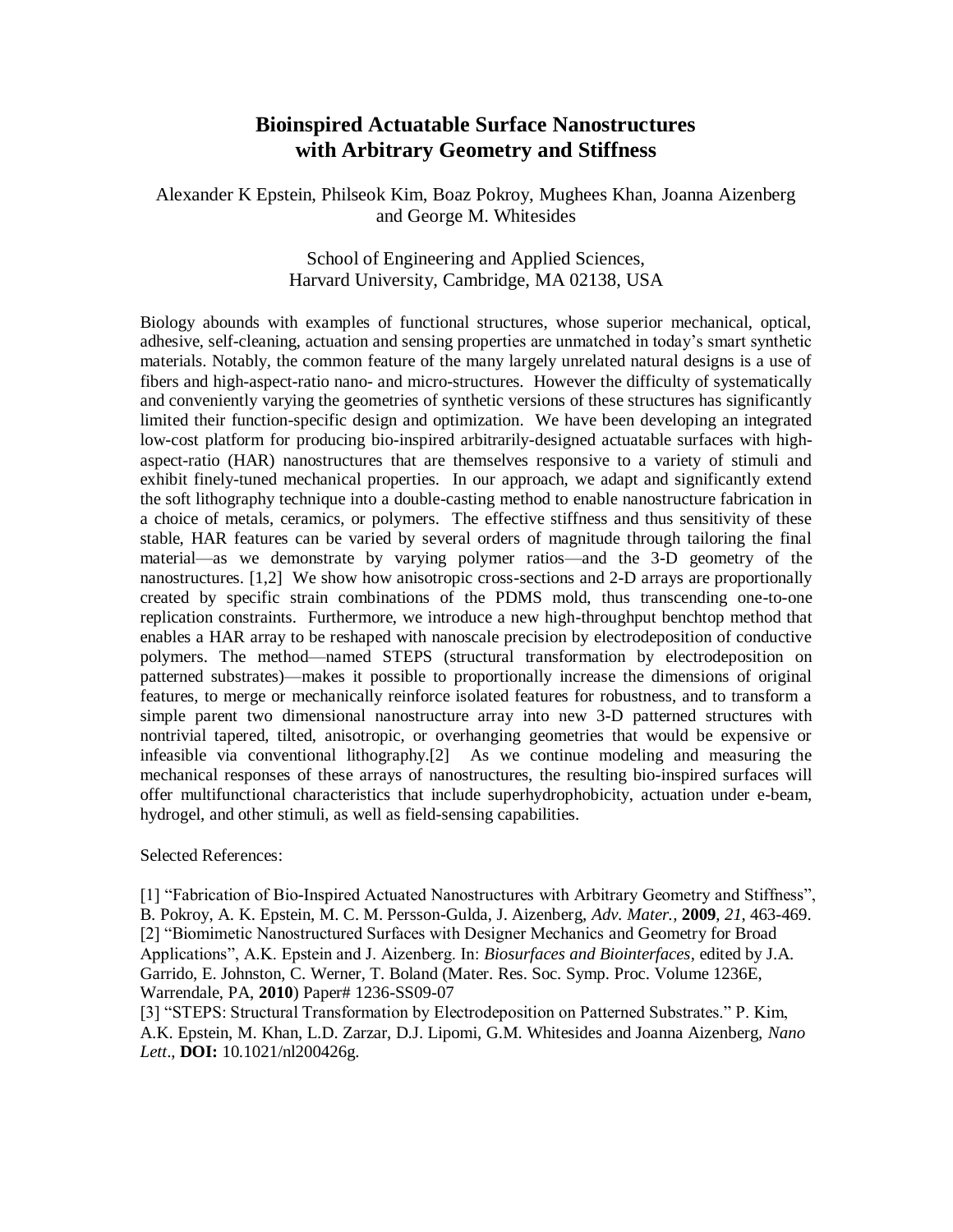# **Scale and Stochastic Effects on Incipient Plasticity in Confined Volumes at Small Scales**

Yanfei Gao,<sup>a,b</sup> Hongbin Bei,<sup>c</sup> Easo P. George<sup>a,c</sup>

<sup>a</sup> Department of Materials Science and Engineering, University of Tennessee, Knoxville, TN 37996, USA <sup>b</sup> Computer Science and Mathematics Division, Oak Ridge National Laboratory, Oak Ridge, TN 37831, USA <sup>c</sup> Materials Science and Technology Division, Oak Ridge National Laboratory, Oak Ridge, TN 37831, USA

Nanoindentation pop-in may correspond to a homogeneous dislocation nucleation event when the applied resolved shear stress approaches the theoretical strength of a defect-free single crystal, as shown by Mo and NiAl experiments [1,2]. The statistical fluctuations of the measured pop-in loads are a consequence of the stress-assisted, thermally-activated process of homogeneous dislocation nucleation. Yet pop-in can result from defectassisted processes, such as a sudden and unstable change of existing dislocation network (e.g., dislocation bowing out as in the Frank-Read model), which dominates when the indenter radius increases or the pre-existing dislocation density increases [2]. The statistical fluctuations of the measured pop-in loads, as illustrated by the cumulative probability, thus contain convoluted information from the homogenous dislocation nucleation and heterogeneous dislocation nucleation. A unified model that addresses both thermal and spatial effects predicts the dependence of incipient plasticity on temperature, indenter size, defect density, material anisotropy, and crystallography. Implications on other related experiments will be discussed.

Selected Reference:

[1] H. Bei, Y.F. Gao, S. Shim, E.P. George and G.M. Pharr, 2008, "Strength Differences Arising from Homogeneous versus Heterogeneous Dislocation Nucleation," *Physical Review B*, **Vol. 77**, 060103(R).

[2] T.L. Li, Y.F. Gao, H. Bei and E.P. George, 2011, "Indentation Schmid factor and orientation dependence of nanoindentation pop-in behavior of NiAl single crystals," *Journal of the Mechanics and Physics of Solids*, in press.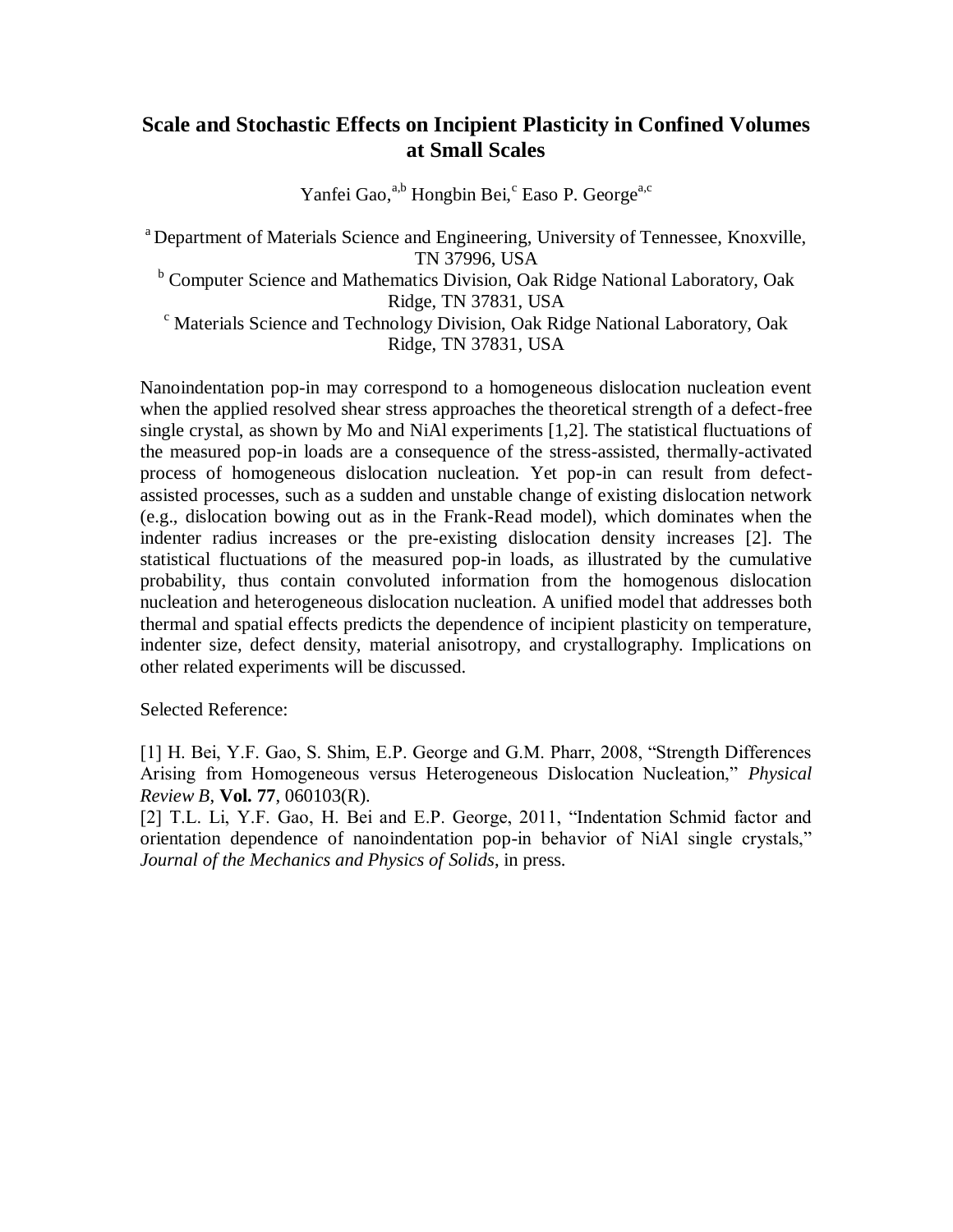# **Anomalous strength characteristics of tilt grain boundaries in graphene**

Grantab, Rassin , Vivek Shenoy School of Engineering, Brown University, Providence, Rhode Island 02912, USA

Graphene in its pristine form is one of the strongest materials tested, but defects influence its strength. Using atomistic calculations, we find that, counter to standard reasoning, graphene sheets with large-angle tilt boundaries that have a high density of defects are as strong as the pristine material and, unexpectedly, are much stronger than those with lowangle boundaries having fewer defects. We show that this trend is not explained by continuum fracture models but can be understood by considering the critical bonds in the strained seven-membered carbon rings that lead to failure; the large-angle boundaries are stronger because they are able to better accommodate these strained rings. Our results provide guidelines for designing growth methods to obtain sheets with strengths close to that of pristine graphene.

# **Self-Assembly of Nanofibers with Controlled Hierarchy and Shape by Adhesion Mediated Elastocapillary Interaction**

Sung Hoon Kang, Boaz Pokroy, L. Mahadevan and Joanna Aizenberg School of Engineering and Applied Sciences, Harvard University, Cambridge, Massachusetts 02138, USA

Recently there has been a growing interest in studying evaporative self-assembly of soft fibers to generate biomimetic hierarchical structures for a range of applications including drug delivery, adhesives, and structural color. Here we show that unique helical patterns with structural hierarchy can be formed from arrays of polymeric nanofibers assembling in an evaporating liquid, and demonstrate that balancing the mechanical (geometry and modulus) with the surface (wetting and adhesion) properties of the fibers provides a simple way to control the size, chirality, and anisotropy of the final assembly pattern [1- 2]. While evaporative self-assembly of fibers has been modeled as a competition between capillary and elastic forces, we found that adhesion forces play a key role in controlling the appearance of helicity as well as the final assembly size. In particular, the dynamic interplay between adhesion and elasticity determines how many hierarchical stages will be preserved and the propensity of fibers to twist around each other. Our findings provide insight into how multiple parameters work together to control the self-assembly of nanofibers and provide a diverse set of options for fabricating a variety of self-assembled nanostructures. Finally, we present results showing the potential for using the dynamic assembly process for particle trapping and release and for biomimetic adhesives.

Selected References: [1] B. Pokroy, S. H. Kang, L. Mahadevan, J. Aizenberg, *Science* **323**, 237-240, 2009.

[2] S. H. Kang, B. Pokroy, L. Mahadevan, J. Aizenberg, *ACS Nano* **4**, 6323-6331, 2010.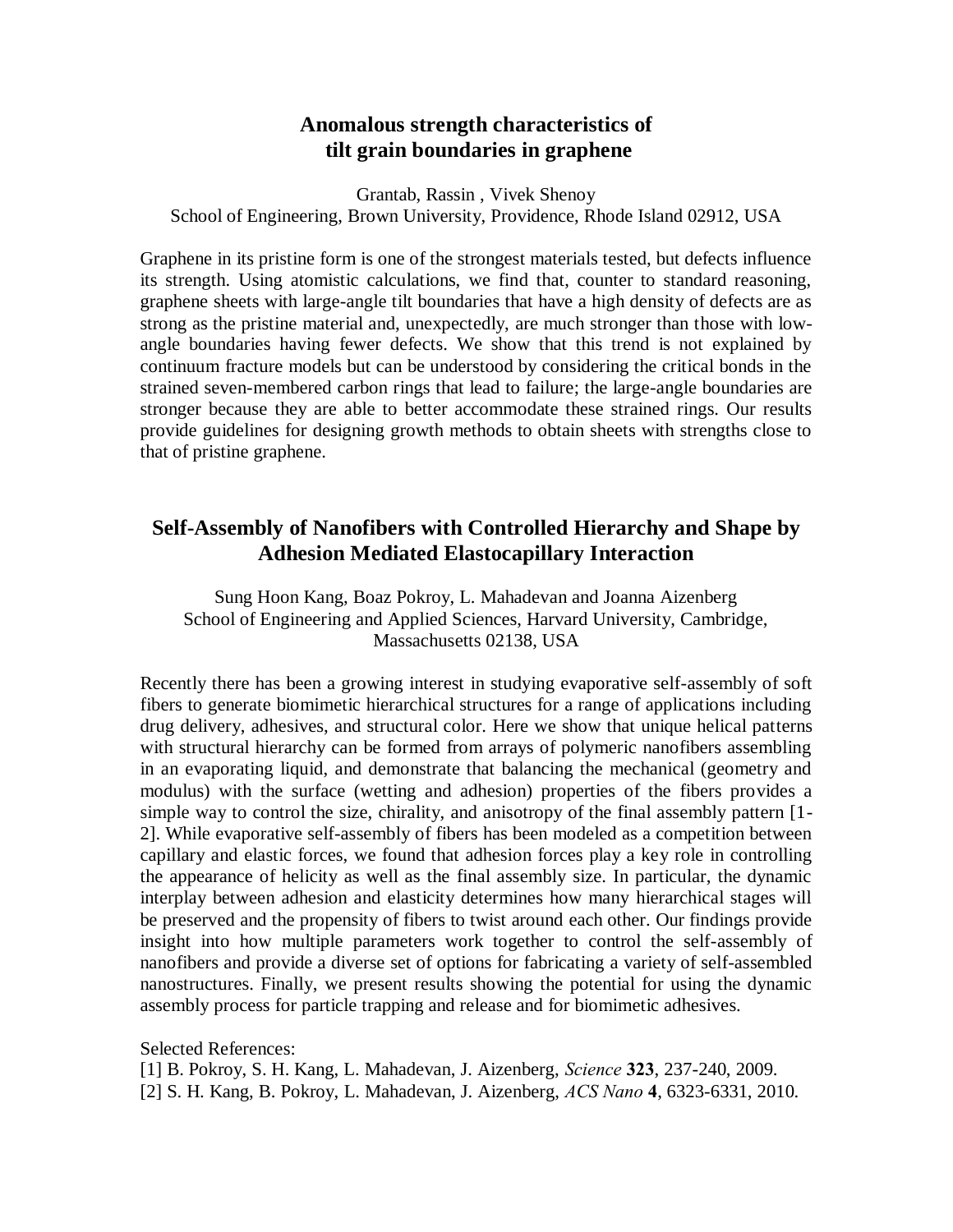## **Geometry induced rigidity in pressurized elastic shells**

A. Lazarus, B. Florijn and P. M. Reis

Department of Mechanical Engineering and Department of Civil and Environmental Engineering, Massachusetts Institute of Technology, Cambridge 02139, USA

We study the mechanical response of thin elastic shells subject to point or plate load and in different mechanical environments (with or without an in-out pressure difference). The geometry and material properties of the ellipsoidal shells used in our experiments can be accurately controlled using digital fabrication techniques. The mechanical response of the shells is quantified through load-displacement compression tests and the differential pressure is regulated through pressure sensors with feedback loop control. We focus here on the linear regime to explore the geometry-induced rigidity of shells with different shapes. We found that the effective stiffness of an elastic shell is dependent on its Gauss curvature around the indentation zone. Taking into account this local Gauss curvature in a classical theory of shells, we develop a theoretical framework to predict the geometryinduced rigidity of ellipsoidal shells with or without an in-out pressure difference. Whereas this project focused on proof of concept at the centimeter length scale, the scale independence of geometrical properties should enable the predictive scaling of the mechanics down towards micro- or nano-meter applications with Atomic Force Microscopy of living cells or upwards for larger scale for design of shell type structures in Civil Engineering.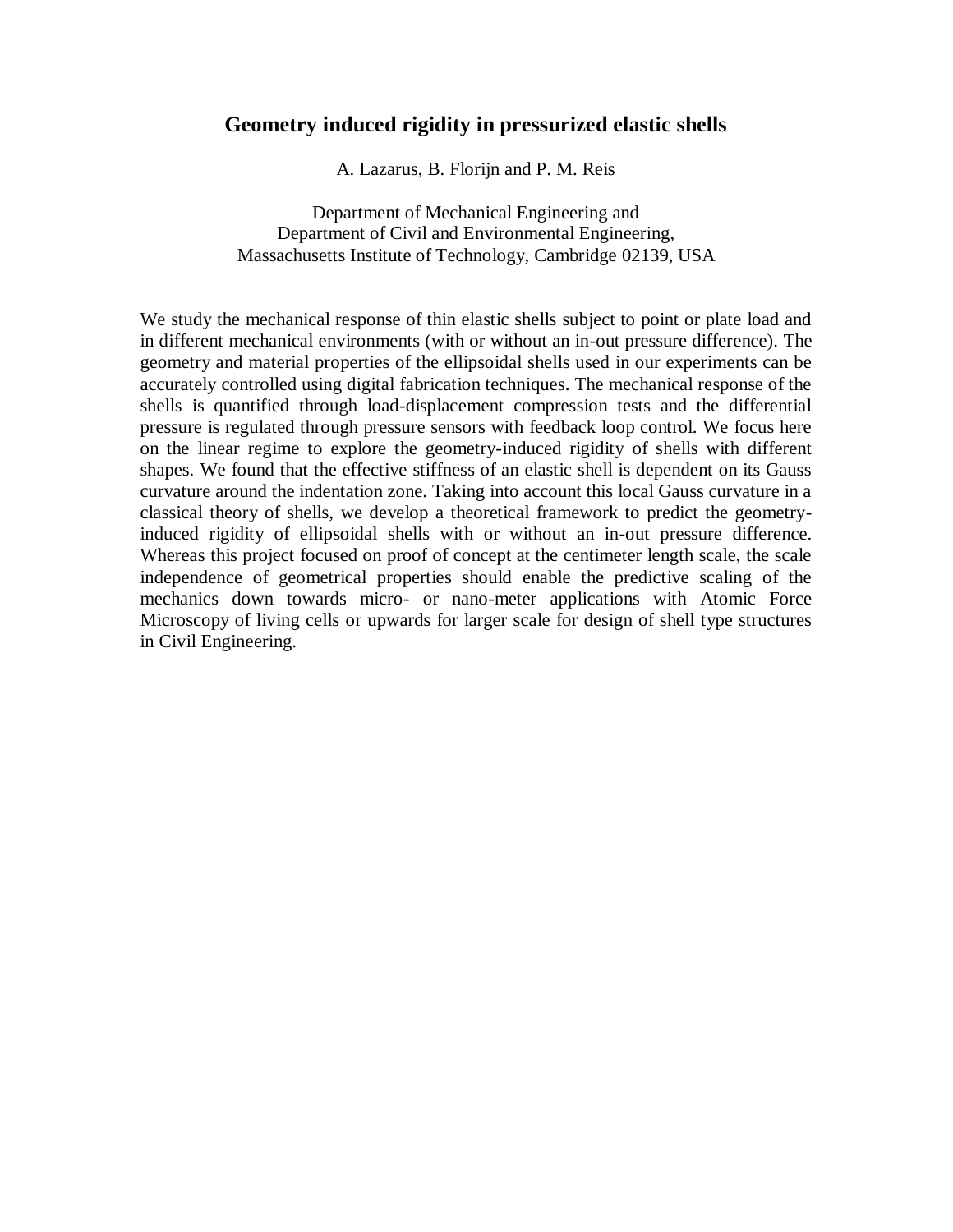# **On the origins of rate and state friction: Frictional ageing of rock materials explored via single-asperity experiments**

Qunyang Li<sup>1</sup>, Terry Tullis<sup>2</sup>, David Goldsby<sup>2</sup> and Robert W. Carpick<sup>1</sup>

1.University of Pennsylvania, Philadelphia, PA, 19104 <sup>2</sup> Brown University, Providence, RI, 02912

This poster presents the first nanoscale, single-asperity experiments to address the issue of frictional ageing of rock materials, *i.e.*, the growth of static friction with time when they are held in stationary contact. This behavior is critical for understanding earthquake phenomenon, specifically the "evolution effect" long discussed in the phenomenological (but highly successful) model of *rate and state* friction [1,2,3]. Understanding the mechanism underlying the evolution effect would allow formulation of more physicallybased frictional constitutive laws, allowing more confident extrapolation to natural faults for understanding earthquakes and other time-dependent friction phenomena in general. Despite its importance, the physical mechanism(s) that cause frictional ageing is not well understood. A prevailing view is that ageing results from increases in the real area of contact due to plastic creep of the contacting asperities. However, our experiments [4] show that at relatively low contact stresses in a well-defined, nanoscale, single-asperity contact, ageing is caused by changes in chemical bonding. Moreover, it has a much larger magnitude than observed in macroscopic studies. While this appears to be inconsistent with the macroscopic measurements, we demonstrate with mechanics modeling that the large magnitude is in fact required to reconcile single-asperity behavior with ageing in macroscopic, multi-asperity interfaces.

Selected References:

[1] Dieterich, J.H.: Modeling of rock friction. 1. Experimental results and constitutive equations. *Journal of Geophysical Research*, **84**(NB5), 2161-2168 (1979)

[2] Ruina, A.: Slip instability and state variable friction laws. *Journal of Geophysical Research*, **88**(NB12), 359-370 (1983)

[3] Rice, J.R., Ruina, A.L.: Stability of steady frictional slipping. *J. Appl. Mech.-Trans.* ASME, **50**(2), 343-349 (1983)

[4] Li, Q., Tullis, T.E., Goldsby, D., Carpick, R.W.: On the origins of rate and state friction: Frictional ageing from interfacial bonding. (Under review)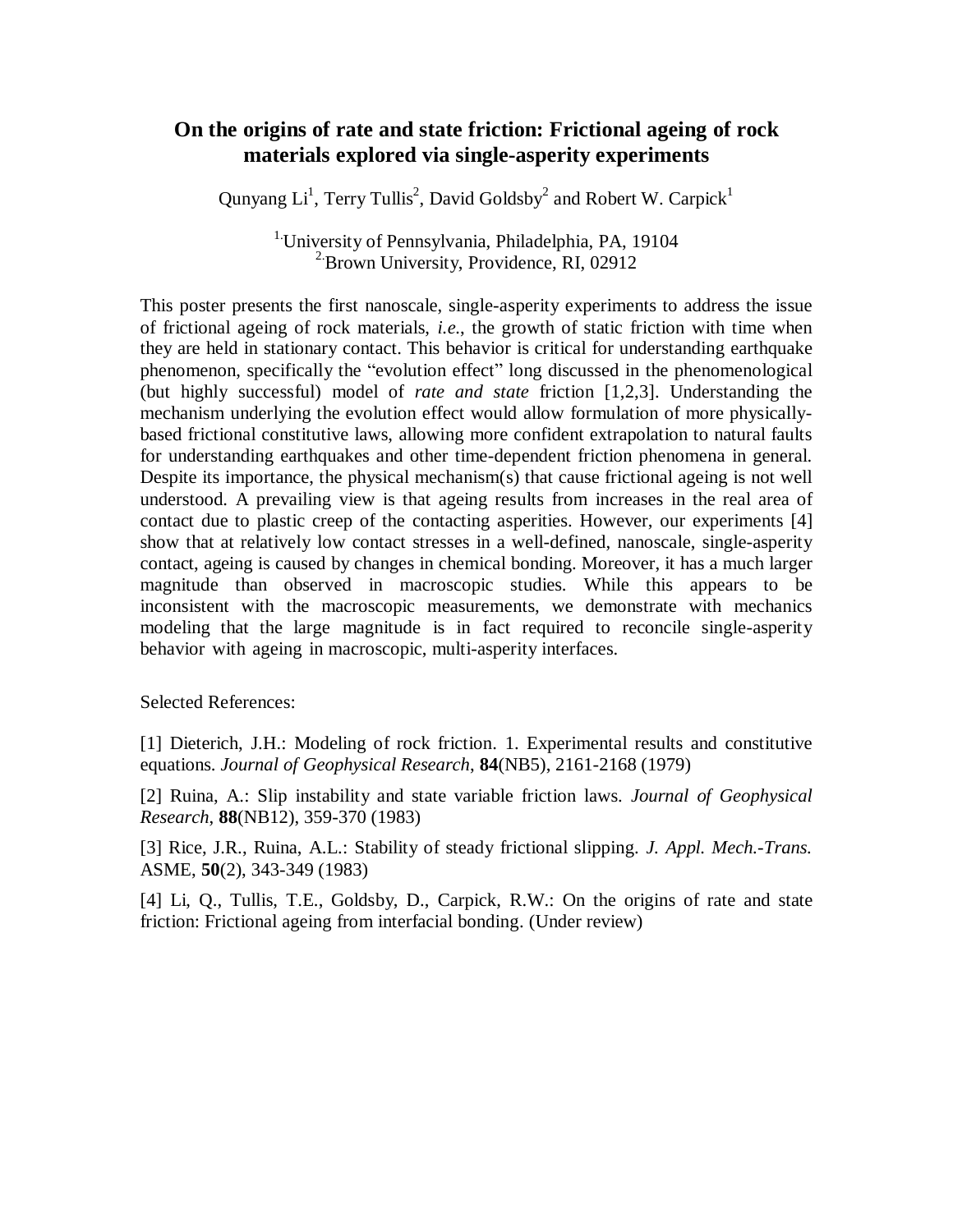## **Dislocation nucleation govern softening and maximum strength in nanotwinned metals**

#### Xiaoyan Li

School of Engineering, Brown University, Providence, Rhode Island 02912, USA

Conventionally, the metal strengths are controlled by dislocation interactions with grain boundaries and other obstacles. For nanostructured materials, in contrast, dislocation multiplication is severely confined by the nanometre-scale geometries so that continued plasticity can be expected to be source-controlled. Nanograined polycrystalline materials were found to be strong but brittle, because both nucleation and motion of dislocations are effectively suppressed by the nanoscale crystallites. Here we presented a dislocation-nucleation-controlled mechanism in nano-twinned metals in which there are plenty of dislocation nucleation sites but dislocation motion is not confined. We show that dislocation nucleation governs the strength of such materials, resulting in their softening below a critical twin-boundary spacing. Large-scale molecular dynamics simulations in nano-twinned metals show that there exists a transition in deformation mechanism, occurring at a critical twin-boundary spacing for which strength is maximized. At this point, the classical Hall–Petch type of strengthening due to dislocation pile-up and cutting through twin planes switches to a dislocation-nucleationcontrolled softening mechanism with twin-boundary migration resulting from nucleation and motion of partial dislocations parallel to the twin planes. The simulations indicate that the critical twin-boundary spacing for the onset of softening in nano-twinned copper and the maximum strength depend on the grain size: the smaller the grain size, the smaller the critical twin boundary spacing, and the higher the maximum strength of the material. Based on the insights provided by atomistic simulations, we developed a kinetic model to describe the proposed dislocation nucleation governed softening mechanism. The predictions from the kinetic model are in good agreements with results from experiments and molecular dynamics simulations.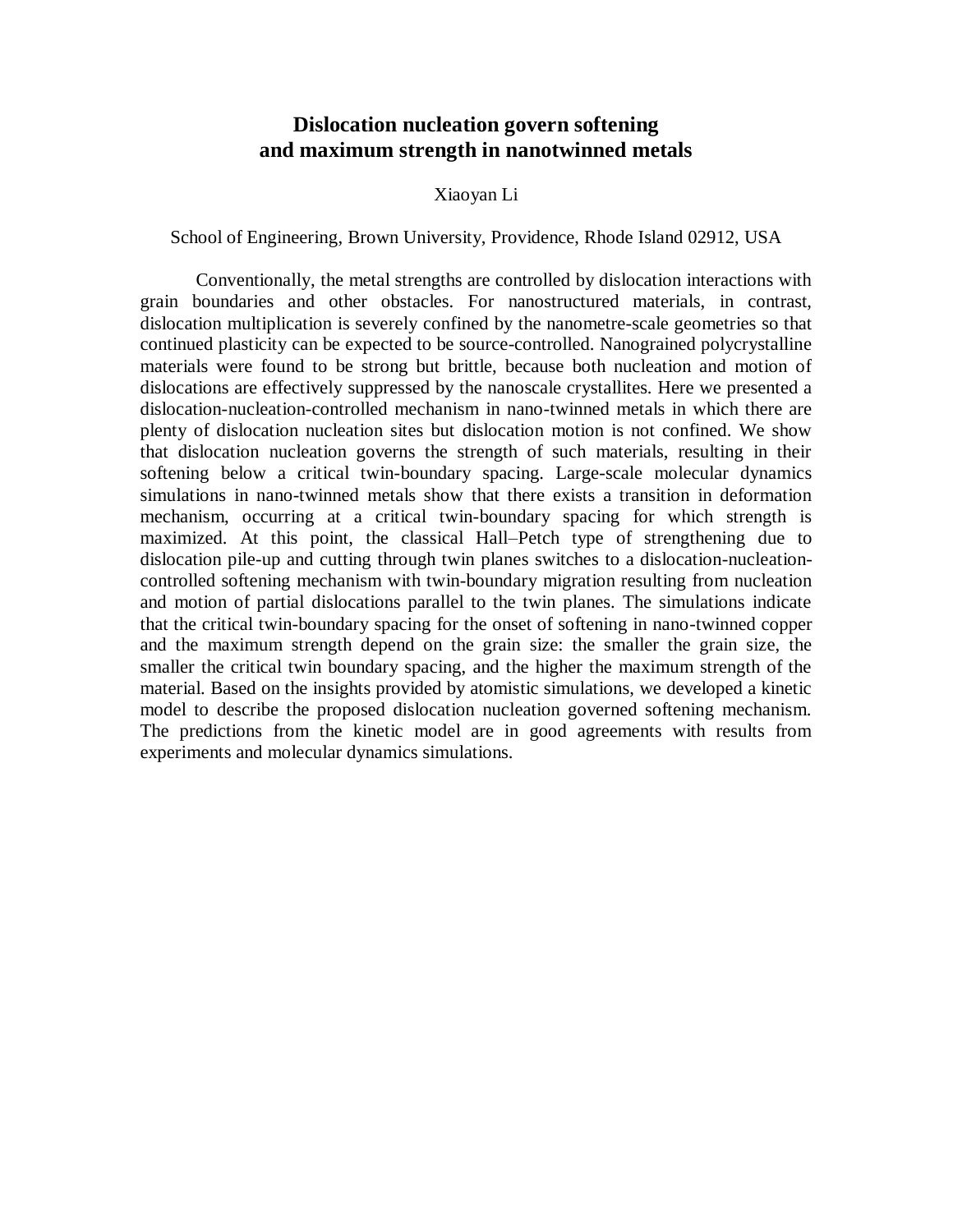# **Computer simulation of molecule-coated nanoparticles translocation across lipid membrane**

Yinfeng Li<sup>a, b</sup>, Xuejin Li<sup>c</sup>, Prof. Zhonghua Li<sup>a, b</sup>, Prof. Huajian Gao<sup>b</sup>

<sup>a</sup> Department of Engineering Mechanics, Shanghai Jiao Tong University, Shanghai, 200240, China  $b$  School of Engineering, Brown University, Providence, Rhode Island 02912, USA <sup>c</sup> Division of Applied Mathematics, Brown University, Providence, Rhode Island 02912, USA

Nanoparticle interaction with lipid membrane depends on the surface characterization as well as the arrangement of coating ligands on the nanoparticle surface. The dynamics of forced translocation of molecule-coated nanoparticle with different surface patterning across a lipid bilayer membrane has been studied by dissipative particle dynamics approach. Thermodynamic integration method is applied to estimate the free energy change associated with the penetration of nanoparticles. By comparing nanoparticle 'isomers' covered with similar amphiphilic composition, the penetration ability of alternating hydrophilic and hydrophobic groups is better, and the free energy change of penetration is smaller. The penetrate orientation can complicate the penetration behavior due to the anisotropic property caused by surface patterning. These findings may be helpful in understanding the current and future delivery of drug-loaded nanoparticle technologies.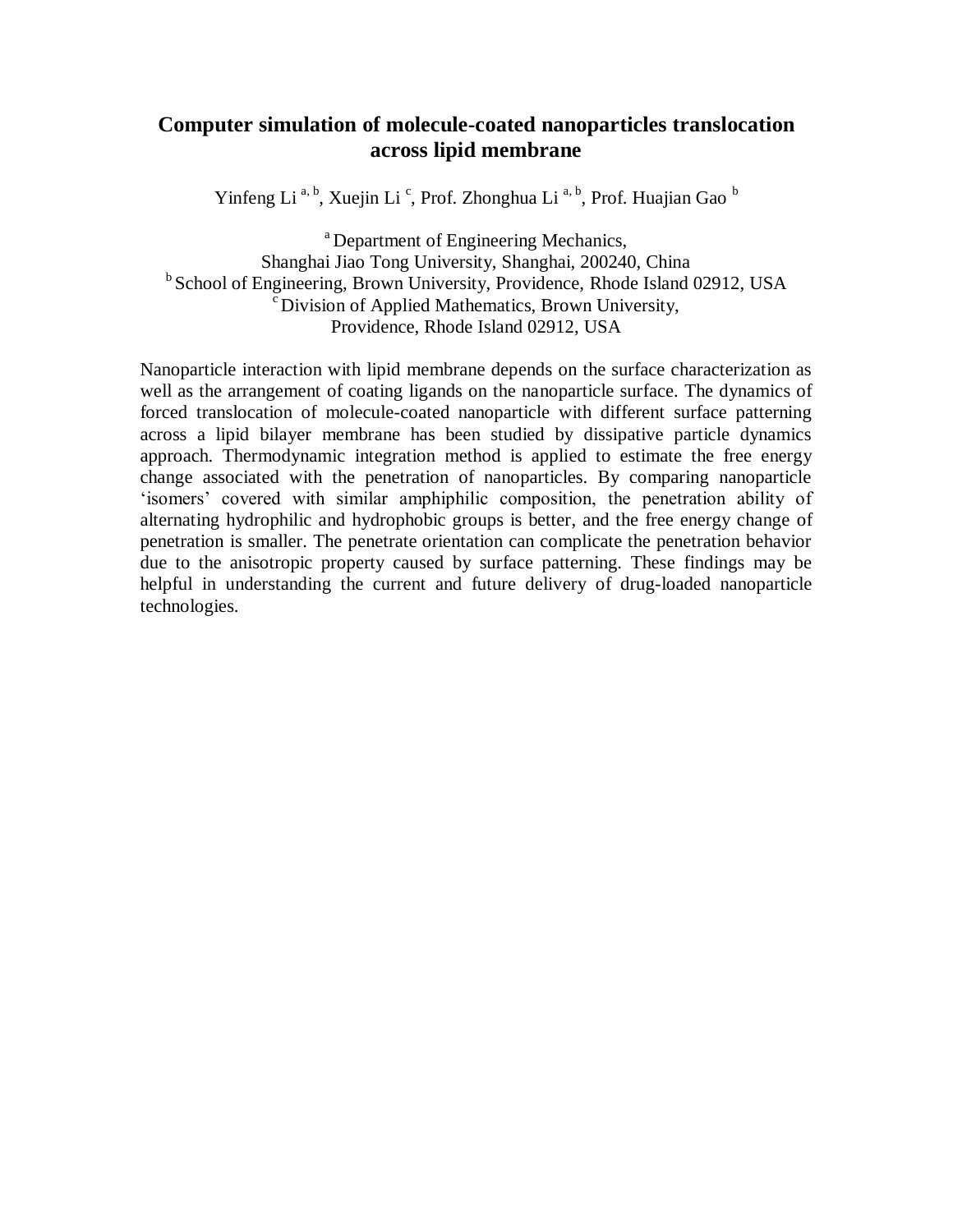## **Force-free swimming of a model helical flagellum in viscoelastic fluids**

Bin Liu, Thomas Powers, Kenneth Breuer

#### School of Engineering, Brown University, Providence, Rhode Island 02912, USA

Bacteria achieve motility by eluding the constraints of kinematic reversibility, for instance, by rotating a helical flagellum. We study experimentally the motility of the flagellum with a scaled-up model system, a motorized helical coil that rotates along its axial direction. The rotating helix is tethered on a linear stage that advances at prescribed speeds along the axial direction. A free-swimming speed is obtained when the net force on the helix is zero. In the Newtonian case, the free-swimming speed of the helix agrees well with the predictions from the available theories and computational tools. When the helix is immersed in a viscoelastic (Boger) fluid, we find an increase in the force-free swimming speed which is maximized at a Deborah number of approximately one, and whose magnitude depends on both the elasticity of the fluid and the geometry of the helix.

## **The Thermoviscoelastic Mechanisms of Shape Memory Polymers**

## Thao (Vicky) Nguyen

## Johns Hopkins University, Baltimore, Maryland 21205

This work investigated the influence of stress and structural relaxation mechanisms on the recovery performance of amorphous shape memory polymers by developing a multiprocess thermoviscoelastic model capable of spanning the glass transition. The model incorporated the time-dependent mechanisms of stress and structural relaxation and viscoplastic flow to describe the glass transition of the material from a soft viscoelastic rubber to a hard viscoplastic glass. The model captured many important features of the free strain recovery response and of the stress hysteresis observed in the constrained recovery response. The study revealed that viscoelasticity was the underlying mechanism of the free strain recovery response. The onset temperature of the recovery rate was determined by the onset temperature of the glass transition, while the recovery rate was determined by the temperature breadth of the glass transition. The constrained recovery response was also strongly influenced by the relaxation mechanisms and also by thermal expansion. The peak recovery stress scaled nearly linearly with the glassy coefficient of thermal expansion. The free and constrained recovery response was also sensitive to the cooling rate of the programming stage and the heating rate of the recovery stage, which further supports the importance of thermoviscoelastic mechanisms.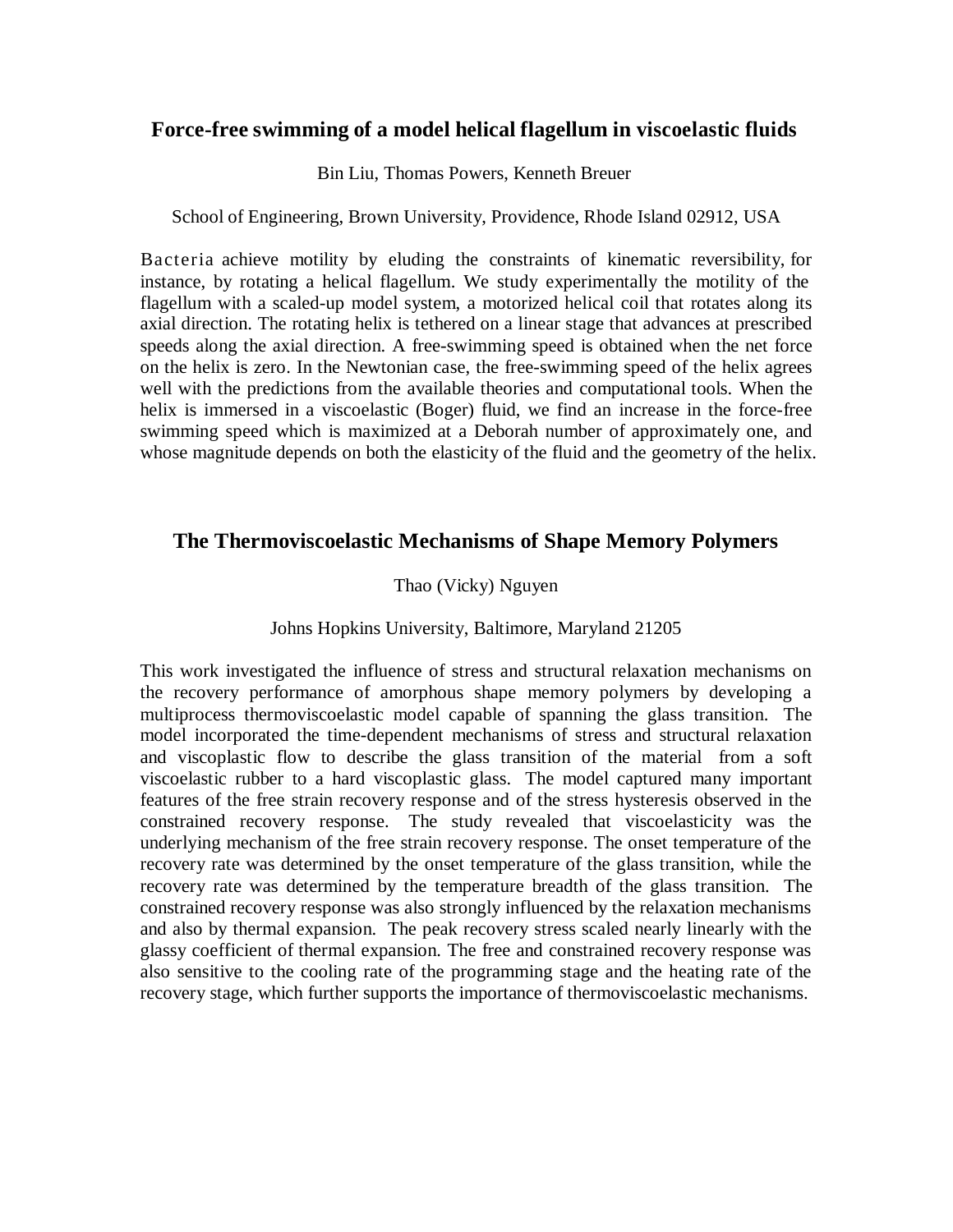## **Plane deformations generating a prescribed finite rotation field**

Gregory J. Rizza, Janet A. Blume

School of Engineering, Brown University, Providence, Rhode Island 02912, USA

Compatibility conditions for various strain measures are well known in both small and finite strain kinematics. For many problems, such conditions enable boundary value problems to be formulated using strains, stresses, or a generating potential function, as the fundamental dependent variable(s). These methods are effective, as most strain fields fully determine the generating deformations up to an arbitrary rigid deformation. Our research is concerned with the compatibility issue for the rotation field. Although it is not a direct measure of the distortion in a deformation, the rotation associated with a deformation and its variation from point to point within a body turns out to carry quite a bit of information about the actual deformation. For the case of plane deformation, we have been able to show that any suitably smooth plane proper orthogonal tensor field may serve as a finite rotation tensor for a generating deformation. We have developed several examples demonstrating this relationship between material deformation and rotation fields. Our results demonstrate in the case of plane deformation, any skewsymmetric two-dimensional tensor field can serve as a plane rotation field. The relation between the position-dependence of a rotation field and generating deformation information has implications in both mechanical twinning and shear banding.

Keywords: Rotation field, non-linear elastic deformation, mechanical twinning, shear banding, finite strain kinematics

## **Buckling-Induced Pattern Transformation of Structured Elastic Shells**

J. Shim, C. Perdigou , E.R. Chen, P.M. Reis, K. Bertoldi

Harvard University, Cambridge, MA 02138, USA.

We present a class of continuum shell structures which undergo a structural transformation induced by buckling under pressure loading. The geometry of the buckliball comprises a spherical shell patterned with a regular array of circular voids. Moreover, we show that the buckling-induced pattern transformation is possible only with five specific hole arrangements. These voids are covered with a thin membrane, thereby making the ball air tight. Beyond a critical internal pressure, the thin ligaments between the voids buckle leading to a cooperative buckling cascade of the skeleton of the ball. Both precision desktop-scale experiments and finite element simulations are used to explore the underlying mechanics in detail and proof of concept of the proposed structures. We find excellent qualitative and quantitative agreement between experiments and simulations. This pattern transformation induced by a mechanical instability opens the possibility for reversible encapsulation, over a wide range of length scales.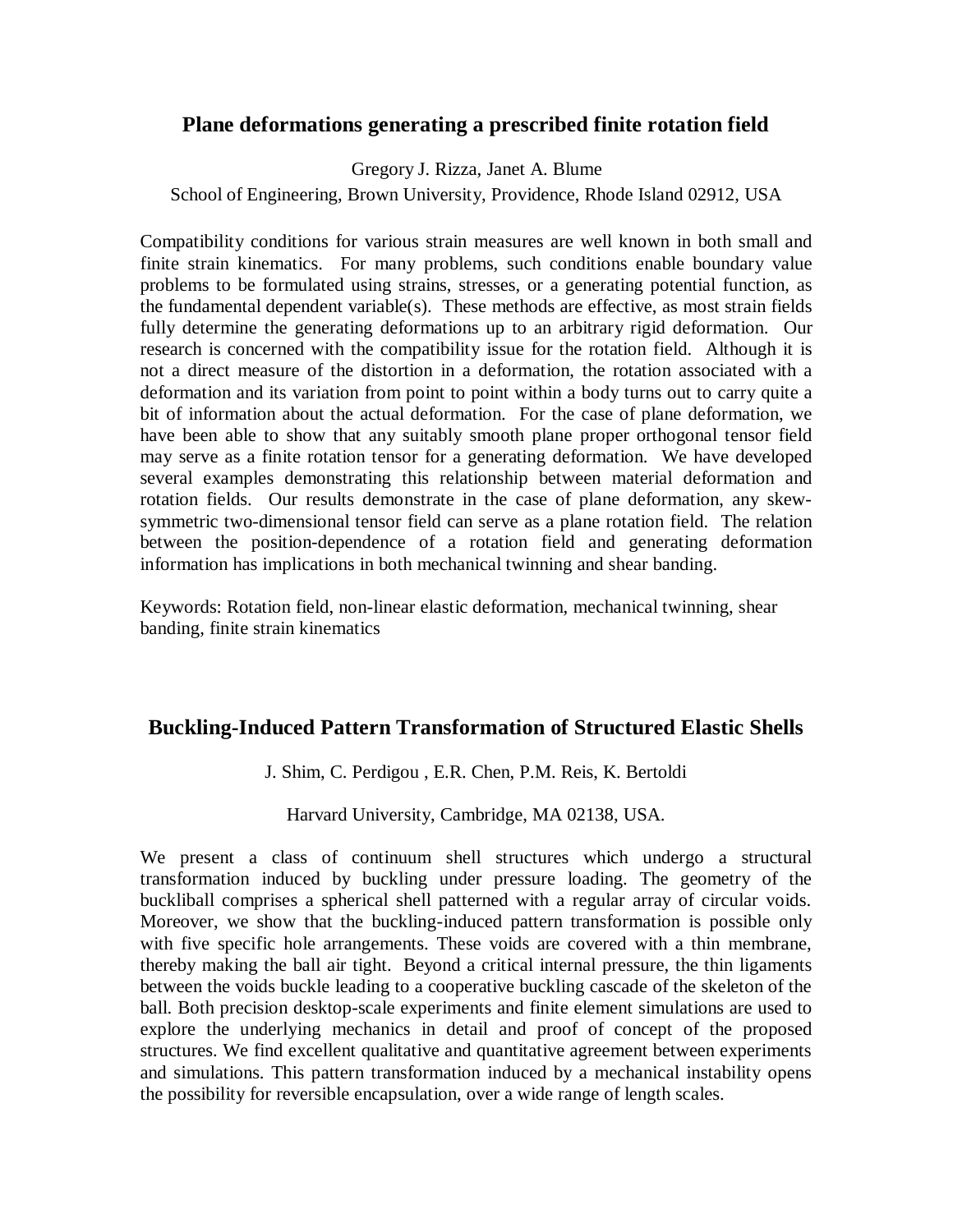## **Confined cylinders: from sinusoidal to helical buckling**

P. Trapper<sup>1</sup>, A. Lazarus<sup>2</sup>, J.T. Miller<sup>2</sup>, N. Wicks<sup>3</sup>, J. Pabon<sup>3</sup>, P. M. Reis<sup>2</sup>, K. Bertoldi<sup>1</sup>

<sup>1</sup>School of Engineering and Applied Sciences, Harvard University, Cambridge, MA <sup>2</sup>EGS.Lab, M.I.T., Cambridge, MA 3 Schlumberger-Doll Research , Cambridge , MA

Structural behavior of constrained cylinders under axial compression is of great interest in oil and natural gas industry, where coiled tubing is used to service wells. More recently, contractors have begun increase the angle at which boreholes are drilled in order to access oil and gas deposits more efficiently. In horizontal wells the motion of the coiled tubing is resisted by friction forces from contact with the borehole, which grow with the length of penetration. As a result, at certain point the coiled tubing buckles into sinusoidal shape and with further penetration and axial load growth it transforms to the helical shape. At this point the friction force between the coiled tubing and the borehole increases dramatically and the maximum penetration is rapidly reached. Further insertion attempts may result in the coiled tubing damaging which is highly undesirable. Computational tools to define the critical "lock-up" loads are badly needed. We use constrained minimization techniques for elastic energy in order to solve equilibrium and investigate structural behavior of confined cylinders under axial compression. We demonstrate our model on example of constrained elastic rod with frictionless possible contact to confining cylinder supported at both ends. We compare numerical results to experiments. Our numerical results are in a good qualitative agreement with experiments. Quantitatively, some deviation is observed due to absence of friction forces in our computational model between the inner rod and confining cylinder.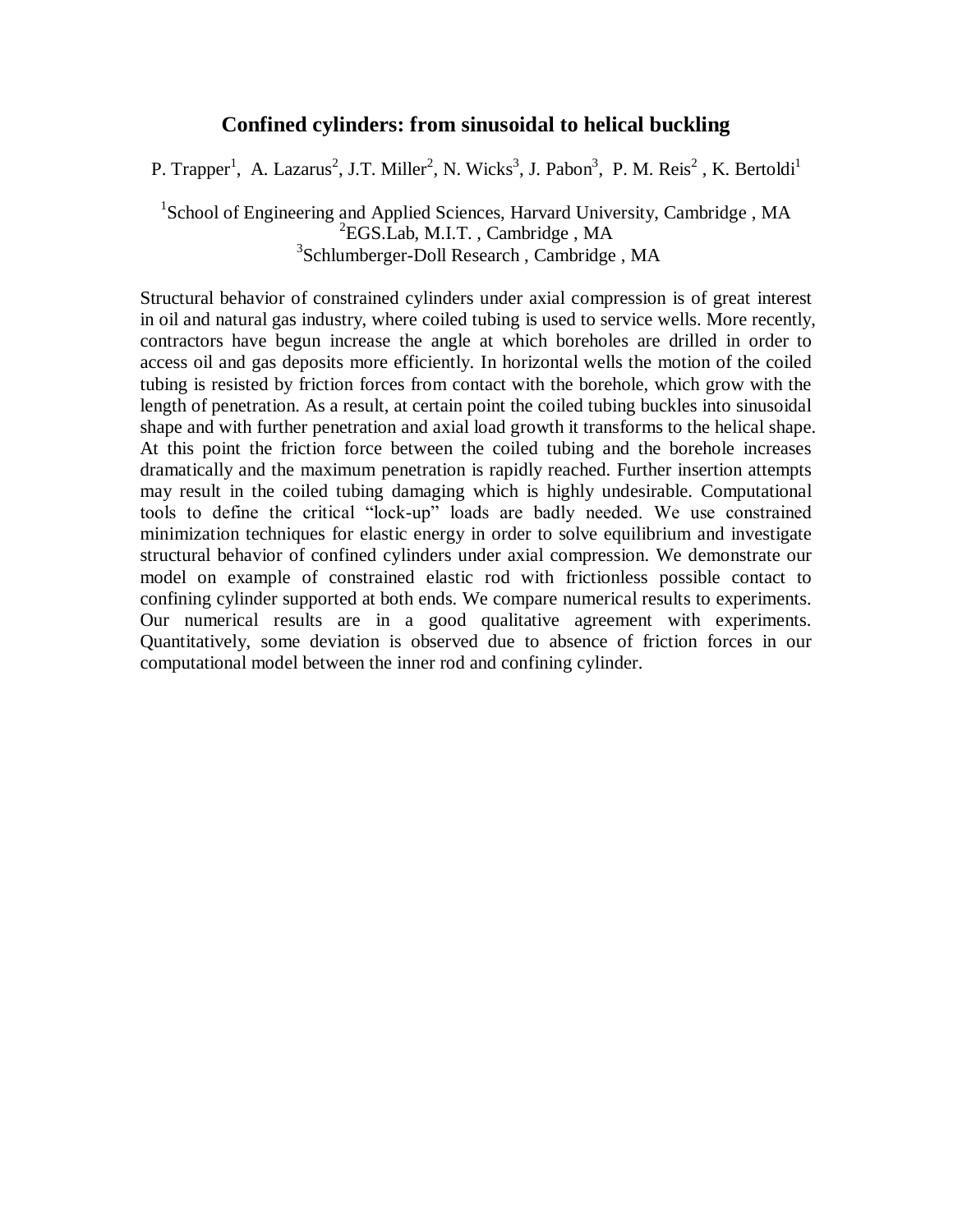## **Fabrication and testing of nano scaled fiber reinforced ceramic coating**

Sugeeetha Vasudevan and Brian W Sheldon

## School of Engineering, Brown University, Providence, Rhode Island 02912, USA

A carbon composite consisting of nano-crystalline diamond (NCD) and carbon nanotubes (CNTs) is envisaged to be a promising wear resistant coating for a variety of applications in tools, biosensors conformal coatings in MEMs for instance. Fabricating the composite coating can pose problems for it is known that CNTs act as a potential source for diamond growth. A delicate balance between the simultaneous etching of nano-tubes and growth of NCD to fill in as the matrix for the composite is preeminent. An approach for engineering such a nano-scaled composite on Si substrates is reported in this work. Furthermore, determining the fracture toughness of such coatings using the traditional indentation method on the coating itself is cautioned against, for reasons of unaccountability of coating de-lamination. Based on earlier work[1] performed by others in the group, an alternate approach is outlined.

Selected Reference:

[1] Z. Xia, W.A. Curtin, and B.W. Sheldon, 2004, "A new method to evaluate the fracture toughness of thin films", *Acta. Mater.* **52**, pp. 3507-17 (2004)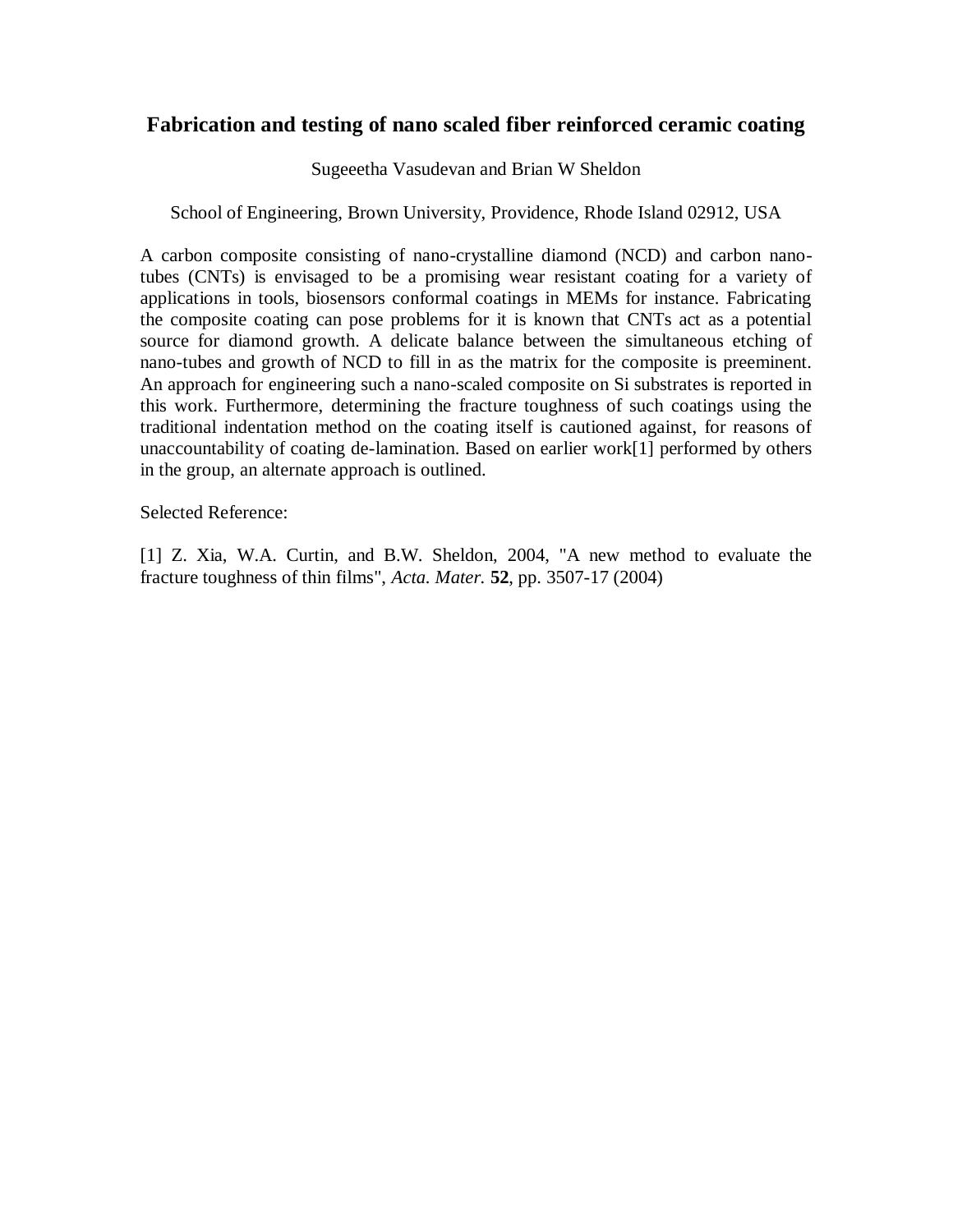## **Nanomechanics of Grain Boundary Embrittlement in FCC Metals**

Chien-Kai Wang, Huck Beng Chew, and Kyung-Suk Kim

## Nano and Micromechanics Laboratory, School of Engineering, Brown University, Providence, Rhode Island 02912, USA

A nonlinear field projection method has been developed to study nanometer scale mechanical properties of grain boundaries in nanocrystalline FCC metals [1]. The nonlinear field projection is based on the principle of virtual work, for virtual variations of atomic positions in equilibrium through nonlocal interatomic interactions such as EAM potential interaction, to get field-projected subatomic-resolution traction distributions on various grain boundaries. The analyses show that the field projected traction produces periodic concentrated compression sites on the grain boundary, which act as crack trapping or dislocation nucleation sites. The field projection was also used to assess the nanometer scale failure processes of Cu  $\Sigma$ 5 and  $\Sigma$ 9 grain boundaries doped with Pb. It was revealed that the most significant atomic rearrangement is dislocation emission which requires local GB slip, and some Pb locks the local GB slip and in turn, embrittles the GB.

Selected Reference:

[1] C.-K. Wang, H. B. Chew and K.-S. Kim, 2011, "Nanometer Scale Mechanical Behavior of Grain Boundaries," *MRS Proceedings*, **Vol. 1297**. (published online)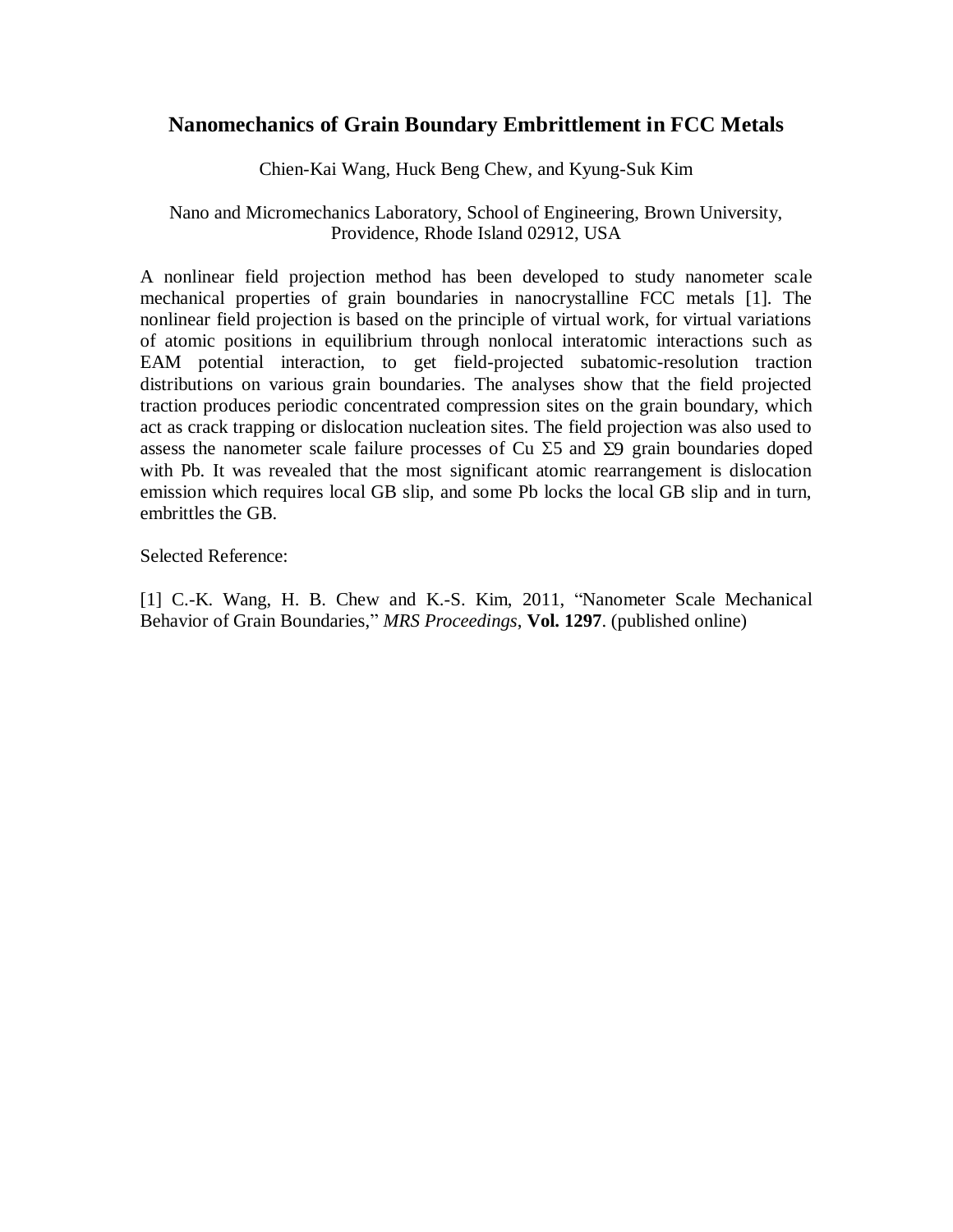# **Co-Continuous Periodic Composites for Stiffness, Strength, Energy Dissipation, and Damage Tolerance**

Lifeng Wang

#### Department of Mechanical Engineering, Massachusetts Institute of Technology, Cambridge, MA 02139, USA

Natural and synthetic composite materials consisting of two or more different materials are a major avenue for achieving materials with enhanced properties and combination of properties. The combination of hard and soft materials enables outstanding combination of mechanical performance properties including stiffness, strength, impact resistance, toughness, and energy dissipation. In this work, we demonstrate the potential to achieve materials with enhancements in stiffness, strength and energy dissipation. We investigate the macroscopic mechanical response of 3D periodic glassy polymer/elastomer cocontinuous composites with different geometric arrangements of the constituents through simulations and experiments. We have shown that 3D periodic co-continuous composites can have enhanced mechanical performance achieving a unique combination of stiffness, strength and energy absorption as compared to the conventional particle-reinforced composites, fiber-reinforced composites, and lamellar composites. This design concept can be extended to other material combinations such as polymer/ceramic and polymer/metal in co-continuous composites, which potentially provide a much higher stiffness and strength. Of particular note, the mutual constraints between two phases of the co-continuous structure enable enhanced dissipation by spreading of the plastic deformation and by containing cracking leading to a multitude of non-catastrophic dissipative events, which also provides damage tolerance of the co-continuous composites. These results provide guidelines for engineering and tailoring the nonlinear mechanical behavior and energy absorption of co-continuous composites for a wide range of applications.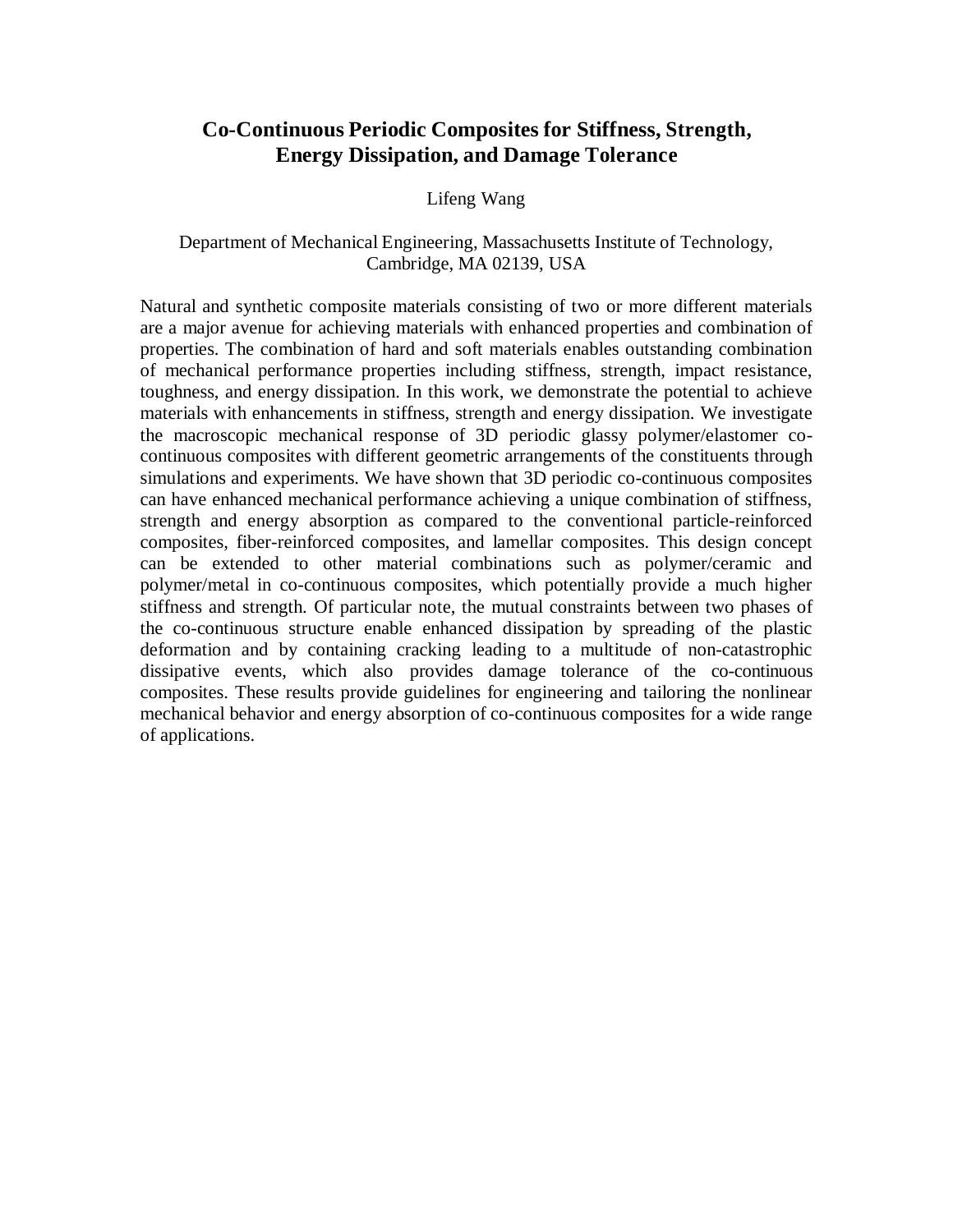## **Nanobearings in Nature**

Hsiao-Mei Wu $^{\rm l}$ , Jin Woo Yi $^{\rm l}$ , Myoung-Woon Moon $^{\rm 2}$ , Kyung-Suk Kim $^{\rm l}$ 

<sup>1</sup>School of Engineering, Brown University, Providence, Rhode Island 02912, USA <sup>2</sup>Computational Science Center, Interdisciplinary Fusion Technology Division, Korea Institute of Science and Technology, Seoul 136-791, Korea

The sandfish can quickly burrow into the sand and move through it for significant distances without hurting its skin. Its skin is well adapted to preventing scratches while it quickly dives in and out of desert sand. From SEM images, the nano-threshold structures were found in the skin every 6 to 8  $\mu$ m. We also found that in nature the distribution of sand particles is smaller than 50  $nm$ , or larger than 300  $\mu$ m. To prove the phenomena of the sand binarization, the commercial finite element analysis software, ABAQUS, has been used to simulate the touching mechanism of sandwiching a small spherical sand particle with two large spherical two large spherical sand particles. We believe that the configuration of the skin of a sandfish and the binarized distribution of sand particles in nature play important roles in providing the flawless mechanisms for the skin of a sandfish while it burrows into the desert sands. The application of the biomechanical phenomena is able to be further used for preventing the frictional damages of piston in the engines under back and forth motion.

# **Frequency- and Temperature-Invariant Dissipative Behaviors of Randomly Entangled Carbon Nanotube Networks under Cyclic Loading**

#### Xiaodong Yang

#### School of Engineering, Brown University, Providence, Rhode Island 02912, USA

Recent experiments have shown that entangled networks of carbon nanotubes exhibit temperature- and frequency-invariant dissipative behaviors under cyclic loading. Here we perform coarse-grained molecular dynamics simulations to show that this intriguing phenomenon can be attributed to the dry adhesion/friction in the system induced by van der Waals interactions between individual CNTs. We show that this behavior can be described by a triboelastic constitutive model. The present study highlights the promise of carbon nanomaterials for energy absorption and dissipation under extreme conditions.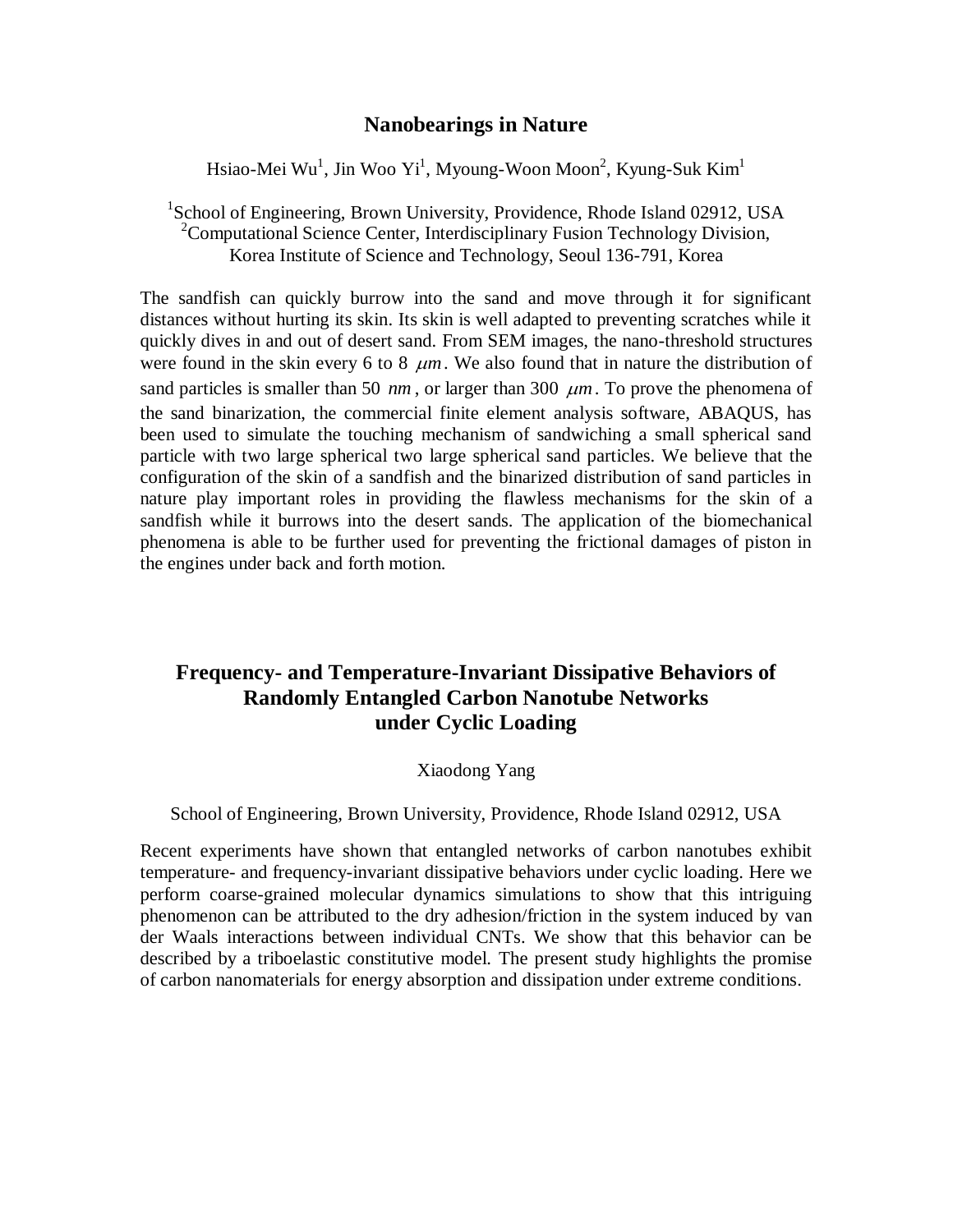# **Mechanics Modeling and Simulation of the Nanomaterial-cell Interactions**

## Hongyan Yuan

School of Engineering, Brown University, Providence, Rhode Island 02912, USA

Recent in-vitro and in-vivo experiments show that mechanical parameters of nanomaterials, such as size, shape, and elasticity, can affect their cellular uptake. A thorough understanding of such phenomenon can assist in the design of nanomaterials for various applications such as cancer therapy, drug delivery, and enhanced bioimaging. In this poster, we show some of our work in which the quantitative mechanics modeling of a variety of cell-nanomaterial interaction problems were investigated using analytical and numerical methods. From our research, fundamental understandings and important findings have been achieved which have broad implications in biomedical engineering.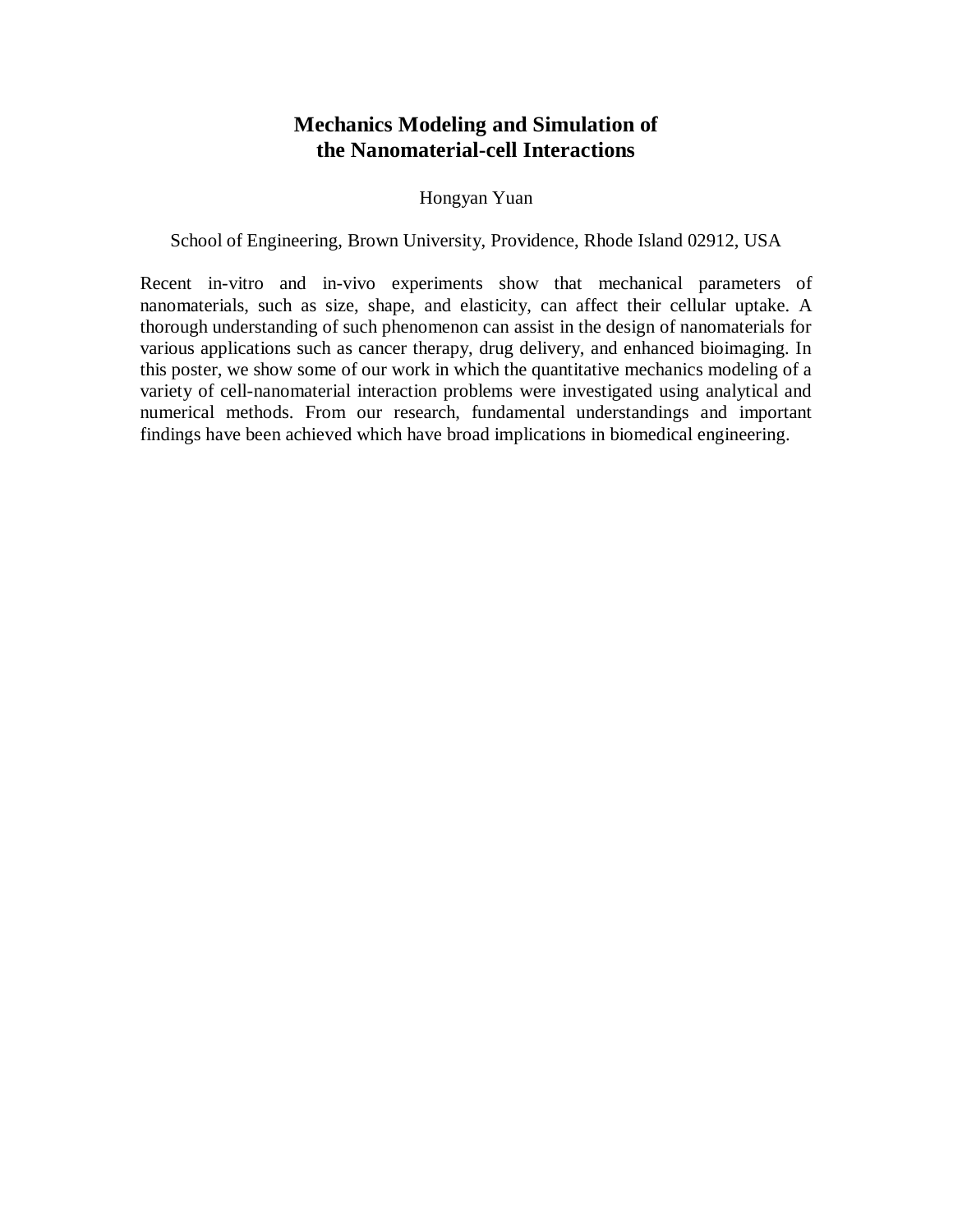# **Deformation Mechanisms, Length Scales and Optimizing the Mechanical Proeprties of Nanotwinned Metals**

#### Z.X. Wu, Y.W. Zhang\*, D.J. Srolovitz

## Institute of High Performance Computing, 1 Fusionopolis Way, #16-16 Connexis, Singapore, 138632

Optimizing the strength of metallic materials is often achieved through microstructure manipulation. Unfortunately, increase in metal strength is often accompanied by a concomitant decrease in ductility. Interestingly, it was demonstrated recently that in pure, nanotwinned Cu, the yield strength exhibits a maximum strength at a small, finite twin spacing. In addition, it was found that while the strength goes through a maximum at a critical twin spacing, the strain hardening and ductility increase monotonically with decreasing twin spacing. So far, the underlying mechanisms responsible for these interesting behaviors have not been fully understood.

We study the plastic deformation of polycrystalline nanotwinned copper through largescale molecular dynamics simulations. It is found that three mechanisms are present in creating the plasticity deformation: 1) emission of full screw dislocations from grain boundaries and then cutting through twin boundaries, 2) emission of dislocations from grain boundaries and further moving parallel to the twin boundaries; 3) emission of 60o full dislocations from grain boundaries and moving across twin boundaries. For the last one, our simulations using various twin spacings show that a transition in the dominant deformation mechanism occurs at a small critical twin spacing. While at large twin spacing, cross-slip and dissociation of the Lomer dislocations create dislocation locks which restrict and block dislocation motion and thus enhance strength, at twin spacing below the critical size, cross-slip does not occur, steps on the twin boundaries form and deformation is much more planar. These twin steps can migrate and serve as dislocation nucleation sites, thus softening the material. Based on these mechanistic observations, a simple, analytical model for the critical twin spacing is proposed and the predicted critical twin spacing is shown to be in excellent agreement both with respect to the atomistic simulations and experimental observation. We further conducted calculations using nudged elastic band method to obtain the activation volume of the third mechanism and showed that its value is comparable with that of the first mechanism. All these suggest the dislocation mechanism transition reported here is a cause of the observed transition in nanotwinned Cu strength.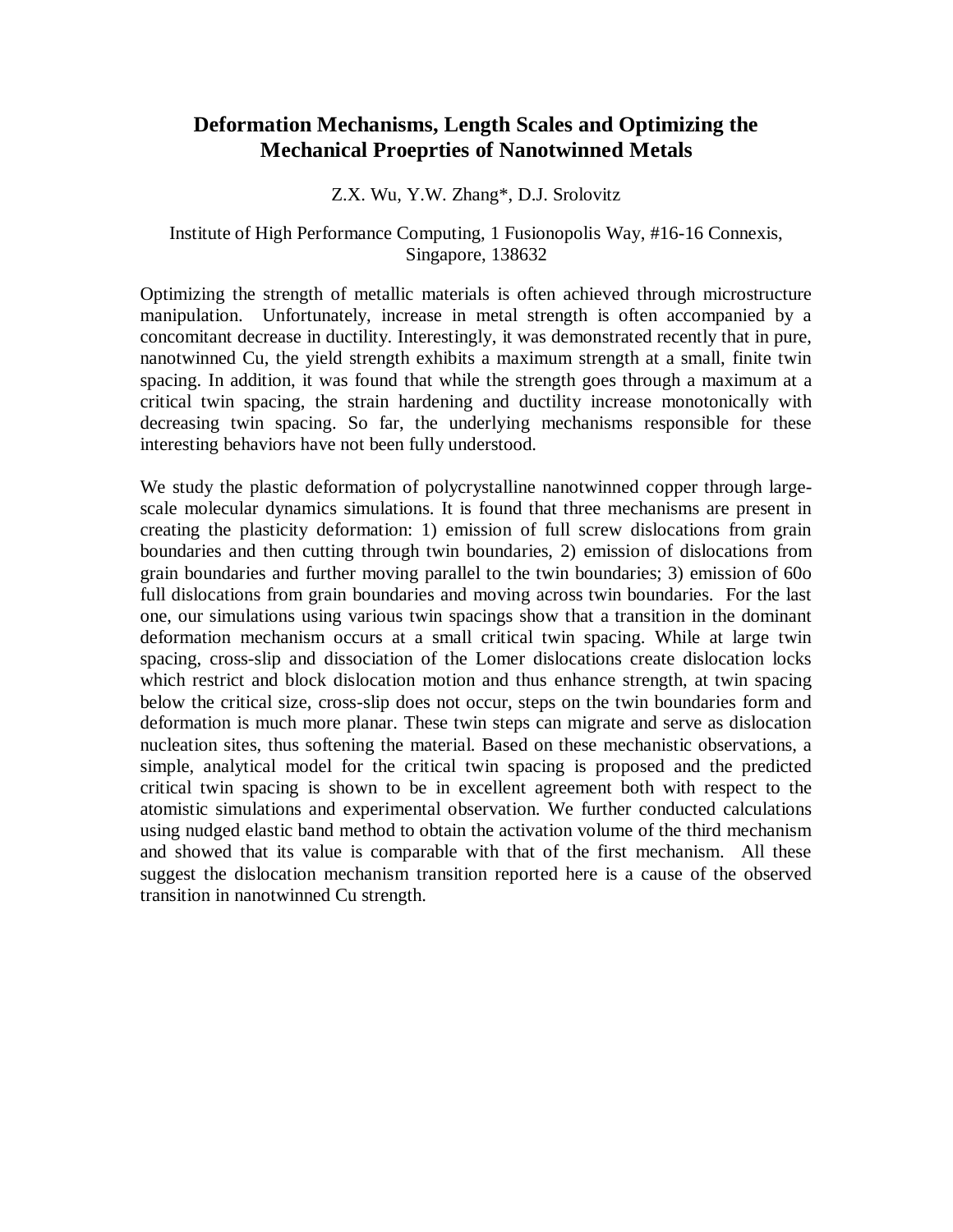# **3D Modeling of the Growth of Alloy Quantum Dots Considering Morphological and Compositional Coupling**

Jun-Yan Guo and Yong-Wei Zhang\*

#### Institute of High Performance Computing (IHPC), A\*STAR, Singapore

Fabrication of quantum dots (QDs) with high density may be realized by self-assembly via heteroepitaxial growth of thin films. Since the electronic and optoelectronic properties of QDs are sensitive to size, morphology, mismatch strain and especially composition [1,2], it is of great importance to control their composition profiles and morphology, and engineer the strain in them. Since the growth is a dynamic process, which carries out via surface diffusion driven primarily by strain relaxation and chemical intermixing/segregation, the strong coupling between morphological and composition evolutions during this process leads to a rather complex dynamics, which has not been fully understood. In the present work, a three-dimensional finite element model is developed, which is capable of modeling the formation, self-assembly and coarsening of hetero-epitaxial alloy islands by considering the coupling of morphological and compositional evolution. Several interesting experimental observations, such as fast coarsening kinetics; asymmetries in composition profile and island shape; lateral motion of alloy islands have been observed in our simulations. Our finite element model predictions have painted a rather complete picture for the entire dynamic evolution during the growth of nanoscale heteroepitaxial islands.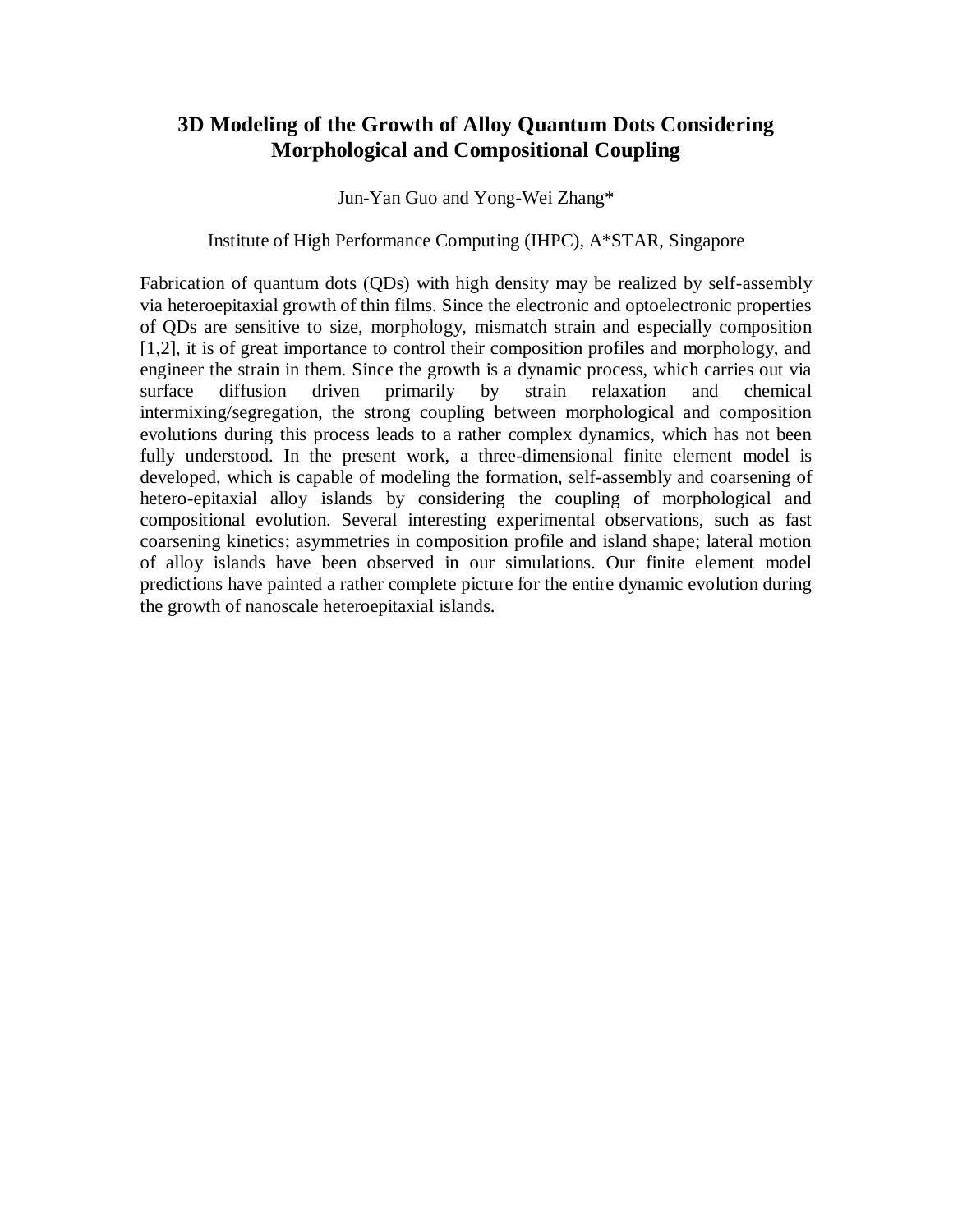# **Advanced Nanoindentation of Viscoelastic Properties in Soft Biomaterials**

Nicholas X. Randall, Bo Zhou

#### CSM Instruments, Needham MA 02494

Understanding the mechanical behavior of soft biomaterials is essential to the development of these materials and the devices in which they are used. In recent years, investigating these systems at a degree beyond the traditionally available macroscopic methods has become a great focus. Various methods are currently used to characterize the mechanical behaviour of biomaterials, commonly either dynamic tests or quasi-static tests (such as creep or stress relaxation tests). Such methods have major drawbacks: (i) the sample often needs to be of a specific shape and (ii) sample fixation can be problematic, especially for materials with high viscoelasticity. Nanoindentation is particularly appropriate because it is unaffected by these two limitations and allows the characterization of very small material volumes. However, the main drawback of nanoindentation tests is linked to the low thermal stability of most instruments. These instabilities introduce an uncontrollable penetration drift which, when coupled with the viscoelastic deformation of the sample, produces a composite response which is a mixture of that of the instrument and that of the sample. For many biomaterials, such limitations induce significant error in the measured mechanical properties. This paper presents alternative methods of performing nanoindentation in order to gain quantitative and meaningful data on such materials.